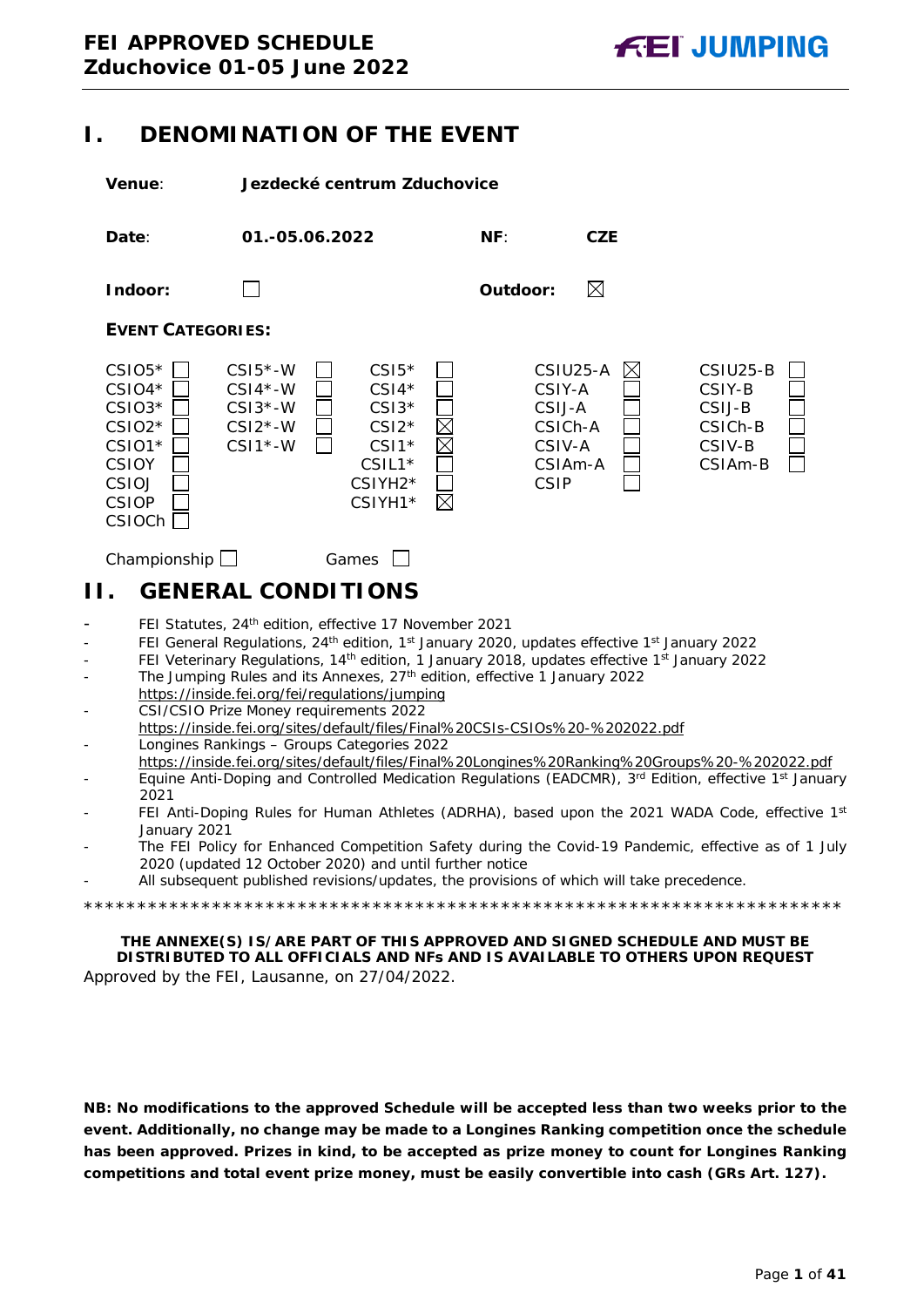## FEI APPROVED SCHEDULE Zduchovice 01-05 June 2022



## **TABLE OF CONTENTS**

| $\mathbf{I}$ . |                                                                                              |  |
|----------------|----------------------------------------------------------------------------------------------|--|
| II.            |                                                                                              |  |
| III.           |                                                                                              |  |
| IV.            |                                                                                              |  |
| 1.             |                                                                                              |  |
| 2.             |                                                                                              |  |
| 3.             |                                                                                              |  |
| 4.             |                                                                                              |  |
| 5.             |                                                                                              |  |
| V.             |                                                                                              |  |
| VI.            |                                                                                              |  |
| 1.             |                                                                                              |  |
| VII.           |                                                                                              |  |
| 1.             |                                                                                              |  |
| 2.             |                                                                                              |  |
| 3.             |                                                                                              |  |
| VIII.          |                                                                                              |  |
| IX.            |                                                                                              |  |
| Х.             |                                                                                              |  |
| 1.             |                                                                                              |  |
| 2.             |                                                                                              |  |
| XI.            |                                                                                              |  |
| 1.             |                                                                                              |  |
| 2.             |                                                                                              |  |
| 3.             |                                                                                              |  |
| 4.             |                                                                                              |  |
| 5.             |                                                                                              |  |
| 6.             |                                                                                              |  |
| 7.             |                                                                                              |  |
| 8.             |                                                                                              |  |
| 9.             |                                                                                              |  |
| 10.<br>11.     |                                                                                              |  |
| 12.            |                                                                                              |  |
| 13.            |                                                                                              |  |
| 14.            |                                                                                              |  |
| 15.            |                                                                                              |  |
| 16.            |                                                                                              |  |
| 17.            |                                                                                              |  |
| XII.           |                                                                                              |  |
| 1.             |                                                                                              |  |
| 2.             |                                                                                              |  |
| 3.             |                                                                                              |  |
| 4.             |                                                                                              |  |
| 5.             |                                                                                              |  |
| 6.             |                                                                                              |  |
| 7.             |                                                                                              |  |
| 8.             | EQUINE ANTI-DOPING AND CONTROLLED MEDICATION PROGRAMME (EADCMP). FEI VETERINARY REGULATIONS, |  |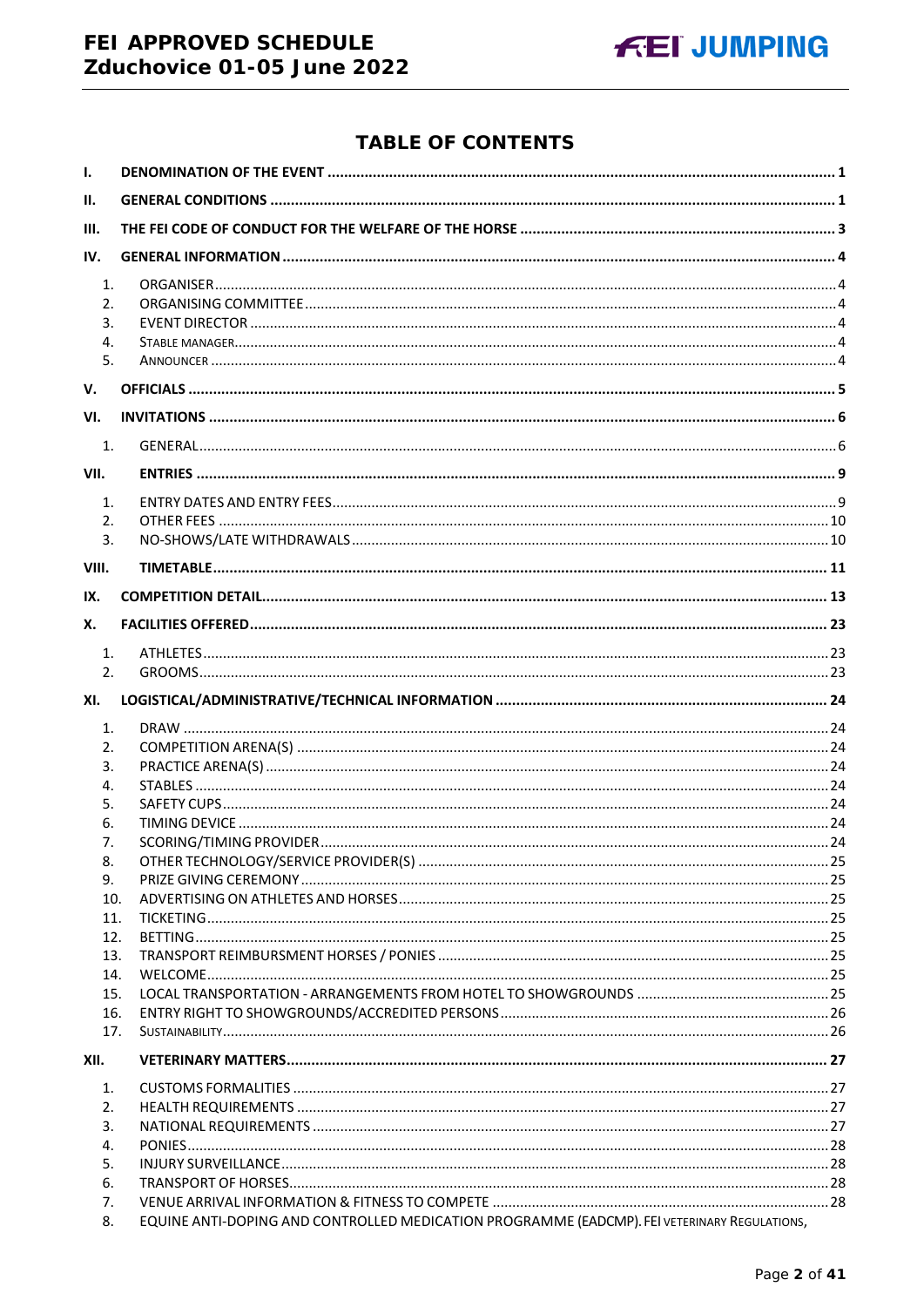| XIII.          |  |
|----------------|--|
| XIV.           |  |
| $\mathbf{1}$ . |  |
| $\mathcal{P}$  |  |
| 3.             |  |
| $\overline{4}$ |  |
| 5.             |  |
| 6.             |  |
| 7.             |  |
| 8.             |  |
| 9.             |  |
| 10.            |  |
| 11.            |  |
| XV.            |  |

# <span id="page-2-0"></span>**III. THE FEI CODE OF CONDUCT FOR THE WELFARE OF THE HORSE**

The Fédération Equestre Internationale (FEI) expects all those involved in international equestrian sport to adhere to the FEI's Code of Conduct and to acknowledge and accept that at all times the welfare of the horse must be paramount and must never be subordinated to competitive or commercial influences.

- 1. At all stages during the preparation and training of competition horses, welfare must take precedence over all other demands. This includes good horse management, training methods, farriery and tack, and transportation.
- 2. Horses and Athletes must be fit, competent and in good health before they are allowed to compete. This encompasses medication use, surgical procedures that threaten welfare or safety, pregnancy in mares and the misuse of aids.
- 3. Events must not prejudice horse welfare. This involves paying careful attention to the competition areas, ground surfaces, weather conditions, stabling, site safety and fitness of the horse for onward travel after the event.
- 4. Every effort must be made to ensure that horses receive proper attention after they have competed and that they are treated humanely when their competition careers are over. This covers proper veterinary care, competition injuries, euthanasia and retirement.
- 5. The FEI urges all involved with the sport to attain the highest levels of education in their areas of expertise.

The Long version of this Code can be obtained from the Fédération Equestre Internationale, HM King Hussein I Building, Chemin de la Joliette 8, 1006 Lausanne, Switzerland. Telephone: +41 21 310 47 47. The Code is available in English. The Code is also available on the FEI's website: [http://inside.fei.org/.](http://inside.fei.org/)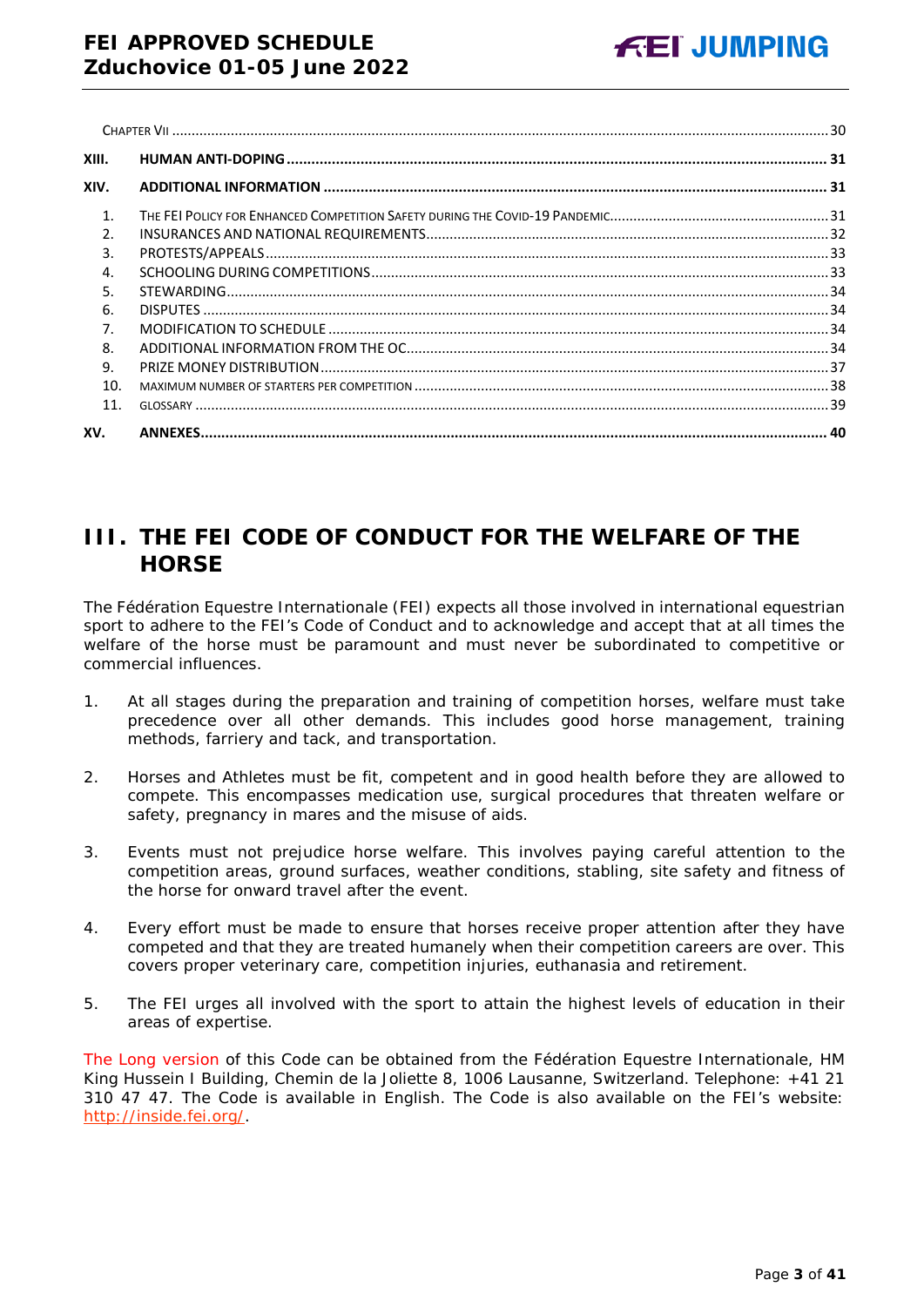## <span id="page-3-0"></span>**IV. GENERAL INFORMATION**

## <span id="page-3-2"></span><span id="page-3-1"></span>**1. ORGANISER**

| Name:<br>Address: | Jezdecké centrum Zduchovice<br>Zduchovice 65, 262 63 Kamýk nad Vltavou |
|-------------------|------------------------------------------------------------------------|
| Telephone:        | +420 604 220 575                                                       |
| Fax:              |                                                                        |
| Email:            | info@kone-zduchovice.cz                                                |
| Website:          | www.zavody-zduchovice.cz                                               |

## Contact Details Show Ground:

Address: Zduchovice 65, 262 63 Kamýk nad Vltavou<br>Telephone: +420 604 220 575 Telephone: +420 604 220 575<br>GPS Coordinates: 49°38'18.891"N, 1 GPS Coordinates: 49°38'18.891"N, 14°12'32.178"E Accessibility details (directions by road, nearest airport / train station): Highway D4 in both directions exit Kamýk nad Vltavou - direction Zduchovice 15 km, Airport Prague 80 km

## **2. ORGANISING COMMITTEE**

| Honorary President:     | Ing. Ladislav Krulich |
|-------------------------|-----------------------|
| President of the Event: | Mgr. Barbara Hassova  |
| Show Secretary:         | Nikola Odstrcilova    |
| Press Officer:          | Mgr. Barbara Hassova  |

## <span id="page-3-3"></span>**3. EVENT DIRECTOR**

| Mgr. Barbara Hassova                    |
|-----------------------------------------|
| Zduchovice 65, 262 63 Kamýk nad Vltavou |
| +420 318 697 102                        |
| +420 737 138 930                        |
|                                         |
| barbara@kone-zduchovice.cz              |
|                                         |

## <span id="page-3-4"></span>**4. STABLE MANAGER**

| Name:      | Jan Stván               |
|------------|-------------------------|
| Telephone: | +420604220575           |
| Fmail:     | info@kone-zduchovice.cz |

## <span id="page-3-5"></span>**5. ANNOUNCER**

| Name:  | Jan Metelka                 |
|--------|-----------------------------|
| Email: | zavody@resort-zduchovice.cz |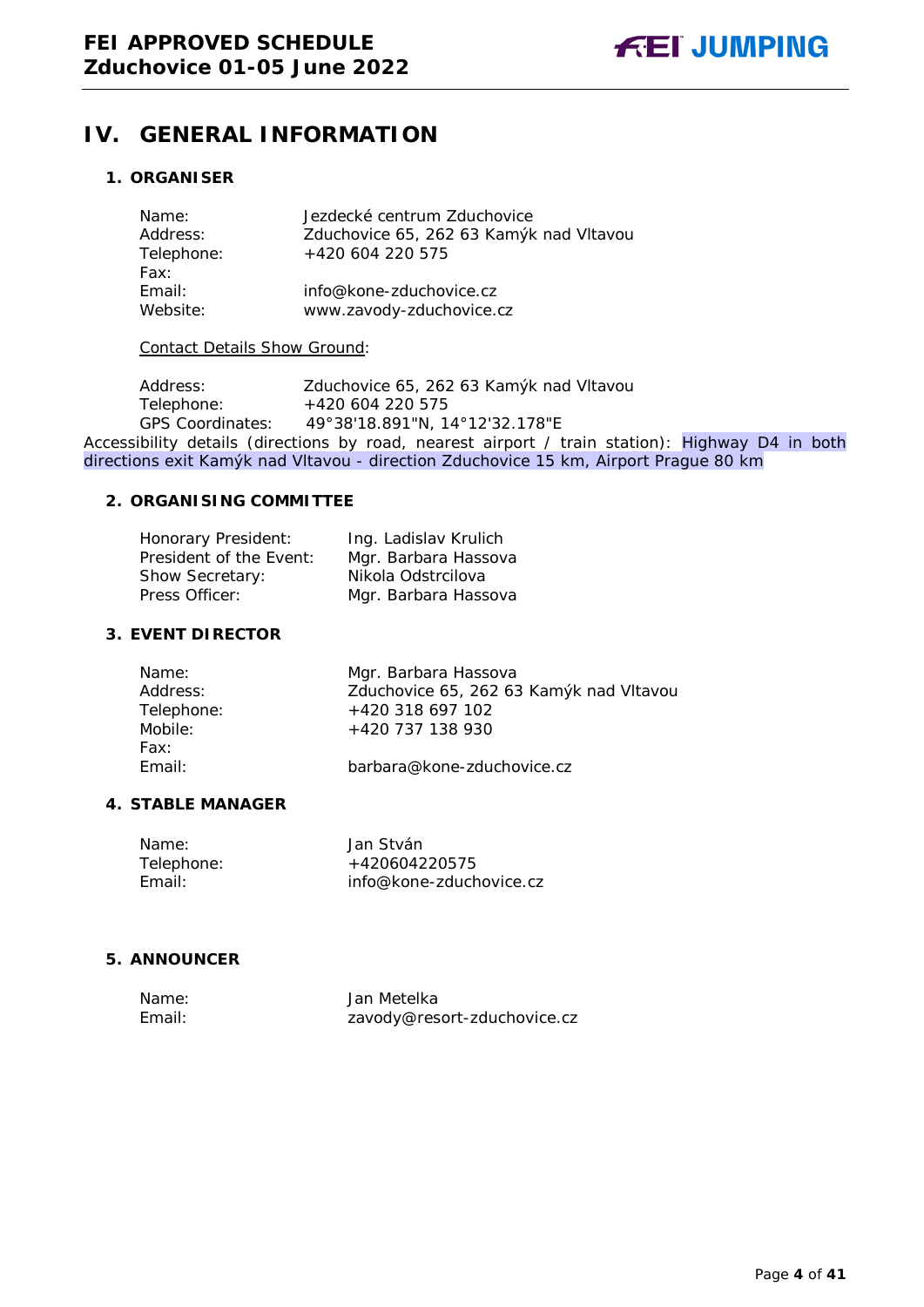# **FEI JUMPING**

## **V. OFFICIALS**

\* **Compulsory**

**In case there are several categories and officials are not the same, please complete an additional chart per category.**

\*\* **National Judges may only officiate on the Ground Jury at CSI1\*/CSIYH1\* and CSIY/J/Ch//P/V/Am Cat. B Events that are not combined with higher level events. National Judges may not officiate outside their home country.**

| Ref.           | Panel                             | <b>Function</b>                 | FEI ID   | <b>Name</b>         | <b>NF</b>  | Level          | <b>E-mail &amp; Mobile</b>   |
|----------------|-----------------------------------|---------------------------------|----------|---------------------|------------|----------------|------------------------------|
|                | <b>Ground Jury</b>                |                                 | 10070291 | Melinda Schlezák    | <b>HUN</b> |                | *schlezak.melinda@mailbox.hu |
|                |                                   | Ground Jury President           |          |                     |            | 3              | +36 20 331 6303              |
|                |                                   | Ground Jury Member              | 10166035 | Andrea Schöneberger | <b>GER</b> | 2              |                              |
|                |                                   | Ground Jury Member              | 10051791 | Bohumil Rejnek      | CZE        | 3              |                              |
| $\overline{2}$ | <b>Foreign Judge</b>              | Foreign Judge                   | 10053595 | Lieselotte Mueller  | <b>AUT</b> | 3              | 10053595                     |
| 3              | <b>Foreign Technical Delegate</b> | Foreign Technical Delegate      |          |                     |            |                |                              |
|                |                                   |                                 |          | Olaf Herrmann       |            | 3              | *optikherrmann@arcor.de      |
|                |                                   | Course Designer                 | 10062895 |                     | <b>GER</b> |                | +49 172 2115296              |
| 4              | <b>Course Designer</b>            | Assistant Course Designer       | 10115305 | Petr Mašek          | <b>CZE</b> | $\overline{2}$ | masa.007@seznam.cz           |
|                |                                   | Assistant Course Designer       | 10050808 | Christa Heibach     | <b>GER</b> | 3              |                              |
| 5              | <b>Chief Steward</b>              | <b>Chief Steward</b>            | 10029948 | Klara Damborska     | CZE        | 3              | damborska.klara@gmail.com    |
|                |                                   |                                 |          |                     |            |                | +420 602 131 523             |
| 6              | <b>Foreign Steward</b>            | Foreign Steward                 |          |                     |            |                |                              |
|                | <b>Assistants Stewards</b>        | <b>Assistant Steward</b>        | 10236026 | Michael Beneš       | <b>CZE</b> |                |                              |
| 7              |                                   | <b>Assistant Steward</b>        | 10144305 | Kateřina Měrková    | CZE        | $\overline{2}$ |                              |
|                |                                   | <b>Assistant Steward</b>        | 10102653 | Michal Večerek      | CZE        | $\overline{2}$ |                              |
|                |                                   | <b>Assistant Steward</b>        | 10132835 | Jarmila Měrková     | CZE        | $\mathfrak{D}$ | jarmila.merkova@seznam.cz    |
| 8              | FEI Veterinary Delegate           | FEI Veterinary Delegate         | 10053441 | Dr. Eva Cikrytová   | <b>SVK</b> |                | doktorkaeva@yahoo.com        |
| 9              | <b>Veterinary Service Manager</b> | Veterinary Service Manager      | 10079461 | Dr. Petra Vojackova | CZE        |                | petvoj@seznam.cz             |
|                | / Treating Veterinarian           | Permitted Treating Veterinarian |          |                     |            |                | +420 731 481 792             |
| 10             | <b>Medical Doctor</b>             | Medical Doctor                  |          | ZZS Příbram         |            |                | zs.pribram@uszssk.cz         |
| 11             | Farrier                           | Farrier                         |          | Jan Tylč            |            |                |                              |
| 12             | <b>NF Delegate</b>                | NF Delegate (if applicable)     |          |                     |            |                |                              |

## <span id="page-4-0"></span>**A minimum of one VD must be appointed for every 400 horses. The FEI Veterinary Department reserves the right to request AVDs.**

Please note that the schedule has been approved under the provision that all appointed Officials have successfully passed the on-line FEI Competency Evaluation Test.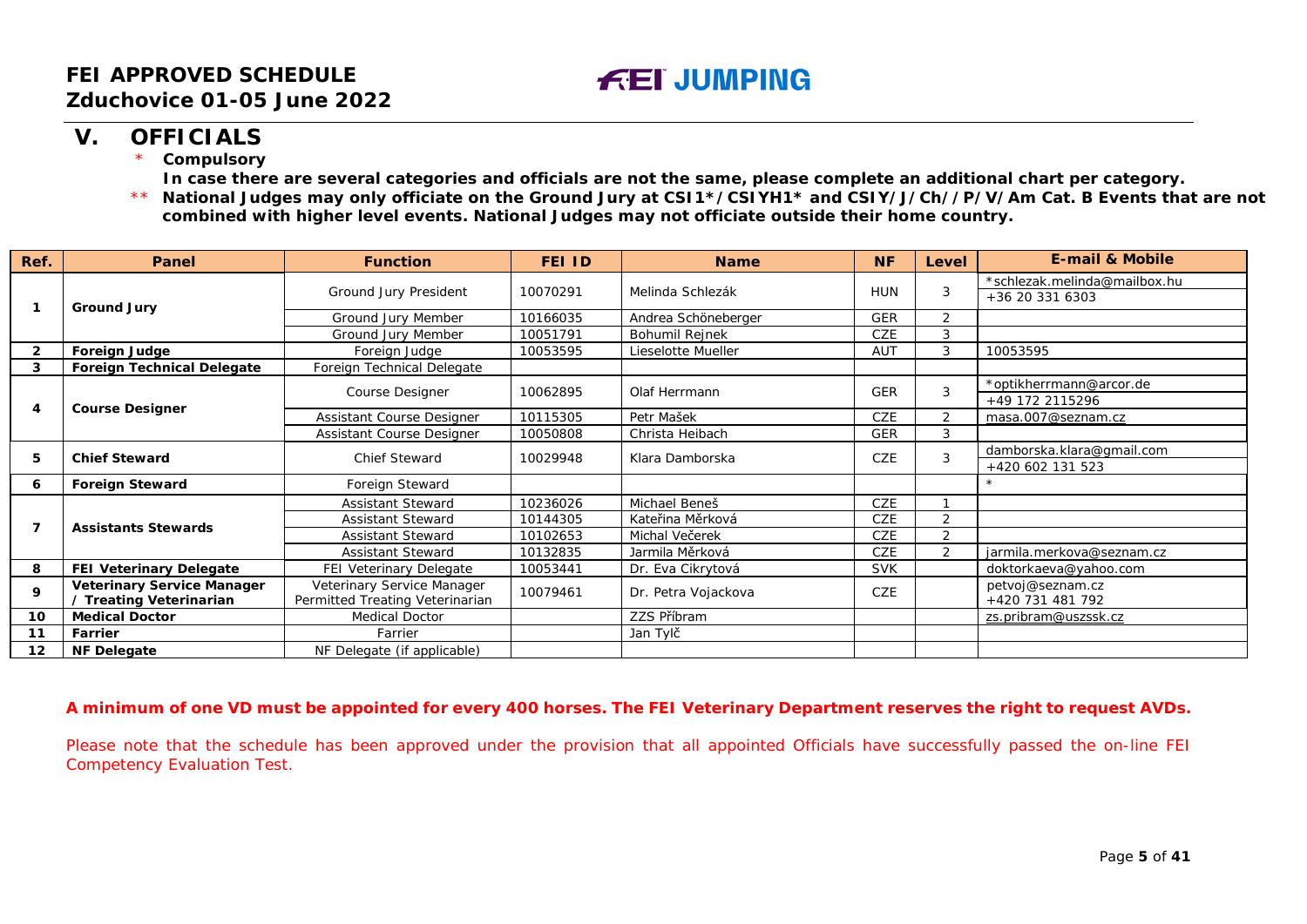## <span id="page-5-0"></span>**VI. INVITATIONS**

## <span id="page-5-1"></span>**1. GENERAL**

Horses entered in one CSI star level/category may not enter another CSI star level/category at the same Show.

Horses may take part in national Competitions and international Competitions at the same Show only under the following conditions:

- Horses may take part in national Events up to two hours prior to the start of the international Event's Horse Inspection;
- If the national Event includes Competitions after the international Event ends, either on the same day or on the following day(s), horses having taken part in the international Event may take part in national Competitions only, following the conclusion of the international Event.

## **Invitations**

For all Events at which the CSI Invitation Rules apply, a certain percentage of Athletes must be invited in descending order of the Longines Ranking, a certain percentage of Athletes will be home Athletes selected by the host NF and a certain percentage will be Athletes invited by the Organising Committee (OC); the percentages for each invitation group are established for each star level as follows:

| <b>Event Level</b>                                                                                                           | <b>Athletes</b><br>from the<br>Longines<br>Ranking                                                                    | <b>Athletes</b><br>selected by<br>the host NF | OC.<br><b>Invitations</b> |
|------------------------------------------------------------------------------------------------------------------------------|-----------------------------------------------------------------------------------------------------------------------|-----------------------------------------------|---------------------------|
| $CSI5*$                                                                                                                      | 60%                                                                                                                   | 20%                                           | 20%                       |
| $CSI4*$                                                                                                                      | 50%                                                                                                                   | 25%                                           | 25%                       |
| $CSI3*$                                                                                                                      | 40%                                                                                                                   | 30%                                           | 30%                       |
| $CSI2*$                                                                                                                      | 30%                                                                                                                   | 30%                                           | 40%                       |
| CSI2* Open, option with no Longines Ranking<br>Competitions if the number of invited Athletes is<br>restricted               | $0\%$                                                                                                                 | 20%                                           | 80%                       |
| CSI2 <sup>*</sup> Open, option with no Longines Ranking<br>Competitions if the number of invited Athletes is<br>unrestricted | N/A, CSI Invitation Rules do not apply to CSI<br>Events at which the number of Athletes<br>invited is not restricted. |                                               |                           |

## **Longines Rankings**

The Longines Rankings number 253, established three (3) months prior to this Event will be used for the invitation of Athletes. Athletes are invited through the FEI online Invitation System for Jumping in accordance with the CSI Invitation Rules (refer to Jumping Rules, Annex V)

## **CSI** *star leve***l 2:**

Maximum number of Athletes to be invited: 120 + 24 Small Medium Tour Maximum number of Horses that may be entered: 360 + 48 Small Medium Tour Maximum number of Horses per Athlete: 3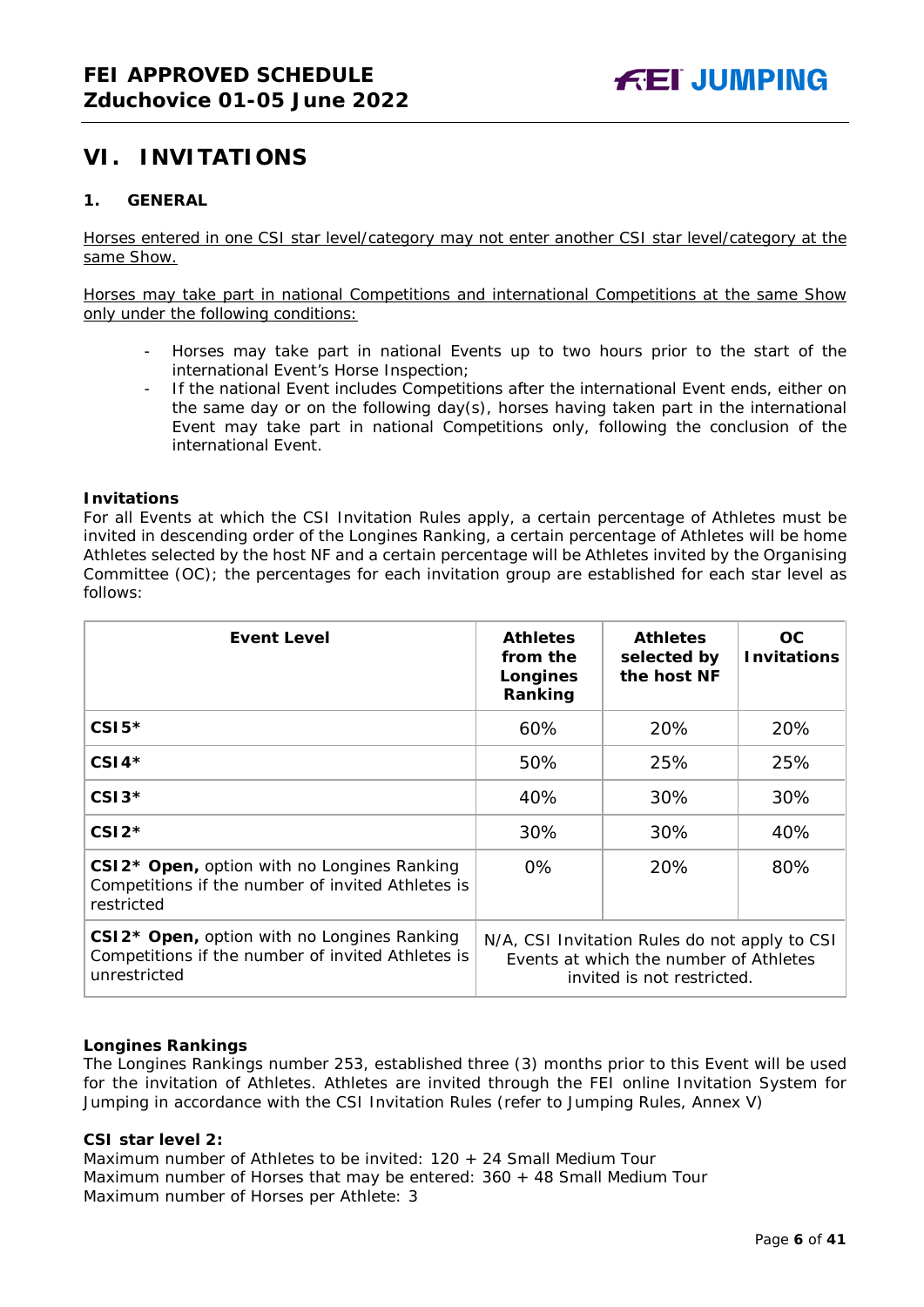

| <b>Maximum number of Athletes</b><br>invited | No. of Athletes<br>from the<br>Longines<br>Ranking | No. of Athletes<br>selected by the<br>host NF | No. of OC<br><b>Invitations</b> |
|----------------------------------------------|----------------------------------------------------|-----------------------------------------------|---------------------------------|
| $120 + 24$ S/M tour                          | 36                                                 | 36                                            | $48 + 24$ S/M<br>tour           |

(OCs will be permitted to invite a limited number of additional Athletes, if, at the closing of entries, the maximum number of Horses that may be entered has not been reached. For details, please refer to Jumping Rules, Art. 251.9.2.)

## **FEI Wild Cards:**

CSI5\*: 1 CSI4\*/CSI3\*/CSI2\*: 2

## **Connected Events:**

## **Section 1: Compulsory Invitations**

Athletes can choose Events for which they wish to receive an information from the Monday eight weeks prior to the week of the Event until midnight GMT on the 4<sup>th</sup> Sunday prior to the Event.

## **Section 2: Home Athletes selected by the host NF**

Entries for home Athletes in this section must be made through the FEI Entry System between the Monday eight weeks prior to the week of the Event until midnight GMT on the 3rd Wednesday prior to the week of the Event.

## **Section 3: OC Invitations**

Entries in the OC Invitation Quota can be made in the FEI Entry System from the Monday eight weeks prior to the week of the Event up until the closing date for regular entries (the closing date for regular entries cannot be earlier than the 3rd Thursday prior to the week of the Event, and no later than four days prior to the Event) as indicated in the Schedule.

Events for which the Schedule states that overseas air transportation of Horses will be provided/organised by the OC are, for logistical reasons, authorised to establish the closing date for entries at the earliest on the  $5<sup>th</sup>$  Sunday prior to the event.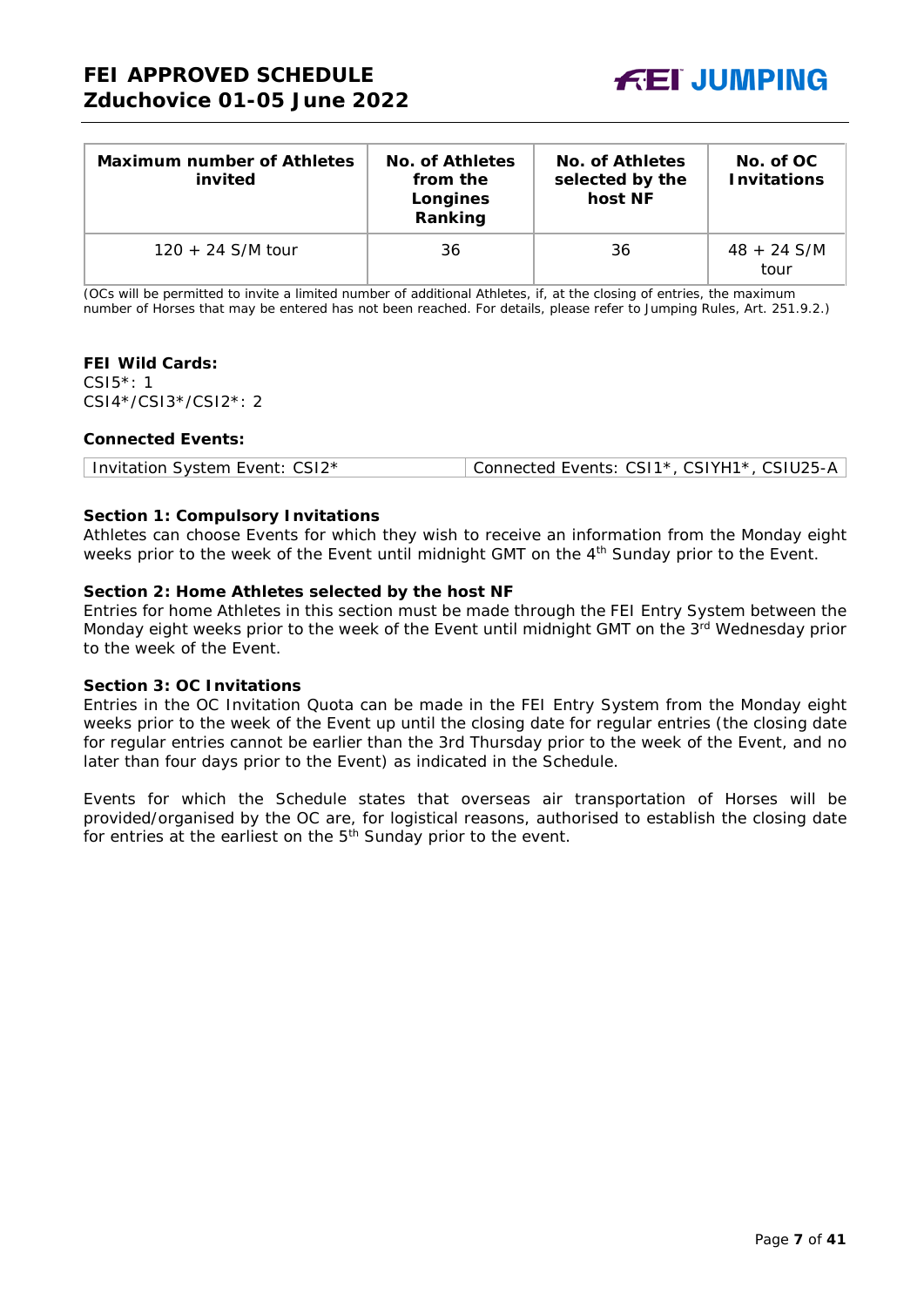## *For all other Events, please use the template below:*

| All                  |
|----------------------|
| 50                   |
| 25                   |
| 25                   |
| 3                    |
|                      |
| All                  |
| 50                   |
| 20                   |
| 30                   |
| $3$ (per age max. 2) |
|                      |
| All                  |
| 50                   |
| 20                   |
| 30                   |
| $3$ (per age max. 2) |
|                      |

Athletes are invited by the Organiser through their National Federation.

One (1) groom per athlete.

## **Each horse may start twice a day, but only 3 times during the event.**

In case of to many entries, the OC reserve the right to open a second arena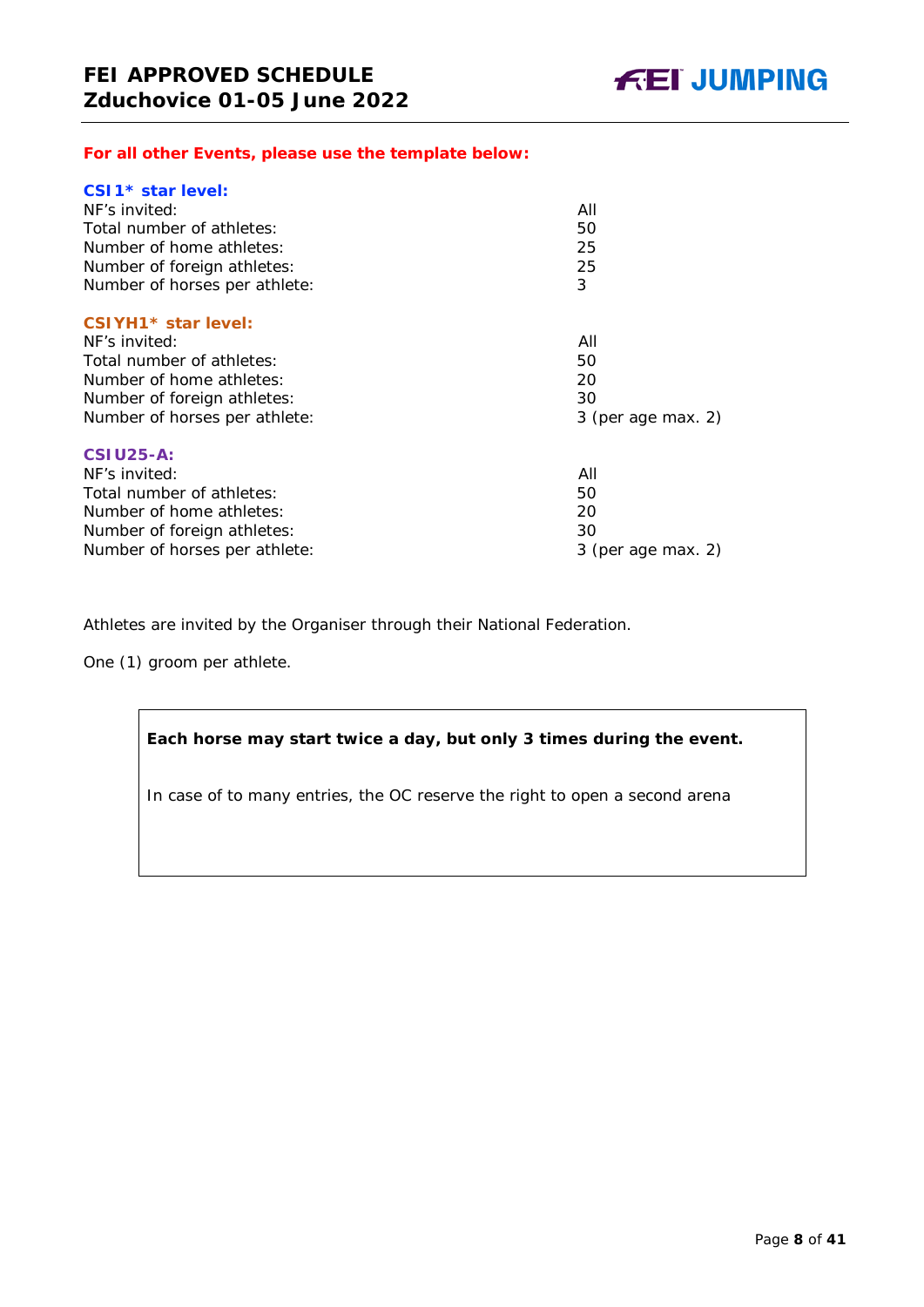## <span id="page-8-0"></span>**VII. ENTRIES**

## **IMPORTANT**

- Entries must be made by NFs through the FEI Entry System for all categories of this Event [\(https://invitation.fei.org/login\)](https://invitation.fei.org/login);
- Additional documentation can be found at: [https://inside.fei.org/fei/your-role/it-services/fei-entry-system/fei-entry-system-jumping;](https://inside.fei.org/fei/your-role/it-services/fei-entry-system/fei-entry-system-jumping)
- All Athletes and Horses participating in any International Competition must be registered with the FEI;
- Athletes and/or Horses present at the Event without having been entered through the FEI's Online Entry System will be automatically disqualified unless compelling circumstances warrant otherwise.

## <span id="page-8-1"></span>**1. ENTRY DATES AND ENTRY FEES**

Entries have to be in accordance with Art.251 of the FEI Jumping Rules, 27th edition, effective 1 January 2022

## **Deadlines for Entries:**

Definite Entries: **12.05.2022**

Last date for substitutions: **01.06.2022**

## **Entry fee per horse** *(per category):*

**VAT excluded**

| Category | Amount   |                |
|----------|----------|----------------|
| $CSI2*$  | 400,-- € | (VAT excluded) |
| $CSI*$   | 350,-- € | (VAT excluded) |
| CSIYH1*  | 300,-- € | (VAT excluded) |
| CSIU25-A | 400.-- € | (VAT excluded) |

## **VAT** (in %) **: N/A**

Please refer to definition of Entry fees and Compulsory fees in the Glossary of the FEI Jumping Rules 27th edition, effective 1 January 2022, that is copied in Section XIV point 10.

## **Compulsory fees per horse:**

 $E$ ADCMP Fee:  $\qquad \qquad$  Included in entry fee  $\Box$ 

Not included in entry fee  $\boxtimes$ Lower Level Events (CIMs) CHF 18 per horse per event Higher Level Events CHF 25 per horse per event (For definition of CIMs see Appendix E of the FEI General Regulations, all other events not defined as CIMs)

- Fee for manure disposal (at OC discretion; maximum € 40 per horse per Event). € 40,-- Per horse
- Fee for health/customs-related documents for Horses, if applicable (only if requested) € 20,-- Per horse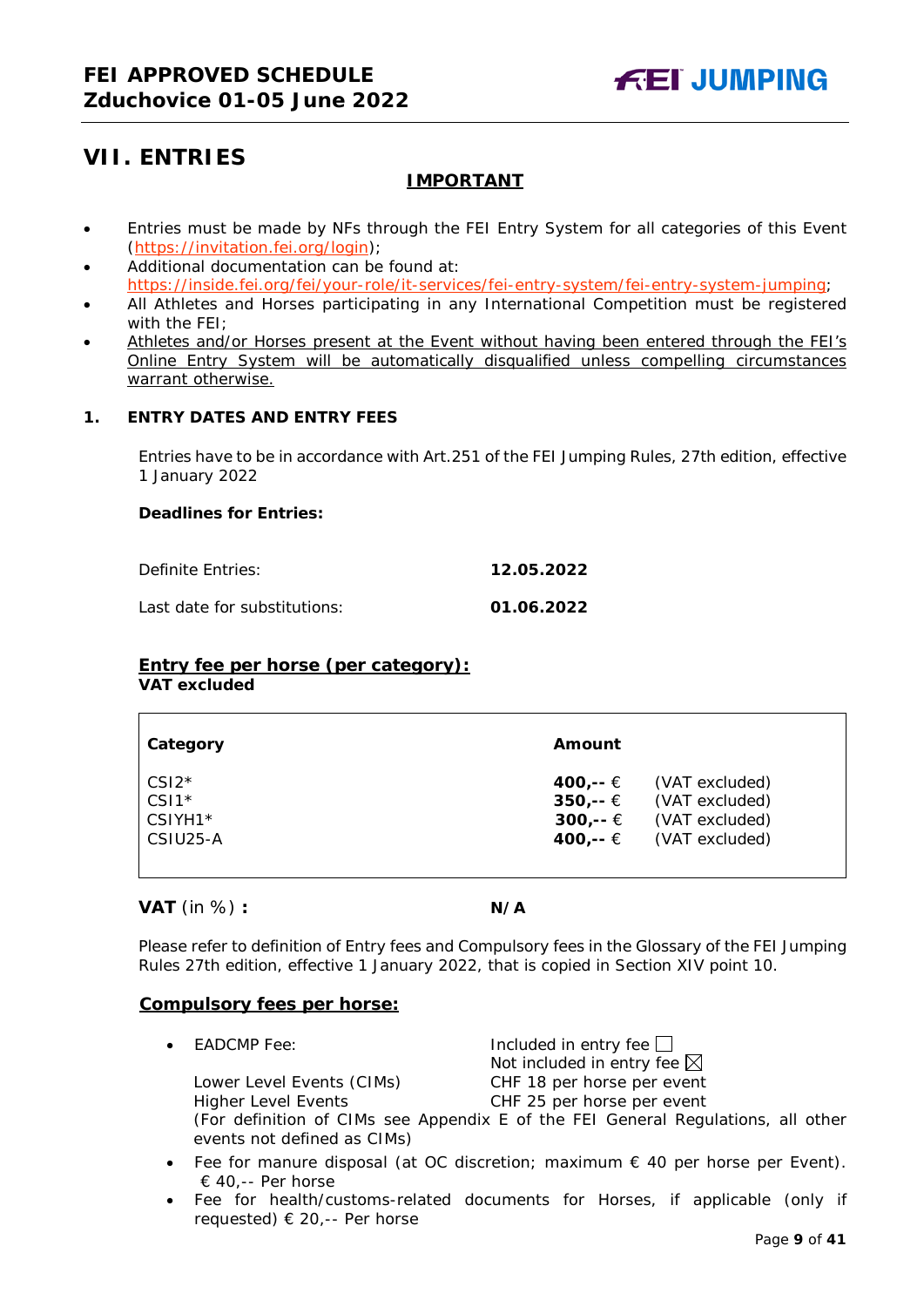

| All aforementioned amounts are including VAT                   |                           |  |  |  |  |
|----------------------------------------------------------------|---------------------------|--|--|--|--|
| Total maximum fee per horse:                                   | $60.00 \in +$ EADCMP fee  |  |  |  |  |
| <b>Compulsory fees per athlete:</b>                            |                           |  |  |  |  |
| NF fee if applicable<br>$\bullet$                              | Per athlete               |  |  |  |  |
| NF medication control programme fee if applicable<br>$\bullet$ | 12.-- € Per athlete       |  |  |  |  |
| Fee for lorry parking if applicable<br>$\bullet$               | Per lorry/caravan         |  |  |  |  |
| • Fee for electric hook-up for lorry                           | 60,-- € Per lorry/caravan |  |  |  |  |
| All aforementioned amounts are including VAT                   |                           |  |  |  |  |
| Total maximum fee per Athlete:                                 | $72. - €$                 |  |  |  |  |

## <span id="page-9-0"></span>**2. OTHER FEES**

All other fees must optional fees and be listed hereunder with the details of the amounts to be charged and approved by the FEI. Only fees approved by the FEI and listed in the approved Schedule can be charged by the OC. *Please specify if price per bale or other quantity.*

| Hay:                    | 11,00 € /bale 12 kg                          |
|-------------------------|----------------------------------------------|
| Straw:                  | $8,00 \in$ /bale 12 kg (first bedding incl.) |
| Shavings:               | 15,00 € /bale 15kg                           |
| Other (please specify): | 200,00 € Tack Box if available               |

## **All aforementioned amounts are including VAT**

VAT number of the organiser: N/A

## <span id="page-9-1"></span>**3. NO-SHOWS/LATE WITHDRAWALS**

**NB**: In the case of withdrawals after the date of definite entries or no-shows the athlete or the respective NF will be held liable to reimburse the OC for the actual financial loss incurred by the OC (please refer to Jumping Rules Art. 251.17) as a result of the late withdrawal or no-show.

## **Amount charged: 200,-- €**

Space for organiser to provide further details if necessary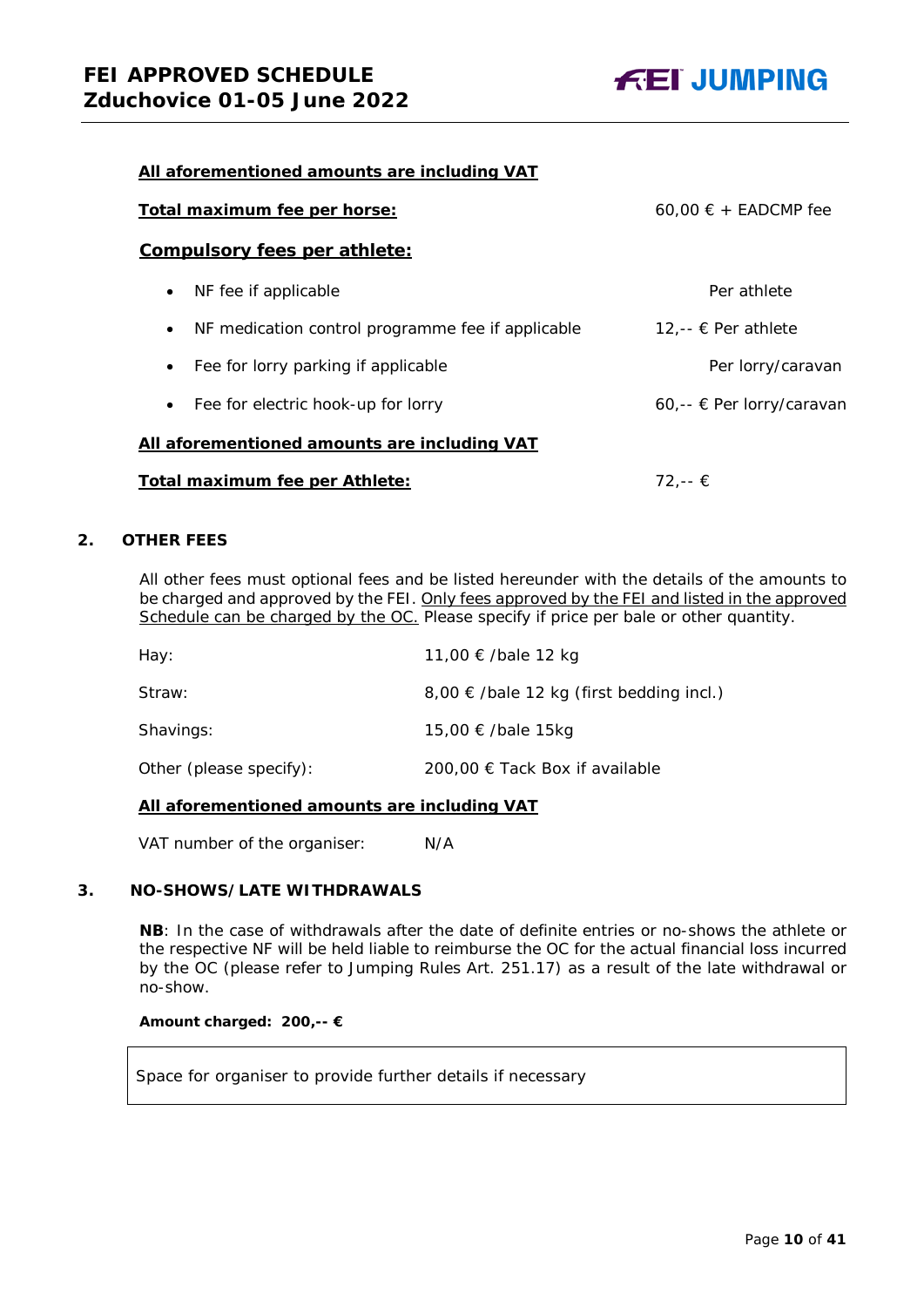## <span id="page-10-0"></span>**VIII. TIMETABLE**

## **Competitions must not start before 08:00 and must not finish after 23:00, unless prior approval is granted by the FEI.**

## **As per Jumping Rules Annex VI: combined competitions are not permitted.**

*The scheduling of competitions must take into account mandatory maintenance breaks as follows. In principle, there should be one maintenance break for every 40 starters; at a minimum, it is compulsory to include one maintenance break in competitions with 50-99 starters after half of the starters have competed. Competitions with 100 starters or more must have three maintenance breaks. The start list must indicate when the maintenance break will take place (e.g. after N° 25). (to be provided per category/level if multiple events)* Day Date Time

| (to be provided per category/lever if multiple events)                 | Day       | Date       | Time.   |
|------------------------------------------------------------------------|-----------|------------|---------|
| Opening of stables<br>$\bullet$                                        | Tuesday   | 30.05.2022 | 15.00 h |
| • Horse Inspection All horses taking part at this Event must Mednesday |           | 01.06.2022 | 15.00 h |
| be present during the first horse inspection, unless unable to do      |           |            |         |
| so due to "force majeure"                                              |           |            |         |
| • Horse Re-Inspection                                                  | Thursday  | 02.06.2022 | 07.30 h |
| Opening times of exercise areas<br>$\bullet$                           | Wednesday | 01.06.2022 | 10.00 h |

|           | <b>Competitions CSI2*:</b>   | Dav          | Date     | Time  | Art | Prize Money                   |
|-----------|------------------------------|--------------|----------|-------|-----|-------------------------------|
| $\bullet$ | Declaration of Starters      |              |          |       |     | ///////////////////////////// |
| $\bullet$ | No. 01 Small Tour 1,30 m     | Thursday     | 02.06.22 | 08.00 |     | 238.2.1 700,-- €              |
| $\bullet$ | No. 02 Small Tour 1,30 m     | Friday       | 03.06.22 | 10.30 |     | 238.2.1 700,-- €              |
| $\bullet$ | No. 03 Small Tour1,35 m      | Saturday     | 04.06.22 | 15.30 |     | 274.2.5   1.500,-- €          |
|           | No. 04 Medium Tour 1,35 m    | Thursday     | 02.06.22 | 13.30 |     | 238.2.1 1.500,-- €            |
|           | No. 05 Medium Tour 1,35 m    | Friday       | 03.06.22 | 12.30 |     | 238.2.1 1.500,-- €            |
|           | No. 06 Medium Tour 1,40 m    | Saturday     | 04.06.22 | 17.00 |     | 238.2.2 $\text{4.000}$ ,-- €  |
| $\bullet$ | No. 07 Big Tour 1,40 m       | Thursday     | 02.06.22 | 16.00 |     | 238.2.1 3.500,-- €            |
|           | No. 08 Big Tour LG 1,45 m    | Friday       | 03.06.22 | 16.30 |     | 238.2.1 25.500,-- €           |
| ٠         | No. 09 GP Big Tour LG 1,45 m | Sunday       | 05.06.22 | 12.00 |     | 238.2.2 26.000,-- €           |
|           |                              |              |          |       |     |                               |
|           | . Total Drize Money          | $AA$ and $E$ |          |       |     |                               |

• Total Prize Money **64.900 €** • Prizes in Kind *Prizes in kind must be easily convertible into cash (GRs Art. 127).*

|           | <b>Competitions CSI1*:</b> | Dav                                                                 | Date     | Time  | Art. | Prize Money                  |  |
|-----------|----------------------------|---------------------------------------------------------------------|----------|-------|------|------------------------------|--|
| $\bullet$ | Declaration of Starters    |                                                                     |          |       |      | //////////////////////////// |  |
|           | • No. $101,15 \text{ m}$   | Friday                                                              | 03.06.22 | 15.00 |      | 238.2.1 500,-- €             |  |
|           | • No. 11 1,15 m            | Saturday                                                            | 04.06.22 | 08.00 |      | 238.2.1 500,-- €             |  |
|           | • No. 12.1.20 m            | Sunday                                                              | 05.06.22 |       |      | 10.00 274.2.5 1.000,-- €     |  |
|           | No. 13 1.20 m              | Thursday                                                            | 02.06.22 | 12.00 |      | 238.2.1 600,-- €             |  |
| $\bullet$ | No. 14 1.25 m              | Saturday                                                            | 04.06.22 |       |      | 11.30 274.2.5 600,-- €       |  |
|           | • No. $151.25 \text{ m}$   | Sunday                                                              | 05.06.22 |       |      | 15.00 238.2.2 1.200,-- €     |  |
|           |                            |                                                                     |          |       |      |                              |  |
|           | • Total Prize Money        | 4.200,-- €                                                          |          |       |      |                              |  |
|           | • Prizes in Kind           | Prizes in kind must be easily convertible into cash (GRs Art. 127). |          |       |      |                              |  |

| <b>Competitions CSIYH1*:</b>     | Dav    | Date                                           | Time | Art. | Prize Money |
|----------------------------------|--------|------------------------------------------------|------|------|-------------|
| • Declaration of Starters        |        |                                                |      |      |             |
| • No. 16 5/6 years 1,15/1,25 m   |        | Thursday   02.06.22   09.30 238.1.1 700,-- €   |      |      |             |
| • No. 17 5/6 years $1,15/1.25$ m | Friday | 03.06.22   08.00   238.1.1   700,-- €          |      |      |             |
| • No. 18 5/6 years 1,20/1,30 m   |        | Saturday   04.06.22   09.30 274.2.5 1.200,-- € |      |      |             |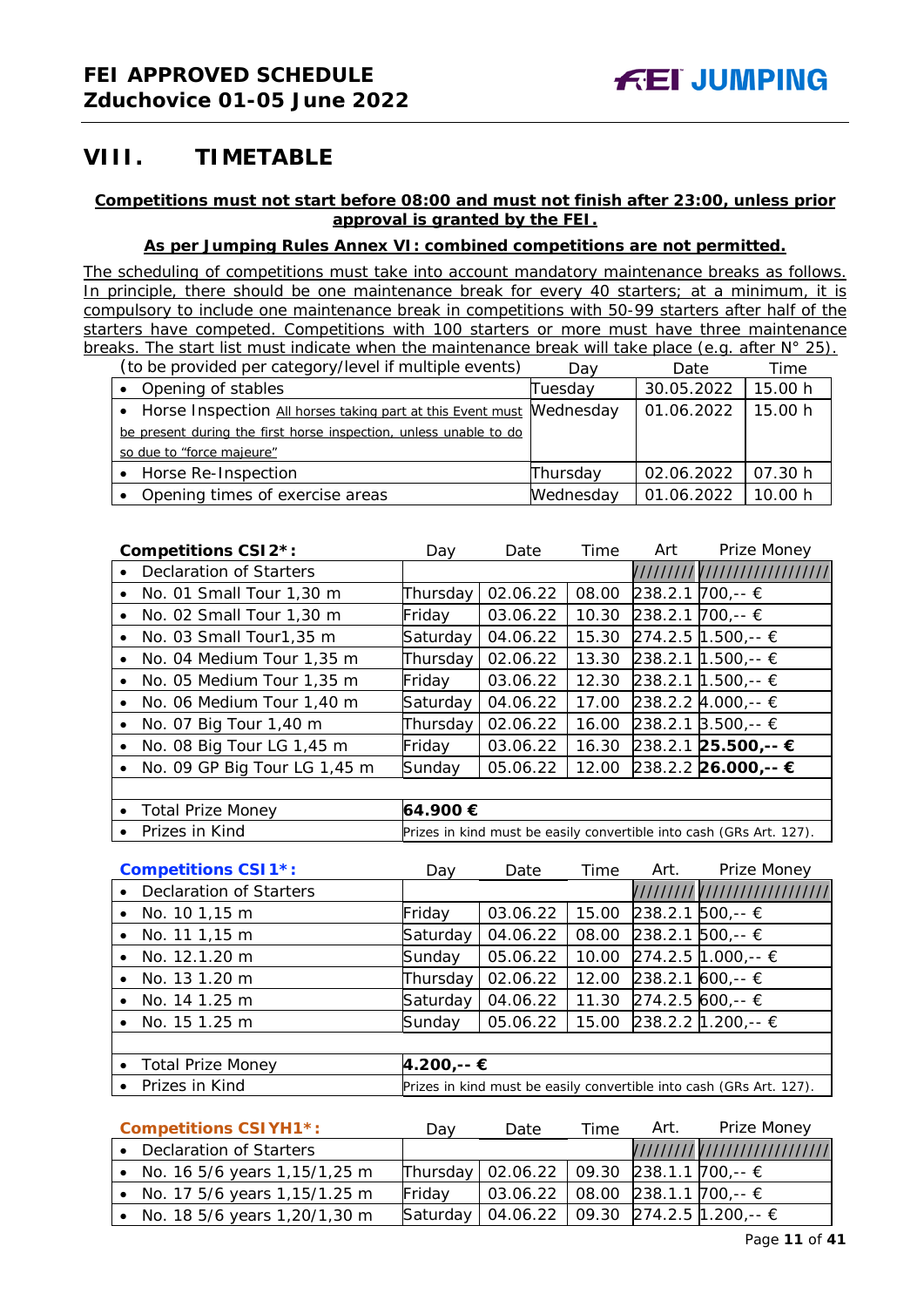

 $\mathcal{L}$ 

| • No. 19 7 years 1,30 m      | Thursday                                                            | 02.06.22 | 10.30 |      | 238.2.1 800,-- €                                                    |
|------------------------------|---------------------------------------------------------------------|----------|-------|------|---------------------------------------------------------------------|
| • No. 20 7 years 1,30 m      | Friday                                                              | 03.06.22 | 09.00 |      | 238.2.1 800,-- €                                                    |
| No. 21 7 years 1,35 m        | Saturday                                                            | 04.06.22 | 14.00 |      | 274.2.5 1.400,-- €                                                  |
|                              |                                                                     |          |       |      |                                                                     |
| <b>Total Prize Money</b>     | 5.600,-- €                                                          |          |       |      |                                                                     |
| Prizes in Kind               |                                                                     |          |       |      | Prizes in kind must be easily convertible into cash (GRs Art. 127). |
|                              |                                                                     |          |       |      |                                                                     |
| <b>Competitions CSIU25-A</b> | Day                                                                 | Date     | Time  | Art. | Prize Money                                                         |
| Declaration of Starters      |                                                                     |          |       |      | /////////////////////////////                                       |
| • No. 22 U25 tour 1,40 m     | Thursday                                                            | 02.06.22 | 18.00 |      | 238.2.1 800,-- €                                                    |
| • No. 23 U25 tour 1,40 m     | Saturday                                                            | 04.06.22 | 12.30 |      | 274.2.5 1.000,-- €                                                  |
| • No. 24 U25 tour 1,45 m     | Sunday                                                              | 05.06.22 | 17.00 |      | 238.2.2 $\text{4.000,-}$ ∈                                          |
|                              |                                                                     |          |       |      |                                                                     |
| • Total Prize Money          | 5.800,-- €                                                          |          |       |      |                                                                     |
| Prizes in Kind               | Prizes in kind must be easily convertible into cash (GRs Art. 127). |          |       |      |                                                                     |

**Overall Prize Money: 80.500,-- €**

**Applicable government tax to be deducted from Prize Money (see also XIV.8): 15%**

## **GENERAL CLASSIFICATION AT THE END OF THE COMPETITIONS:**

| Leading athlete award – | (Prize description and value) |
|-------------------------|-------------------------------|
| Best foreign athlete -  | (Prize description and value) |
| Best home athlete -     | (Prize description and value) |
| Team awards –           | (Prize description and value) |
|                         |                               |

**PRIZE – CLASSIFICATION:**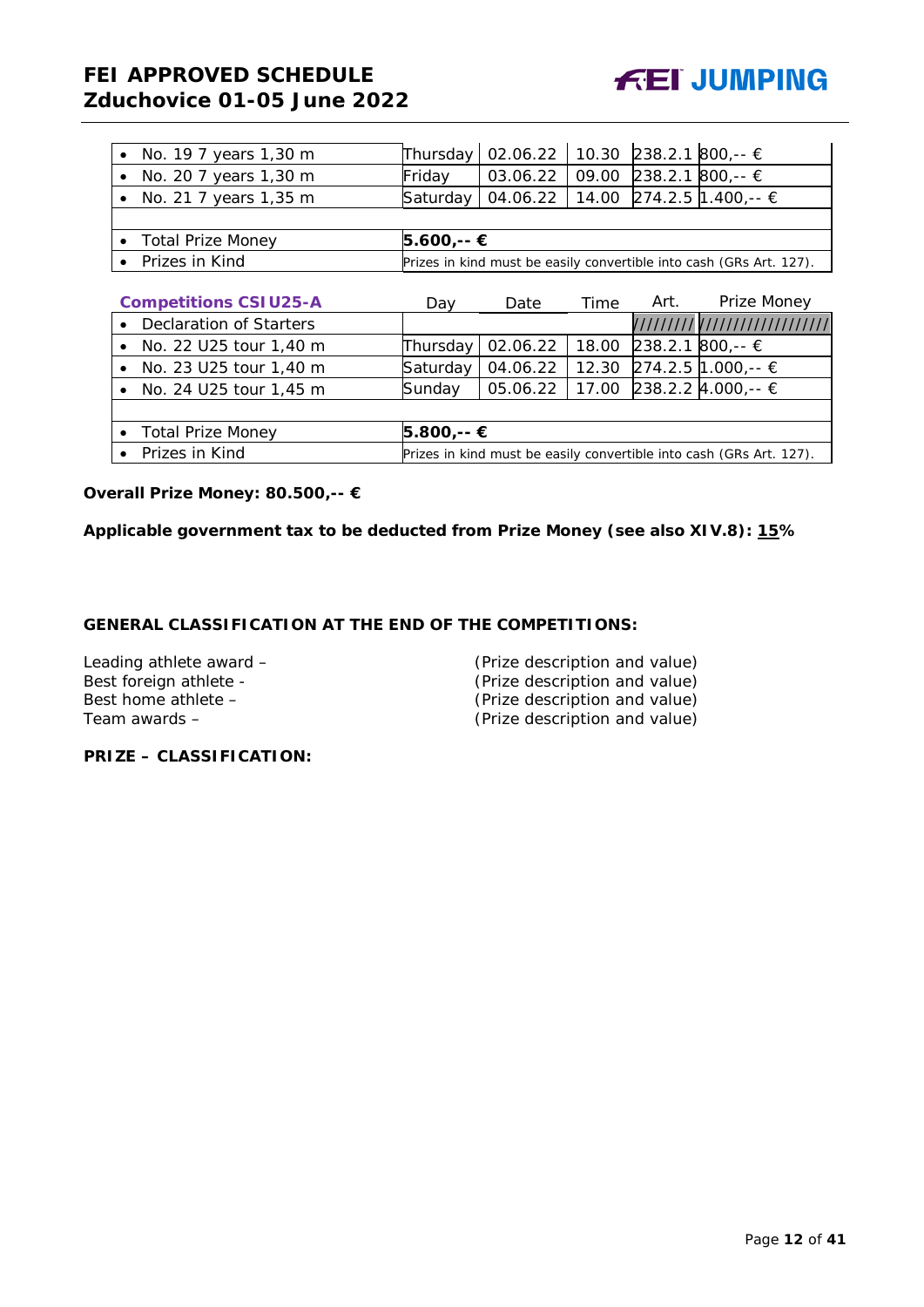## <span id="page-12-0"></span>**IX. COMPETITION DETAIL**

# **CSI2\***

without jump-off)

**FIRST DAY: Thursday DATE** (dd/mm/yy) **: 02.06.2022**

## **COMPETITION No:01** COMPETITION No:01

#### **CSI2\* Small Tour** Table: A acc. to Arti. 238.2.1 (acc. To penalties and time,

Speed/Fixed time 350 m/min Height of obstacles: 1,30 m Number of horses per athlete 2 Number of Starters: 100<sup>\*</sup> (if more than 100 take part then please refer to Section XIV point 10) Total prize money: 700,--€ Chart to be used: 1 (25% to winner) **x** Please specify prize money amount for each athlete placed 13<sup>th</sup> and beyond: 10,--  $\epsilon$ 

**\* \* \* \* \* \* \* \* \* \* \***

## **COMPETITION No:04 Time:** 13.30 h

**CSI2\* Medium Tour**

Speed/Fixed time 350 m/min Height of obstacles: 1,35 m Number of horses per athlete 2 Section XIV point 10) Total prize money: 1.500,--€ Chart to be used: 1 (25% to winner) **x** Please specify prize money amount for each athlete placed 13<sup>th</sup> and beyond: 10,--  $\epsilon$ 

Table: A acc. to Arti. 238.2.1 (acc. To penalties and time, without jump-off) Number of Starters: 100<sup>\*</sup> (if more than 100 take part then please refer to

\* \* \* \* \* \* \* \* \* \* \*

## **COMPETITION No:07 Time:** 16.00 h

**CSI2\* Big Tour**

**Qualifier for Comp. No. 08 and No. 09** Table: Table: A acc. to Arti. 238.2.1 (acc. To penalties and time, without jump-off) Speed/Fixed time 375 m/min Height of obstacles: 1,40 m Number of horses per athlete 2 Number of Starters: 100<sup>\*</sup> (if more than 100 take part then please refer to Section XIV point 10) Total prize money:  $3.500 - \epsilon$ Chart to be used: 1 (25% to winner) **x** Please specify prize money amount for each athlete placed 13<sup>th</sup> and beyond: 40,--  $\epsilon$ 

THE BEST 10 ATHLETES OF THIS CLASS WILL QUALIFY DIRECTLY FOR GRAND PRIX CLASS 09. THE BEST 100 ATHLETES OF THIS CLASS WILL QUALIFY FOR CLASS 08.

\* \* \* \* \* \* \* \* \* \* \*

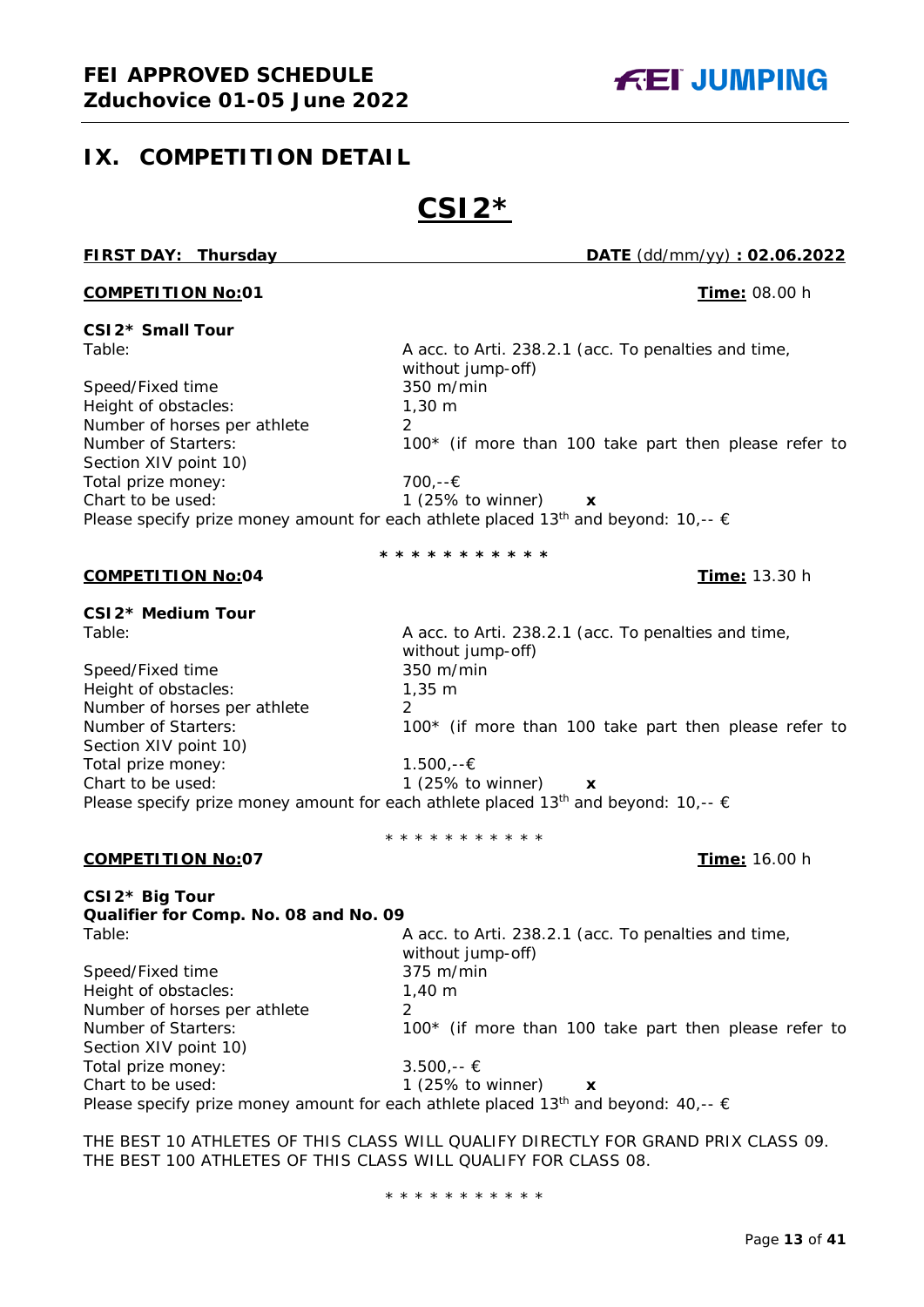

## **SECOND DAY: Friday DATE** (dd/mm/yy) **: 03.06.2022**

#### **COMPETITION No:02 Time:** 10.30 h

**CSI2\* Small Tour**

without jump-off)<br>350 m/min Speed/Fixed time Height of obstacles: 1,30 m<br>Number of horses per athlete 2 (2) Number of horses per athlete<br>Number of Starters:  $100*$  (if more than 100 take part then please refer to Section XIV point 10) Total prize money: 700,--€ Chart to be used: 1 (25% to winner) **x** Please specify prize money amount for each athlete placed 13<sup>th</sup> and beyond: 10,--  $\epsilon$ 

\* \* \* \* \* \* \* \* \* \* \*

#### **COMPETITION No:05 Time:** 12.30 h

**CSI2\* Medium Tour**

| Table:                       | A acc. to Arti. 238.2.1 (acc. To penalties and time,<br>without jump-off)                               |
|------------------------------|---------------------------------------------------------------------------------------------------------|
| Speed/Fixed time             | $375 \text{ m/min}$                                                                                     |
| Height of obstacles:         | $1.35 \; m$                                                                                             |
| Number of horses per athlete |                                                                                                         |
| Number of Starters:          | 100* (if more than 100 take part then please refer to                                                   |
| Section XIV point 10)        |                                                                                                         |
| Total prize money:           | $1.500 -$ ∈ €                                                                                           |
| Chart to be used:            | 1 $(25\% \text{ to winner})$<br>$\boldsymbol{\mathsf{x}}$                                               |
|                              | Please specify prize money amount for each athlete placed 13 <sup>th</sup> and beyond: 10,-- $\epsilon$ |
|                              |                                                                                                         |

\* \* \* \* \* \* \* \* \* \* \*

#### **COMPETITION No:08 Time:** 16.30 h

**CSI2\* Big Tour Longines Jumping Ranking points group D Qualifier for No. 09 Grand Prix**

A acc. to Arti. 238.2.1 (acc. To penalties and time, without jump-off) Speed/Fixed time 375 m/min Height of obstacles: 1,45 m Number of horses per athlete 1 Number of Starters: 100 Total prize money: **25.500,--€** Chart to be used: 1 (25% to winner) **x** Please specify prize money amount for each athlete placed 13<sup>th</sup> and beyond: 100,--  $\epsilon$ 

A acc. to Arti. 238.2.1 (acc. To penalties and time,

Open to the 100 best athletes of comp. 07, if more than 100 starters in comp. 07 ret/elim excluded

The best athletes of this competition (not already qualified in competition no. 07) including automatically qualified, will qualify for the GRAND PRIX COMPETITION 09 to reach 60 starters – elim./ret. excluded.

\* \* \* \* \* \* \* \* \* \* \*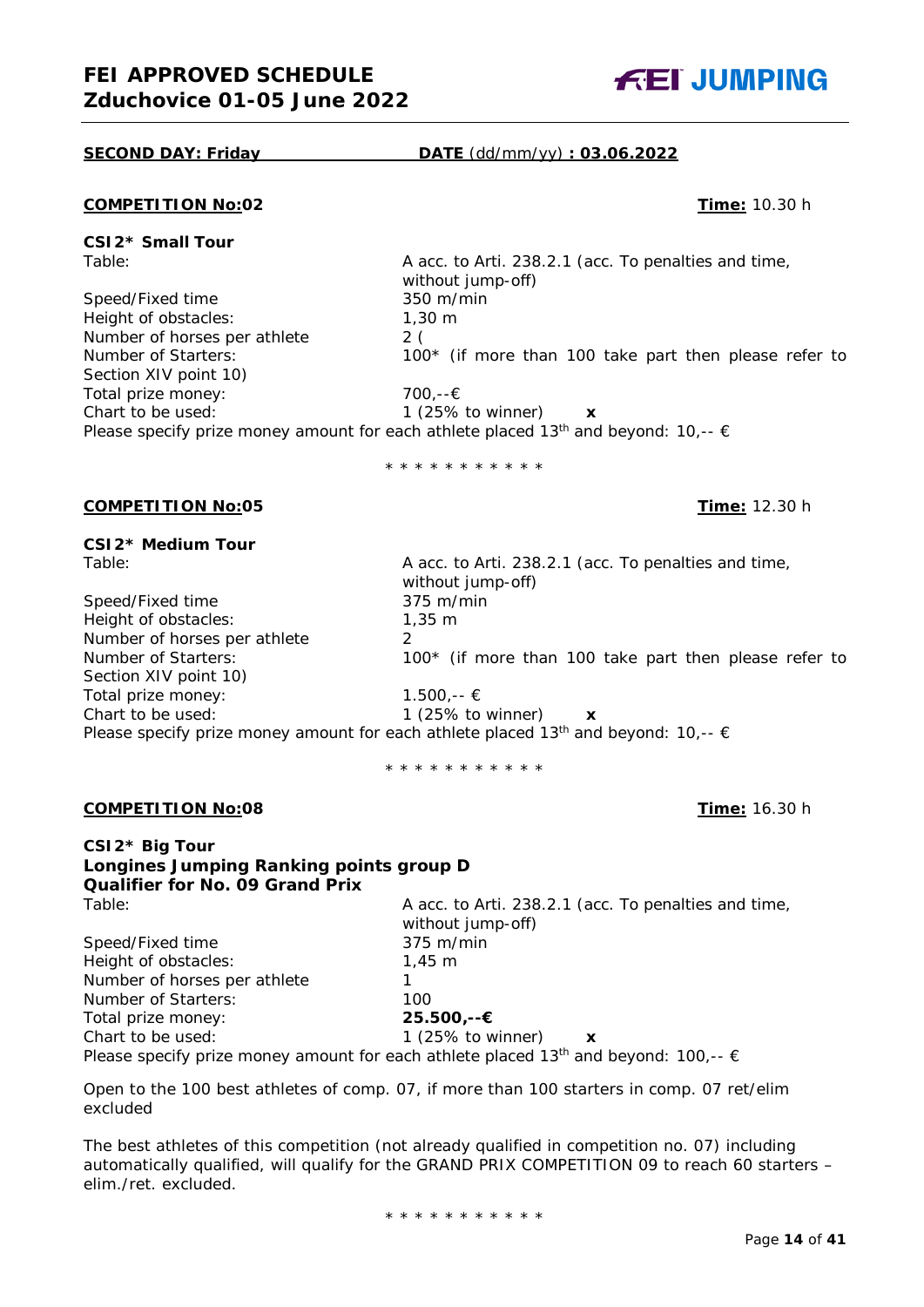

## **THIRD DAY: Saturday DATE**(dd/mm/yy) **: 04.06.2022**

| <b>COMPETITION No:03</b>                            | Time: 15.30 h                                                                                                                                                                                                                          |
|-----------------------------------------------------|----------------------------------------------------------------------------------------------------------------------------------------------------------------------------------------------------------------------------------------|
| CSI2* Small Tour                                    |                                                                                                                                                                                                                                        |
| Table:                                              | A acc. to Art. 274.2.5 (1 <sup>st</sup> phase not against the clock,<br>2 <sup>nd</sup> phase against the clock; athletes will be placed acc.<br>to aggregate penalties from both phases and the time of<br>the 2 <sup>nd</sup> phase) |
| Speed/Fixed time                                    | 350 m/min                                                                                                                                                                                                                              |
| Height of obstacles:                                | $1,35 \; m$                                                                                                                                                                                                                            |
| Number of horses per athlete                        | $\overline{2}$                                                                                                                                                                                                                         |
| Number of Starters:                                 | 100* (if more than 100 take part then please refer to                                                                                                                                                                                  |
| Section XIV point 10)                               |                                                                                                                                                                                                                                        |
| Total prize money:                                  | $1.500,-$ €                                                                                                                                                                                                                            |
| Chart to be used:                                   | 1 (25% to winner)<br>X                                                                                                                                                                                                                 |
|                                                     | Please specify prize money amount for each athlete placed 13 <sup>th</sup> and beyond: 15,-- $\epsilon$                                                                                                                                |
|                                                     | * * * * * * * * * * *                                                                                                                                                                                                                  |
| <b>COMPETITION No:06</b>                            | Time: 17.00 h                                                                                                                                                                                                                          |
| CSI2* Medium Tour                                   |                                                                                                                                                                                                                                        |
| Table:                                              | A acc. to Art. 238.2.2 (acc. to penalties and time, with<br>one jump-off in case of equality of penalties for the 1st<br>place)                                                                                                        |
| Speed/Fixed time                                    | 375 m/min                                                                                                                                                                                                                              |
| Height of obstacles:                                | $1,40 \; m$                                                                                                                                                                                                                            |
| Number of horses per athlete                        | $\mathcal{P}$                                                                                                                                                                                                                          |
| Number of Starters:<br>Section XIV point 10)        | 100* (if more than 100 take part then please refer to                                                                                                                                                                                  |
| Total prize money:                                  | 4.000,-- €                                                                                                                                                                                                                             |
| Chart to be used:                                   | 1 (25% to winner)<br>X                                                                                                                                                                                                                 |
|                                                     | Please specify prize money amount for each athlete placed 13 <sup>th</sup> and beyond: 40,-- $\epsilon$                                                                                                                                |
|                                                     | * * * * * * * * * * *                                                                                                                                                                                                                  |
| <b>FOURTH DAY: Sunday</b>                           | $\overline{DATE(dd/mm/yy)}$ : 05.06.2022                                                                                                                                                                                               |
| <b>COMPETITION No:09</b>                            | Time: 12.00 h                                                                                                                                                                                                                          |
| <b>CSI2* GRAND PRIX</b><br>Acc. to Article: 238.2.2 |                                                                                                                                                                                                                                        |

## **Longines Jumping Ranking points group D**

|      | I. |  |
|------|----|--|
| - 11 |    |  |

Speed/Fixed time

A acc. to Art. 238.2.2 (acc. to penalties and time, with one jump-off in case of equality of penalties for the 1st place)<br>375 m/min Height of obstacles: 1,45 m Number of horses per athlete 1 Number of Starters: 60 Total prize money: **26.000,-- €** Chart to be used: 1 (25% to winner) **x** Please specify prize money amount for each athlete placed 13<sup>th</sup> and beyond: 100,--  $\epsilon$ 

The following Athletes are automatically qualified for the Grand Prix at CSI Events, if present:

- 4.2.1. The winner of that Event's Grand Prix the previous year for CSI3\*/CSI4\*/CSI5\* only;
- 4.2.2. The current National Jumping Champion of the host country;
- 4.2.3. The individual Jumping medal winners of the last Olympic and Pan-American Games, the last World and Continental Championships and the winner of the last FEI World Cup™ Jumping Final.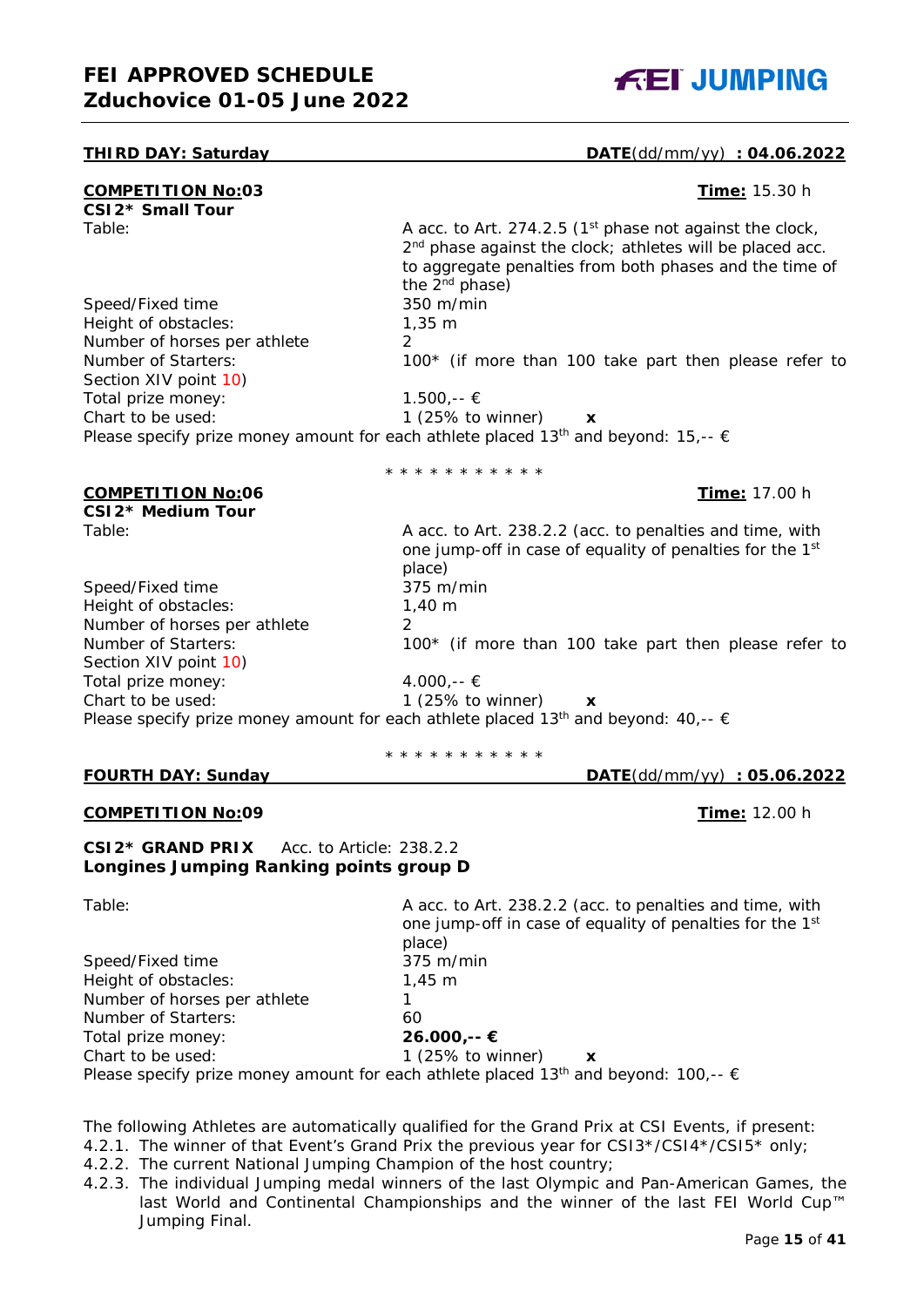The best 10 athletes of class no. 07 + the best athletes of class no. 08 (not already qualified from class n.07) including prequalified athletes) to reach the numbers of 60 starters – eliminated or retired excluded. The rider has only to participate in class no. 07.

If any qualified athletes decide not to start in grand prix, they will be replaced by the following placed athletes in which they got qualified.

The deadline for replacements is: Saturday 04 June 2022 h. 10,00 h am after this time no substitutions will be accepted

All athletes qualified for the Grand Prix, including those automatically qualified must complete, with their Grand Prix horse, the initial round of at least one FEI competition among those listed in JRs Art. 261.4.4 prior to the Grand Prix.

\* \* \* \* \* \* \* \* \* \* \*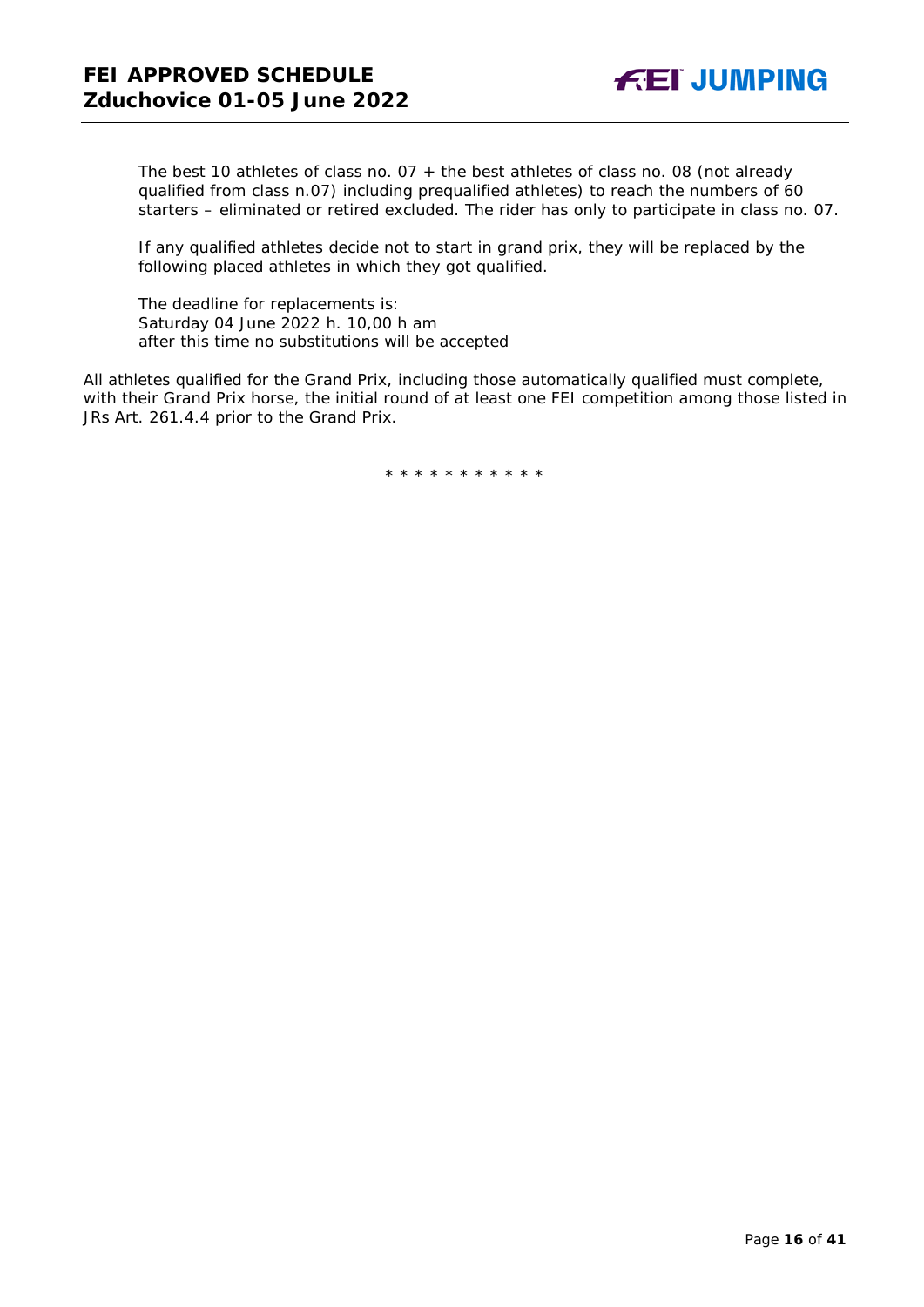## **FEI APPROVED SCHEDULE Zduchovice 01-05 June 2022**

Page **17** of **41** 1 (25% to winner)  $x$ **\* \* \* \* \* \* \* \* \* \* \* THIRD DAY: Saturday DATE**(dd/mm/yy) **: 04.06.2022 COMPETITION No:11 Time:** 08.00 h Chart to be used: 1 (25% to winner) **x** Please specify prize money amount for each athlete placed 13<sup>th</sup> and beyond: 10,--  $\epsilon$ \* \* \* \* \* \* \* \* \* \* \* **COMPETITION No:14 Time:** 11.30 h Table: Table: A acc. to Arti. 274.2.5 (1<sup>st</sup> phase not against the clock,

# **CSI1\***

## **FIRST DAY: Thursday DATE** (dd/mm/yy) **: 02.06.2022**

## **COMPETITION No:13 Time:** 12.00 h

Type of Competition:  $\sqrt{a}$  Acc. to Article: 238.2.1 Competition description: Faults, Table A against the clock

Jump-off (if any) no<br>Speed/Fixed time no and 350 m/min Speed/Fixed time Height of obstacles: 1,20 m Number of horses per athlete 2 Number of Starters: 100 Total prize money:  $600,-\in$ <br>Chart to be used:  $1(25\%)$ 1 (25% to winner)  $\boldsymbol{\mathsf{x}}$ Please specify prize money amount for each athlete placed 13<sup>th</sup> and beyond: 10,--  $\epsilon$ 

## **\* \* \* \* \* \* \* \* \* \* \***

## **SECOND DAY: Friday DATE** (dd/mm/yy) **: 03.06.2022**

## **COMPETITION No:10 COMPETITION No:10**

Type of Competition:  $\sqrt{a}$  Acc. to Article: 238.2.1 Competition description: Faults, Table A against the clock

Jump-off (if any) no<br>Speed/Fixed time no metal 350 m/min Speed/Fixed time Height of obstacles: 1,15 m Number of horses per athlete 2 Number of Starters: 100 Total prize money: 500,--€<br>Chart to be used: 1 (25% Please specify prize money amount for each athlete placed 13<sup>th</sup> and beyond: 10,--  $\epsilon$ 

Type of Competition:  $\alpha$  Acc. to Article: 238.2.1 Competition description: Faults, Table A against the clock

Jump-off (if any)<br>
Speed/Fixed time<br>
350 m/min Speed/Fixed time Height of obstacles: 1,15 m Number of horses per athlete 2 Number of Starters: 100 Total prize money:  $500,-\in$ 

**FEI JUMPING**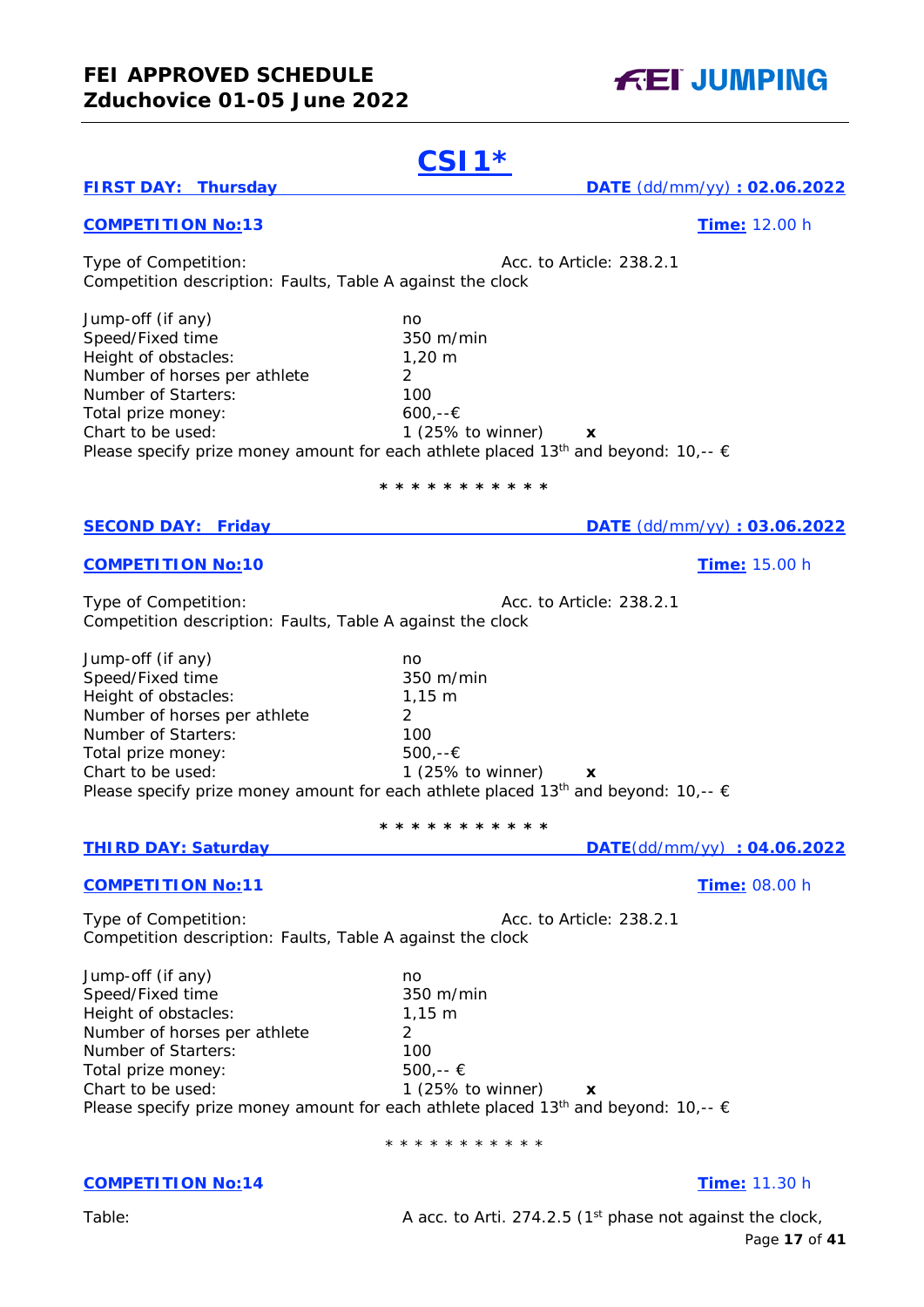

Page **18** of **41**

2<sup>nd</sup> phase against the clock; athletes will be placed acc. to aggregate penalties from both phases and the time of the  $2^{nd}$  phase)

Jump-off (if any)<br>
Speed/Fixed time<br>
350 m/min Speed/Fixed time Height of obstacles: 1,25 m Number of horses per athlete 2 Number of Starters:  $100$ <br>Total prize money:  $600. -6$ Total prize money: Chart to be used: 1 (25% to winner) **x** Please specify prize money amount for each athlete placed 13<sup>th</sup> and beyond: 10,--  $\epsilon$ 

\* \* \* \* \* \* \* \* \* \* \*

## **FOURTH DAY: Sunday DATE**(dd/mm/yy) : 05.06.2022

## **COMPETITION No:12 Time:** 10.00 h

Table: Table: A acc. to Arti. 274.2.5 (1<sup>st</sup> phase not against the clock,

Jump-off (if any) and the monomediate of the monomediate of the monomediate of the monomediate of the monomedi<br>
Speed/Fixed time and the monomediate of the speed/Fixed time Speed/Fixed time Height of obstacles: 1,20 m Number of horses per athlete 2 Number of Starters:  $100$ <br>
Total prize money:  $1.000, -6$ Total prize money: Chart to be used: 1 (25% to winner) **x** Please specify prize money amount for each athlete placed 13<sup>th</sup> and beyond: 10,--  $\epsilon$ 

## **COMPETITION No:15 Time:** 15.00 h

to aggregate penalties from both phases and the time of the 2<sup>nd</sup> phase)

2<sup>nd</sup> phase against the clock; athletes will be placed acc.

\* \* \* \* \* \* \* \* \* \* \*

# Table: Table: A acc. to Art. 238.2.2 (acc. to penalties and time, with

one jump-off in case of equality of penalties for the 1<sup>st</sup> place)

Jump-off (if any) no Speed/Fixed time 350 m/min Height of obstacles: 1,25 m Number of horses per athlete 1 Number of Starters: 50 Total prize money:  $1.200$ , --  $\epsilon$ Chart to be used: 1 (25% to winner) **x** Please specify prize money amount for each athlete placed 13<sup>th</sup> and beyond: 10,--  $\epsilon$ 

\* \* \* \* \* \* \* \* \* \* \*

**All Athletes taking part in a Grand Prix at a CSIO or a CSI must have completed, with their Grand Prix Horse, the initial round of at least one competition prior to the Grand Prix. See Art. 261.4.4 for details of specific FEI competitions in which the eligibility requirement may be fulfilled**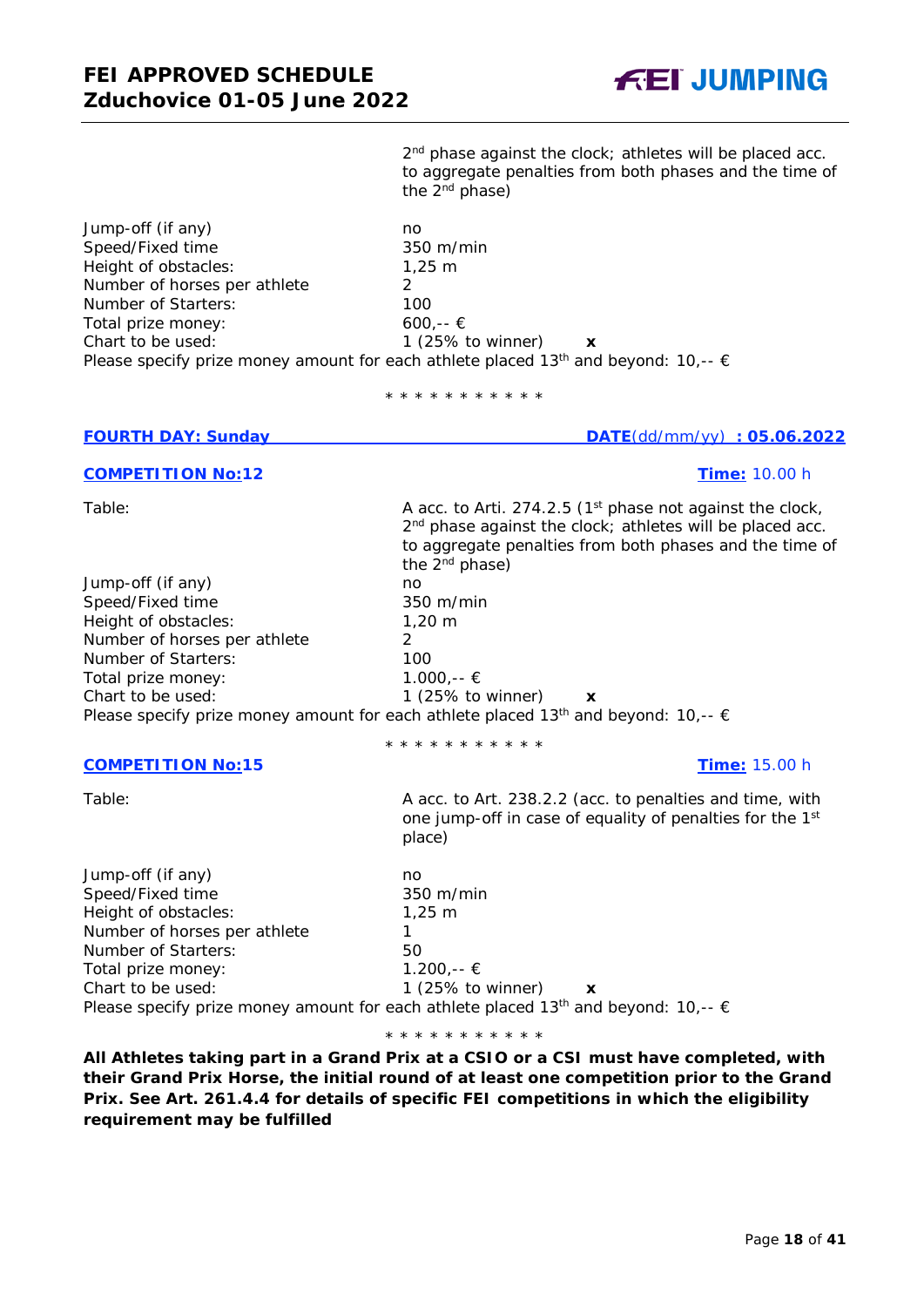**CSIYH1\***

## **FIRST DAY: Thursday DATE** (dd/mm/yy) **: 02.06.2022**

## **COMPETITION No:16 Time:** 09.30 h

Type of Competition: 5/6 years of age Acc. to Article: 238.1.1 Competition description: Faults, Table A not against the clock

Jump-off (if any)<br>
Speed/Fixed time<br>
325 m/min Speed/Fixed time Height of obstacles: 1,15/1,25 m Number of horses per athlete 3 (max. 2 per age) Number of Starters: 100<sup>\*</sup> (if more than 100 take part then please refer to Section XIV point 10) Total prize money: 700,--€ Chart to be used: 1 (25% to winner) **x** Please specify prize money amount for each athlete placed 13<sup>th</sup> and beyond: 10,--  $\epsilon$ 

**\* \* \* \* \* \* \* \* \* \* \***

## **COMPETITION No:19 Time:** 10.30 h

Type of Competition: 7 years of age Acc. to Article: 238.2.1 Competition description: Faults, Table A against the clock

Jump-off (if any) no Speed/Fixed time 325 m/min Height of obstacles: 1,30 m Number of horses per athlete 2 Number of Starters: 100 Total prize money: 800,--  $\epsilon$ Chart to be used: 1 (25% to winner) **x** Please specify prize money amount for each athlete placed 13<sup>th</sup> and beyond: 10,--  $\epsilon$ 

\* \* \* \* \* \* \* \* \* \* \*

## **SECOND DAY: Friday DATE** (dd/mm/yy) **: 03.06.2022**

## **COMPETITION No:17 Time:** 08.00 h

Type of Competition: 5/6 years of age Acc. to Article: 238.1.1 Competition description: Faults, Table A not against the clock

Jump-off (if any) no Speed/Fixed time 325 m/min Height of obstacles: 1,15/1,25 m Number of horses per athlete 3 (max. 2 per age) Number of Starters: 100<sup>\*</sup> (if more than 100 take part then please refer to Section XIV point 10) Total prize money: 700,--€ Chart to be used: 1 (25% to winner) **x** Please specify prize money amount for each athlete placed 13<sup>th</sup> and beyond: 10,--  $\epsilon$ 

\* \* \* \* \* \* \* \* \* \* \*

**FEI JUMPING**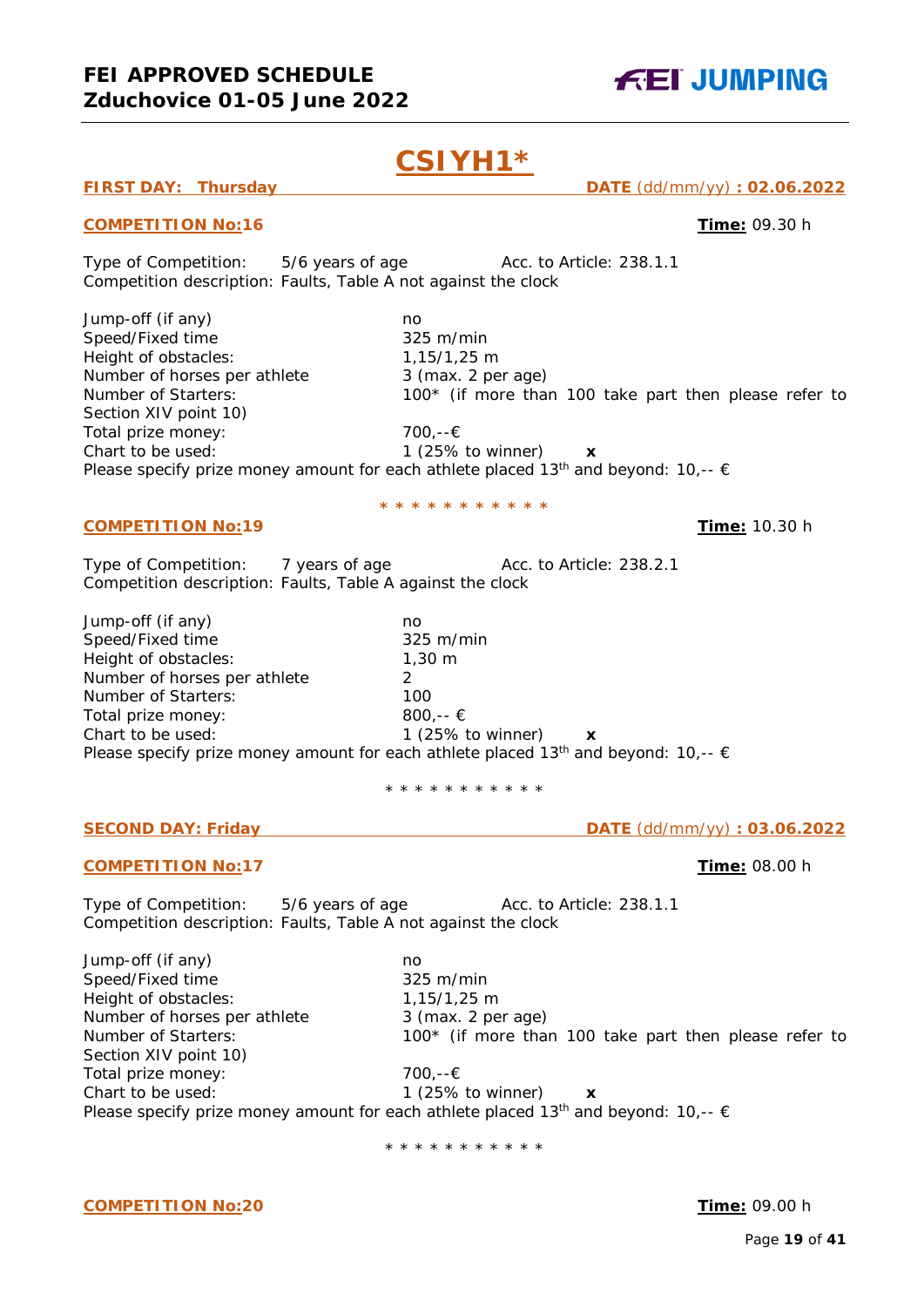Type of Competition: 7 years of age Acc. to Article: 238.2.1 Competition description: Faults, Table A against the clock

Jump-off (if any) no Speed/Fixed time 325 m/min Height of obstacles: 1,30 m Number of horses per athlete 2 Number of Starters: 100<br>Total prize money: 800.-- € Total prize money: Chart to be used: 1 (25% to winner) **x** Please specify prize money amount for each athlete placed 13<sup>th</sup> and beyond: 10,--  $\epsilon$ 

\* \* \* \* \* \* \* \* \* \* \*

## **COMPETITION No:18 Time:** 09.30 h

Type of Competition: 5/6 years of age

Jump-off (if any) no Speed/Fixed time 325 m/min Height of obstacles: 1,20/1,30 m Number of horses per athlete 3 (max. 2 per age) Number of Starters: 100<sup>\*</sup> (if more than 100 take part then please refer to Section XIV point 10) Total prize money: 1.200,--€ Chart to be used: 1 (25% to winner) **x** Please specify prize money amount for each athlete placed 13<sup>th</sup> and beyond: 15,--  $\epsilon$ 

\* \* \* \* \* \* \* \* \* \* \*

**COMPETITION No:21 Time:** 14.00 h

Type of Competition: 7 years of age

Table: Table: Table: A acc. to Art. 274.2.5 (1<sup>st</sup> phase not against the clock, 2<sup>nd</sup> phase against the clock; athletes will be placed acc. to aggregate penalties from both phases and the time of the 2nd phase)

Jump-off (if any) no Speed/Fixed time 325 m/min<br>Height of obstacles: 1,35 m Height of obstacles: Number of horses per athlete 2 Number of Starters: 100 Total prize money:  $1.400$ ,--  $\epsilon$ Chart to be used: 1 (25% to winner) **x** Please specify prize money amount for each athlete placed 13<sup>th</sup> and beyond: 15,--  $\epsilon$ 

\* \* \* \* \* \* \* \* \* \* \*

**THIRD DAY: Saturday DATE**(dd/mm/yy) **: 04.06.2022**

Table: Table: Table: A acc. to Art. 274.2.5 (1<sup>st</sup> phase not against the clock, 2<sup>nd</sup> phase against the clock; athletes will be placed acc. to aggregate penalties from both phases and the time of the 2nd phase)



**FEI JUMPING**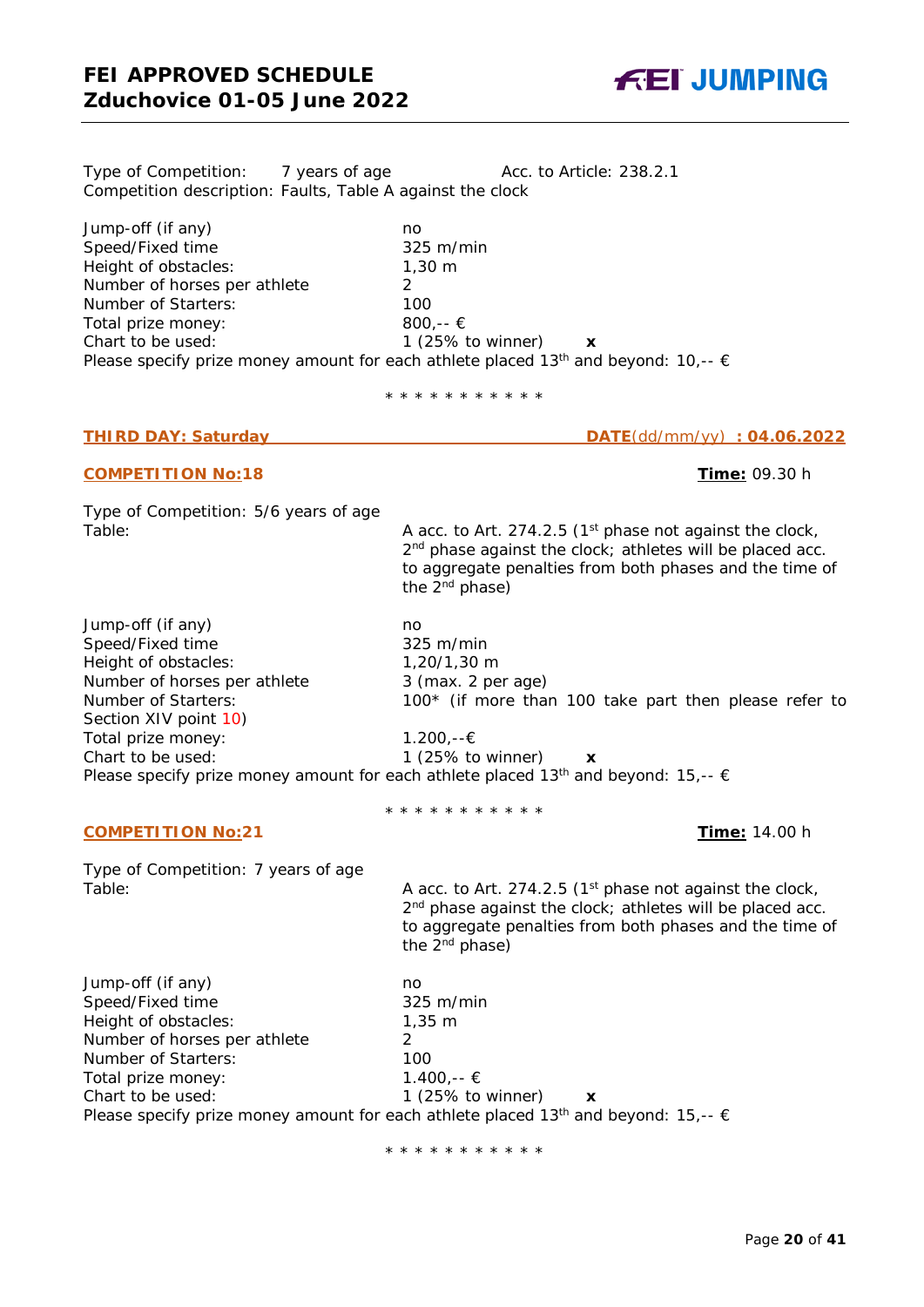# **CSIU25-A**

## **FIRST DAY: Thursday DATE** (dd/mm/yy) **: 02.06.2022**

## **COMPETITION No:26 Time:** 18.00 h

Type of Competition:  $\sqrt{a}$  Acc. to Article: 238.2.1 Competition description: Faults, Table A against the clock

Jump-off (if any) no<br>Speed/Fixed time no and 350 m/min Speed/Fixed time Height of obstacles: 1,40 m Number of horses per athlete 2 Number of Starters: 100 Total prize money: 800,--€<br>Chart to be used: 1 (25% 1 (25% to winner)  $x$ Please specify prize money amount for each athlete placed 13<sup>th</sup> and beyond: 10,--  $\epsilon$ 

## **\* \* \* \* \* \* \* \* \* \* \***

## **THIRD DAY: Saturday DATE** (dd/mm/yy) **: 04.06.2022**

#### **COMPETITION No:27 Time:** 12.30 h

Table: Table: A acc. to Arti. 274.2.5 (1<sup>st</sup> phase not against the clock, 2<sup>nd</sup> phase against the clock; athletes will be placed acc. to aggregate penalties from both phases and the time of the 2nd phase)

Jump-off (if any) no Speed/Fixed time 350 m/min Height of obstacles: 1,40 m Number of horses per athlete 2 Number of Starters: 100 Total prize money:  $1.000,-\infty$ <br>Chart to be used:  $1.25\%$  to 1 (25% to winner)  $\boldsymbol{\mathsf{x}}$ Please specify prize money amount for each athlete placed 13<sup>th</sup> and beyond: 20 --

| Ficase specify prize frioriey arrivarity for each attricte placed TS and beyond. ZO,-- E |                                                                                                                                             |  |  |
|------------------------------------------------------------------------------------------|---------------------------------------------------------------------------------------------------------------------------------------------|--|--|
|                                                                                          | * * * * * * * * * * *                                                                                                                       |  |  |
| <b>FOURTH DAY: Sunday</b>                                                                | DATE(dd/mm/yy): 05.06.2022                                                                                                                  |  |  |
| <b>COMPETITION No:28</b>                                                                 | <b>Time: 08.00 h</b>                                                                                                                        |  |  |
| Table:                                                                                   | A acc. to Art. 238.2.2 (acc. to penalties and time, with<br>one jump-off in case of equality of penalties for the 1 <sup>st</sup><br>place) |  |  |
| Counting for Longines Ranking Group D                                                    |                                                                                                                                             |  |  |
| Jump-off (if any)                                                                        | no                                                                                                                                          |  |  |
| Speed/Fixed time                                                                         | $375 \text{ m/min}$                                                                                                                         |  |  |
| Height of obstacles:                                                                     | $1.45 \; m$                                                                                                                                 |  |  |
| Number of horses per athlete                                                             | 1 (2 if 50% declared starters or less)                                                                                                      |  |  |
| Number of Starters:                                                                      | 50                                                                                                                                          |  |  |
| Total prize money:                                                                       | $4.000, \in$ €                                                                                                                              |  |  |
| Chart to be used:                                                                        | 1 $(25\%$ to winner)<br>X                                                                                                                   |  |  |

Please specify prize money amount for each athlete placed 13<sup>th</sup> and beyond: 30,--  $\epsilon$ 

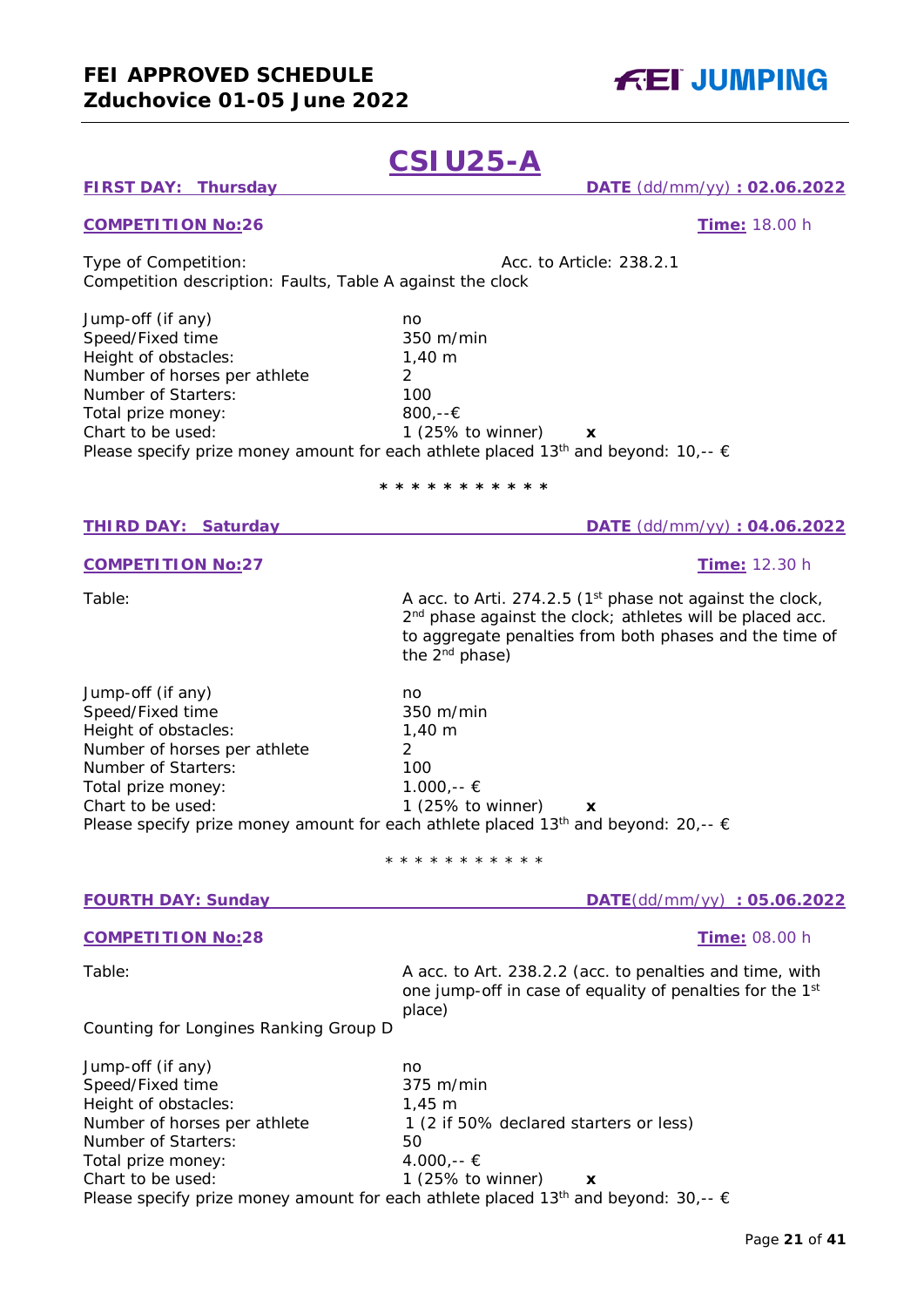**All Athletes taking part in a Grand Prix at a CSIO or a CSI must have completed, with their Grand Prix Horse, the initial round of at least one competition prior to the Grand Prix. See Art. 261.4.4 for details of specific FEI competitions in which the eligibility requirement may be fulfilled**

\* \* \* \* \* \* \* \* \* \* \*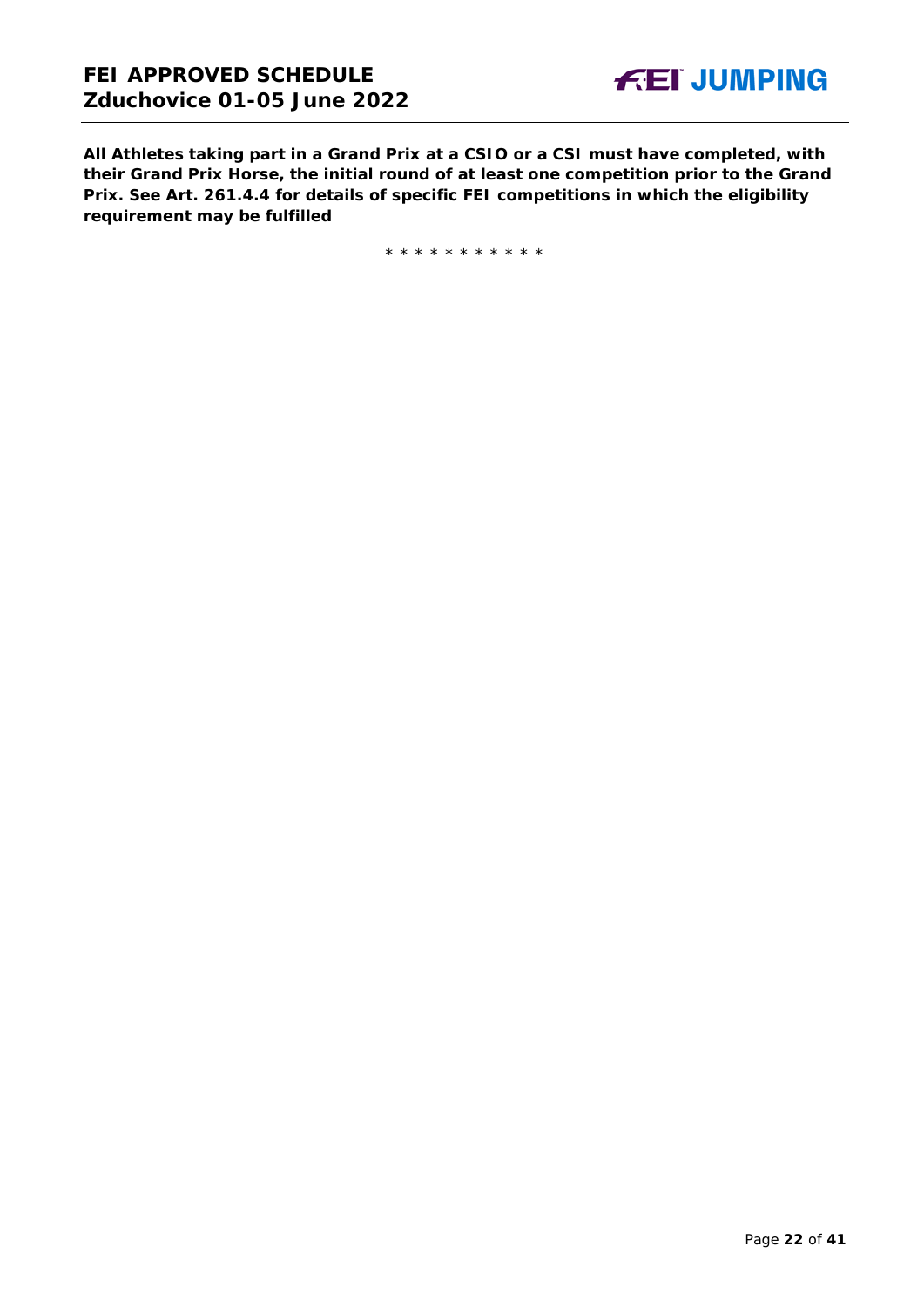

## <span id="page-22-0"></span>**X. FACILITIES OFFERED**

## <span id="page-22-1"></span>**1. ATHLETES**

## **Accommodation**

Hotel: Pension Jezerná / Pension U Švarců Address: Zduchovice, 262 63 Kamýk nad Vltavou Telephone: +420 604 220 575 Email: info@kone-zduchovice.cz At the expense of: The Organiser  $\Box$  or Athletes  $\boxtimes$ Accommodated (bed and breakfast) from 02.06.2022 to 05.06.2022

#### **Meals**

At the expense of: The Organiser  $\Box$  or Athletes  $\boxtimes$ Meals provided from 02.06.2022 to 05.06.2022 .

## <span id="page-22-2"></span>**2. GROOMS**

#### **Accommodation.**

Requests for accommodation must be sent with entries. At the expense of: The Organiser  $\Box$  or Athletes  $\boxtimes$ Accommodated (bed and breakfast) from 02.06.2022 to 05.06.2022

## **Meals.**

At the expense of: The Organiser  $\Box$  or Athletes  $\boxtimes$ Meals provided from 02.06.2022 to 05.06.2022 .

Space for organiser to include details if necessary

**NB**: If applicable, Organiser must provide proper sanitary conditions. The showering facilities should be sufficient for both male and female grooms with hot and cold water. Shower facilities as well as restrooms should at all times be in a state of cleanliness.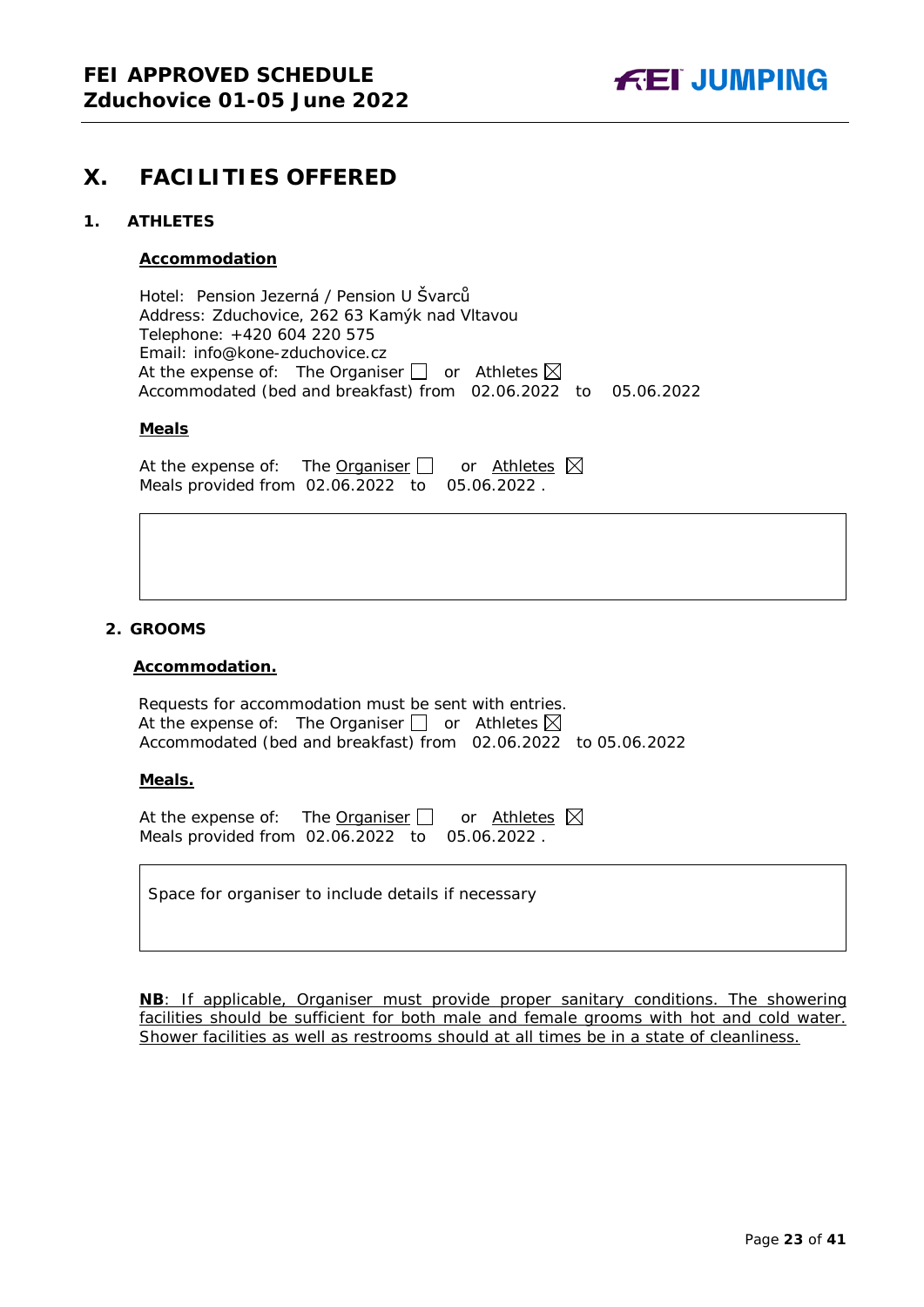## <span id="page-23-0"></span>**XI. LOGISTICAL/ADMINISTRATIVE/TECHNICAL INFORMATION**

## <span id="page-23-1"></span>**1. DRAW**

List of Draws, time, date and location: evening before, 19.00 h at the Show Office

## <span id="page-23-2"></span>**2. COMPETITION ARENA(S)**

| Dimensions:      | $65 \times 110 \text{ m}$ |
|------------------|---------------------------|
| Type of Footing: | sand with Geotextil       |

## <span id="page-23-3"></span>**3. PRACTICE ARENA(S)**

| Dimensions:      | $35 \times 70$ m outdoor |
|------------------|--------------------------|
|                  | $25 \times 50$ m outdoor |
|                  | $33 \times 70$ m indoor  |
| Type of Footing: | sand with Geotextil      |

Riders must have the possibility to exercise their horses in an exercise area under a Steward's supervision at least 30 minutes per day outside of the competition warm-up period. Details of opening times of exercise areas must be included in the timetable.

## <span id="page-23-4"></span>**4. STABLES**

Size of boxes 3 m x 3 m (at least 3m x 3m) **An adequate number of stables must be at least 4m x 3m to accommodate the larger Horses.**

Space for organiser to include details if necessary

## <span id="page-23-5"></span>**5. SAFETY CUPS**

Name of Manufacturer: CARO

## <span id="page-23-6"></span>**6. TIMING DEVICE**

Name of Manufacturer: ALGE Model: TdC 8001 FEI Report number: 22020007A

## <span id="page-23-7"></span>**7. SCORING/TIMING PROVIDER**

Will you use a FEI Certified Service Provider to manage the scoring and timing at your Event?

*(The list of certified Service Providers is available here:* [https://inside.fei.org/fei/your](https://inside.fei.org/fei/your-role/it-services/it-providers/list)[role/it-services/it-providers/list](https://inside.fei.org/fei/your-role/it-services/it-providers/list)*)*

No  $\boxtimes$ Name of the company: Alexandra Skatullová Contact person at Event<br>Name: FEI ID number: 10095519

Alexandra Skatullová

Contact email: *skatullova.alex@gmail.com*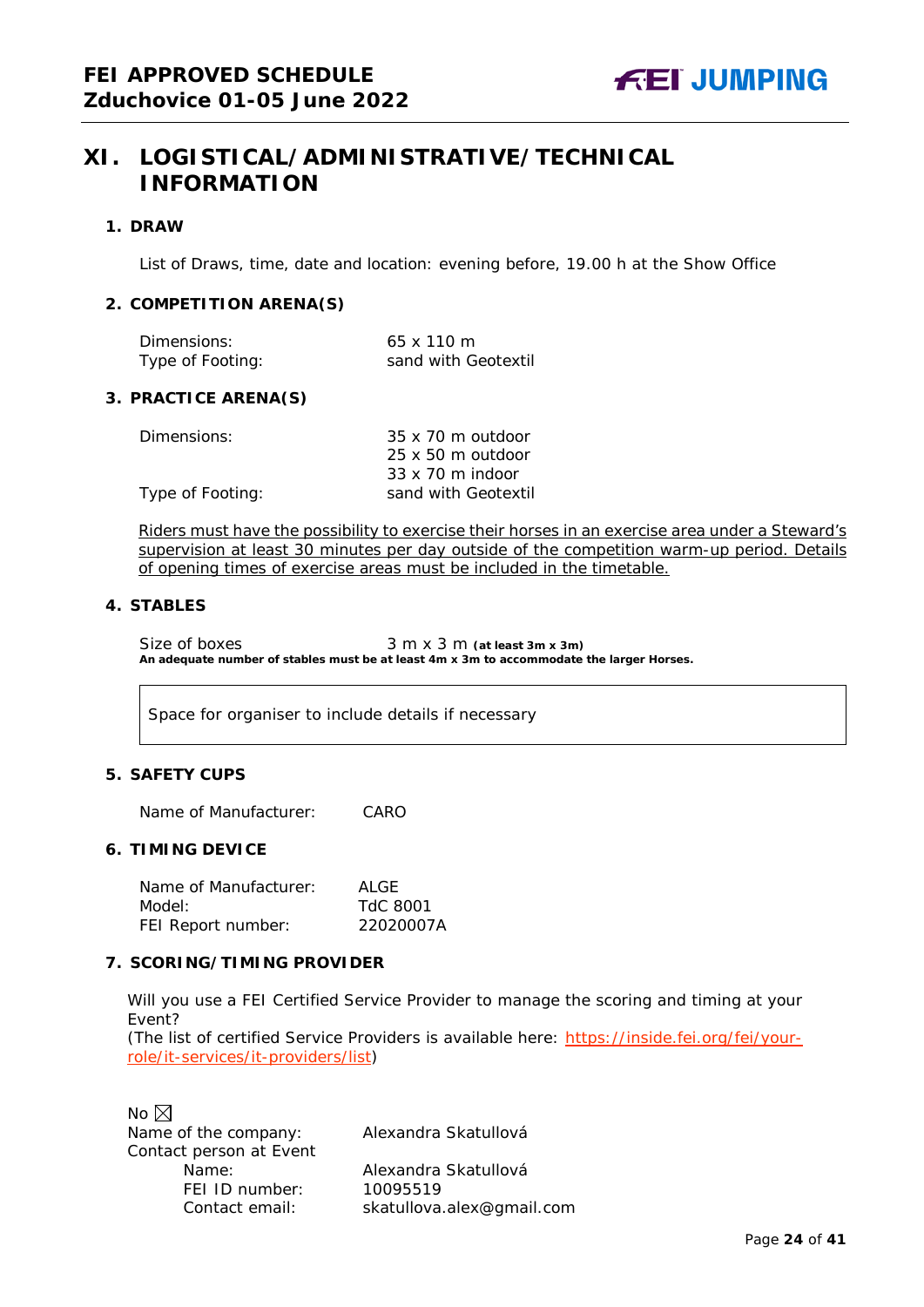## *Please fill in Annex XV – FEI Entry System for the Timing Provider*

The FEI may require to be provided with real time results data feed of your Events according to FEI requirements; in this case you and your provider will be informed accordingly.

## <span id="page-24-0"></span>**8. OTHER TECHNOLOGY/SERVICE PROVIDER(S)**

Will you use other technology/service provider(s) at your event?

No  $\boxtimes$ 

## <span id="page-24-1"></span>**9. PRIZE GIVING CEREMONY**

The owner of the winning horse/pony must be invited to the prize giving ceremony for the Grand Prix, if present at the event.

The number of athletes required to present themselves for the prize-giving ceremony of each competition is 6.

All Prize Giving Ceremonies must strictly follow the **Covid-19 guidelines for Prize giving protocols and media activities.**

## <span id="page-24-2"></span>**10.ADVERTISING ON ATHLETES AND HORSES**

At CSI events, and all competitions except for the Nations Cup, athletes are authorised to carry the logo of their personal sponsor in accordance with the articles 256.3 and 257.3 of the FEI Jumping Rules.

The Chief Steward will check that the advertising on athletes and horses complies with these Articles.

## <span id="page-24-3"></span>**11.TICKETING**

Are you selling tickets for spectators to attend your event: Yes  $\Box$  No  $\boxtimes$ Name of your ticketing provider: Web address to buy ticket:

## <span id="page-24-4"></span>**12.BETTING**

Betting will be authorised by the Organiser: Yes  $\Box$  No  $\boxtimes$ 

## <span id="page-24-5"></span>**13.TRANSPORT REIMBURSMENT HORSES / PONIES**

Transport expenses to be paid by: The **Organiser**  $\Box$  at per km. The Athlete  $\boxtimes$ 

## <span id="page-24-6"></span>**14.WELCOME**

The time and date of arrival of athletes, horses and their means of transport must be given to the Organiser in order to facilitate their arrival.

## <span id="page-24-7"></span>**15.LOCAL TRANSPORTATION - ARRANGEMENTS FROM HOTEL TO SHOWGROUNDS** Walking distance  $\boxtimes$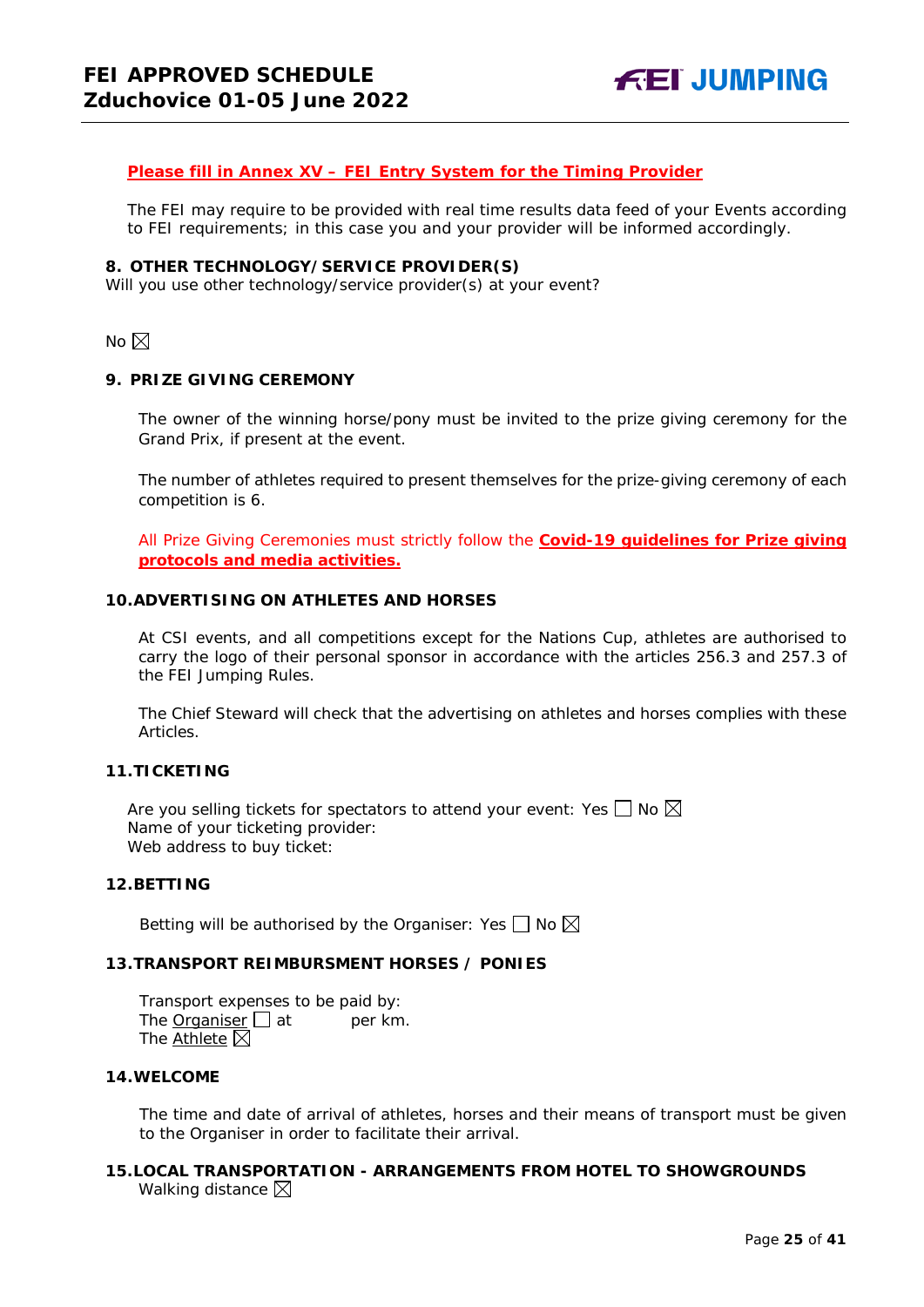

Organiser Shuttle Service  $\Box$ Public Transport  $\Box$  to be paid by the Organiser  $\Box$  / the Athlete  $\Box$ If paid by Athlete approximate cost per round trip: Other:

## <span id="page-25-0"></span>**16.ENTRY RIGHT TO SHOWGROUNDS/ACCREDITED PERSONS**

Entry right to the stable area according to FEI Veterinary Regulations Articles 1008-1009.

NUMBER OF ACCREDITED PERSONS:

Athlete: 1 Partner: 1<br>Groom: 1 Groom: 1 Horse Owner: 2 two (2) accreditations per horse acc. to FEI-Passport

## <span id="page-25-1"></span>**17.SUSTAINABILITY**

Please consider the environment when organising an FEI Event. Please find useful information on FEI Sustainability here: [http://inside.fei.org/fei/your](http://inside.fei.org/fei/your-role/organisers/handbook)[role/organisers/handbook](http://inside.fei.org/fei/your-role/organisers/handbook)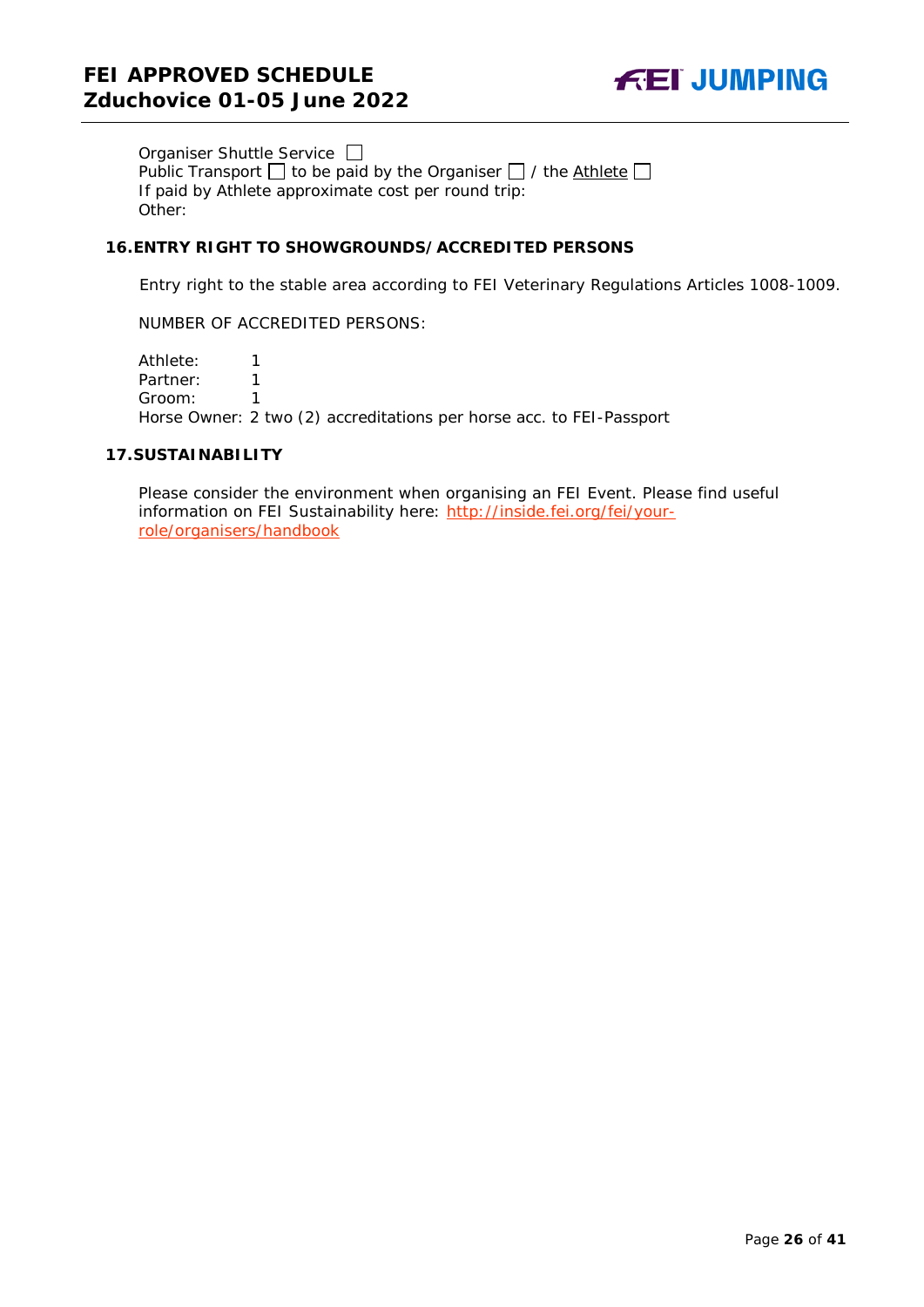## <span id="page-26-0"></span>**XII. VETERINARY MATTERS**

## <span id="page-26-1"></span>**1. CUSTOMS FORMALITIES**

Contact details for Customs Formalities:

| Name:          | PPL CZ s.r.o.               |
|----------------|-----------------------------|
| Address:       | K Betonárně 181/8,          |
|                | 155 00, Praha 5 - Třebonice |
| Telephone:     | +420 225 331 500            |
| Fax:           |                             |
| Email:         | info@ppl.cz                 |
| Opening hours: | Mo-Fr - 10:00 - 20:00       |

Space for organiser to include details if necessary

## <span id="page-26-2"></span>**2. HEALTH REQUIREMENTS**

## **GENERAL**

In accordance with the FEI Code of Conduct for the Welfare of the Horse it is imperative that all Horses at FEI Events are physically fit and free from infectious disease before being allowed to compete.

## **ENTRY OF HORSES**

Required health tests and vaccinations: Quarantine period: Specimen Import Licence applied:

For questions or problems, please contact your Government Veterinary Services.

Please provide date and time of arrival to the OC by Monday 20th May at email : nikola@la-boheme.cz mobile: +420 722 782 682

Horse Arrival Horse trucks can arrive to Zduchovice from 15.00 - 20.00 Tuesday May 31st and from 06.00 h on Wednesday June 1st 2022

Riders and grooms should have the necessary equipment to contain difficult horses. Horse Departure

Please follow carefully and obey the instructions of the Organising Committee, Traffic Management and the Stewards. Further details will follow from the OC in the form of a practical information document.

## <span id="page-26-3"></span>**3. NATIONAL REQUIREMENTS**

If applicable please provide:

The specific VETERINARY RULES FOR CR: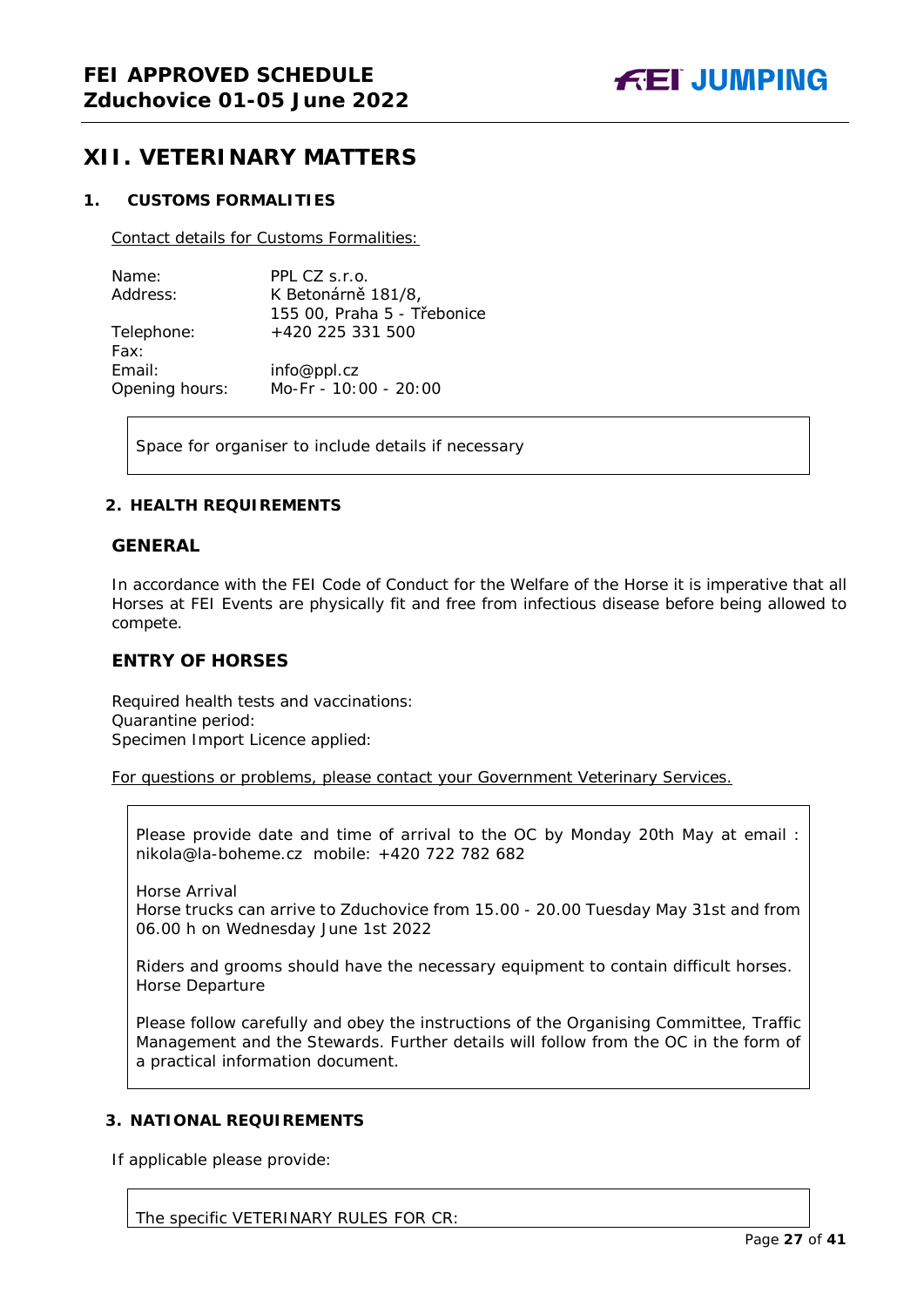- Negative serological test made on Equine Infectious Anemia not later than 12 months before the date of event!!

- Registered equidae which leave their holdings are accompanied by the identification document laid down in Article 4(4)(a) DIRECTIVE 2009/156/EC together with the health attestation provided for in Annex II DIRECTIVE 2009/156/EC or TRACES

- The health attestation provided for in Annex II DIRECTIVE 2009/156/EC or TRACES must, be drawn up, stamped and signed by the official veterinarian during the 48 hours preceding the departure of horses. The horses must been clinically inspected during these 48 hours

## <span id="page-27-0"></span>**4. PONIES**

FEI Veterinary Regulations, Chapter IX and Annex IX: For all Pony Events, Ponies must be available for Pony Measurement if requested by the FEI.

## <span id="page-27-1"></span>**5. INJURY SURVEILLANCE**

FEI Veterinary Regulations, Chapter VIII:

Horses participating in FEI Events are subject to injury surveillance protocols; and in the event of fatality, a post mortem examination.

## <span id="page-27-2"></span>**6. TRANSPORT OF HORSES**

Horses must be fit to travel and be transported in suitable vehicles for the transport of horses. Any government requirements for disease testing and control must be requested well in advance, to ensure that the horse is in compliance by the time of arrival at the border of the country where the Event is taking place. Athletes, or their representatives, have the responsibility to comply with national legislation in both their country of origin and the host nation of the Event. Where necessary athletes must contact local government authorities or veterinary advisors for information regarding animal health requirements and transport legislation. Within the European Union (EU), this includes EU Council Regulation (EC) No 1/2005 concerning the protection of animals during transport within the Member States of the EU.

## <span id="page-27-3"></span>**7. VENUE ARRIVAL INFORMATION & FITNESS TO COMPETE**

## **7.1. PASSPORTS. FEI General Regulations, Art. 137**

## **For all issues relating to FEI Horse Passports/FEI Recognition Cards please contact your National Federation.**

All Horses competing at FEI Events must be registered with the FEI.

FEI Passports or FEI Recognition Cards (for those Horses with a national passport approved by the FEI) are compulsory for FEI Events.

NB: Horses entered in CIMs and in CSIP in their country of residence are not required to have an FEI Passport or FEI Recognition Card but must be properly registered with the FEI and identifiable (FEI General Regulations, Art. 137.2).

Athletes who do not present a Horse's Passport and/or Recognition Card, or one that is not correctly validated or fail to meet other passport requirements will be **subject to Sanctions in accordance with Annex VI of the FEI Veterinary Regulations** and may not be allowed to compete.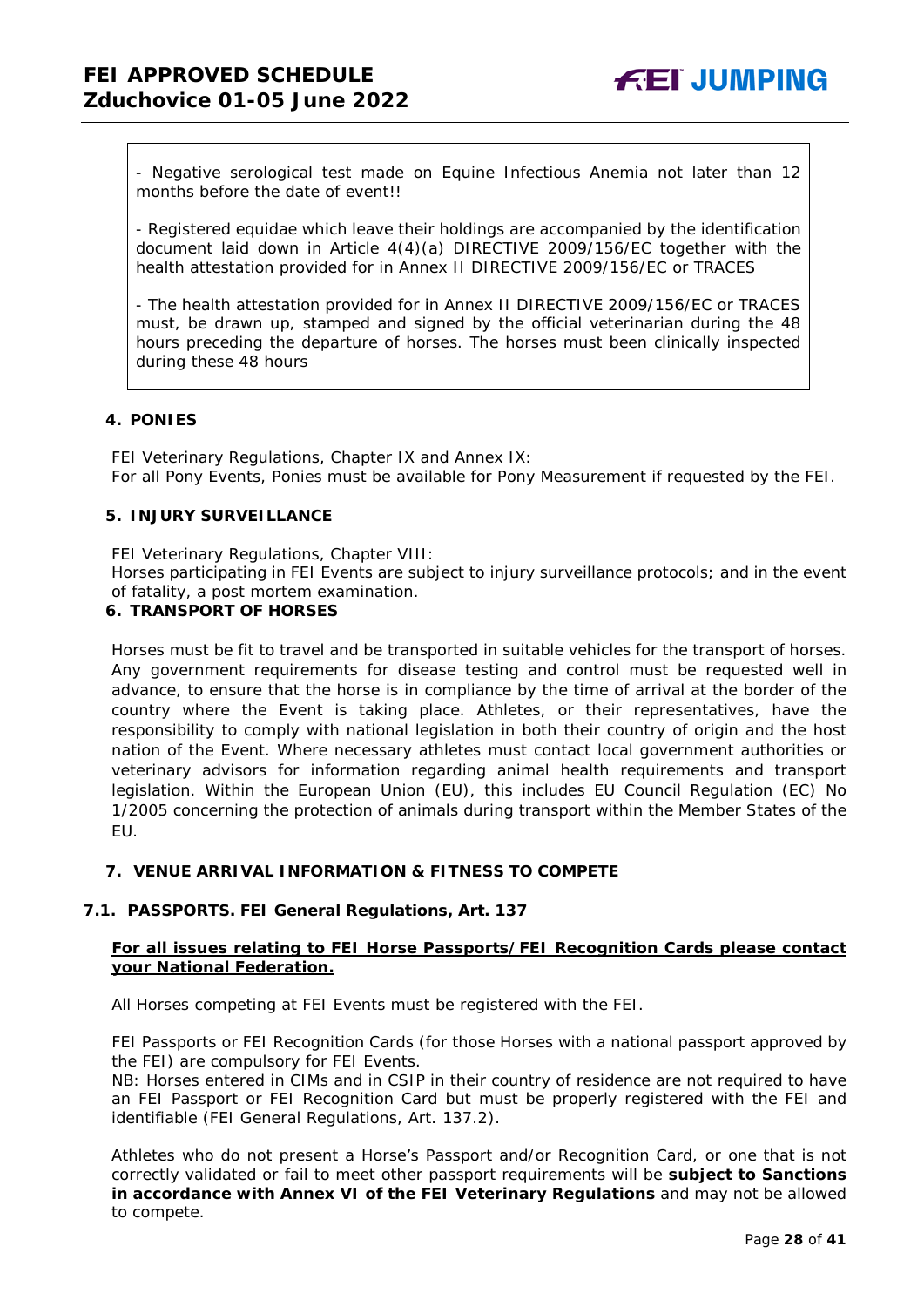**NB** for Horses permanently resident in a Member State of the European Union: all Horses must have a national EU passport in compliance with EU Regulations to which a FEI Recognition card is applied. The exception to this being Horses in possession of an FEI passport which has been continually revalidated without interruption.

**FEI JUMPING** 

## **7.2. VACCINATIONS - EQUINE INFLUENZA. FEI Veterinary Regulations, Art. 1003**

Horses competing at FEI Events must comply with the requirements for Equine Influenza vaccination in accordance with the Veterinary Regulations and as summarised below.

| <b>VACCINATION</b>    | <b>PROTOCOL</b>                        | <b>ELIGIBILITY TO ENTER</b><br><b>VENUE</b>   |  |  |
|-----------------------|----------------------------------------|-----------------------------------------------|--|--|
| <b>Primary Course</b> | 1 <sup>st</sup> Vaccination: day 0     | May compete 7 days after the                  |  |  |
|                       | 2 <sup>nd</sup> Vaccination: day 21-92 | 2 <sup>nd</sup> Vaccination                   |  |  |
| <b>First Booster</b>  | Within 7 months of the 2 <sup>nd</sup> | May compete for 6 months $+21$                |  |  |
|                       | vaccination<br>the<br>Primary<br>of    | days after the 2 <sup>nd</sup> vaccination of |  |  |
|                       | Course                                 | the Primary Course                            |  |  |
|                       |                                        | Must not compete in the 7 days                |  |  |
|                       |                                        | after receiving a vaccination                 |  |  |
|                       |                                        |                                               |  |  |
| <b>Boosters</b>       | MINIMUM: within one year of            | Must<br>been<br>have<br>vaccinated            |  |  |
|                       | previous booster vaccination           | within 6 months $+21$ days                    |  |  |
|                       | IF COMPETING: must be in               | before arriving at the Event                  |  |  |
|                       | the 6 months $+21$ days of the         | Must not compete in the 7 days                |  |  |
|                       | booster previous vaccination           | after receiving a vaccination                 |  |  |

All FEI registered Horses intending to compete at FEI Events (including CIMs) must be vaccinated against Equine Influenza in accordance with these VRs. The exception being if the applicable domestic legislation prevents the use of Equine Influenza vaccines within the relevant territory

## **7.3. EXAMINATION ON ARRIVAL. FEI Veterinary Regulations, Art. 1031**

On arrival at an Event venue, all Horses must undergo an examination by a veterinarian to confirm their identification from their passport and micro-chip ID (where present), their vaccination status and general health. To protect all horses attending events, any Horse with a questionable health status concerning vaccination, disease or other concerns, must be stabled within the isolation facilities provided by the Organising Committee pending a decision on entering the venue. PRs must fulfil the Horse Health Requirements via the FEI HorseApp in advance of the event which will be checked at the Examination on Arrival.

## **7.4. HORSE INSPECTIONS. FEI Veterinary Regulations, Art. 1034-1042**

All Horses will be assessed for their fitness to compete during the Horse Inspection. Any Horse demonstrating questionable fitness may be referred to the Holding Box for further veterinary examination. Horses not deemed fit to compete by the Inspection Panel will not be permitted to compete.

## **7.5. LIMB SENSITIVITY EXAMINATION. FEI Veterinary Regulations, Art. 1048-1053 and Annex VIII**

All Horses are subject to examination under the protocol for abnormal limb sensitivity throughout the period of an Event. For Jumping that includes, but is not limited to, between rounds and before the Jump Off. Horses may be examined once or on multiple occasions during the Period of an Event.

Page **29** of **41** Horses may be selected for examination under the protocol randomly or they may be targeted.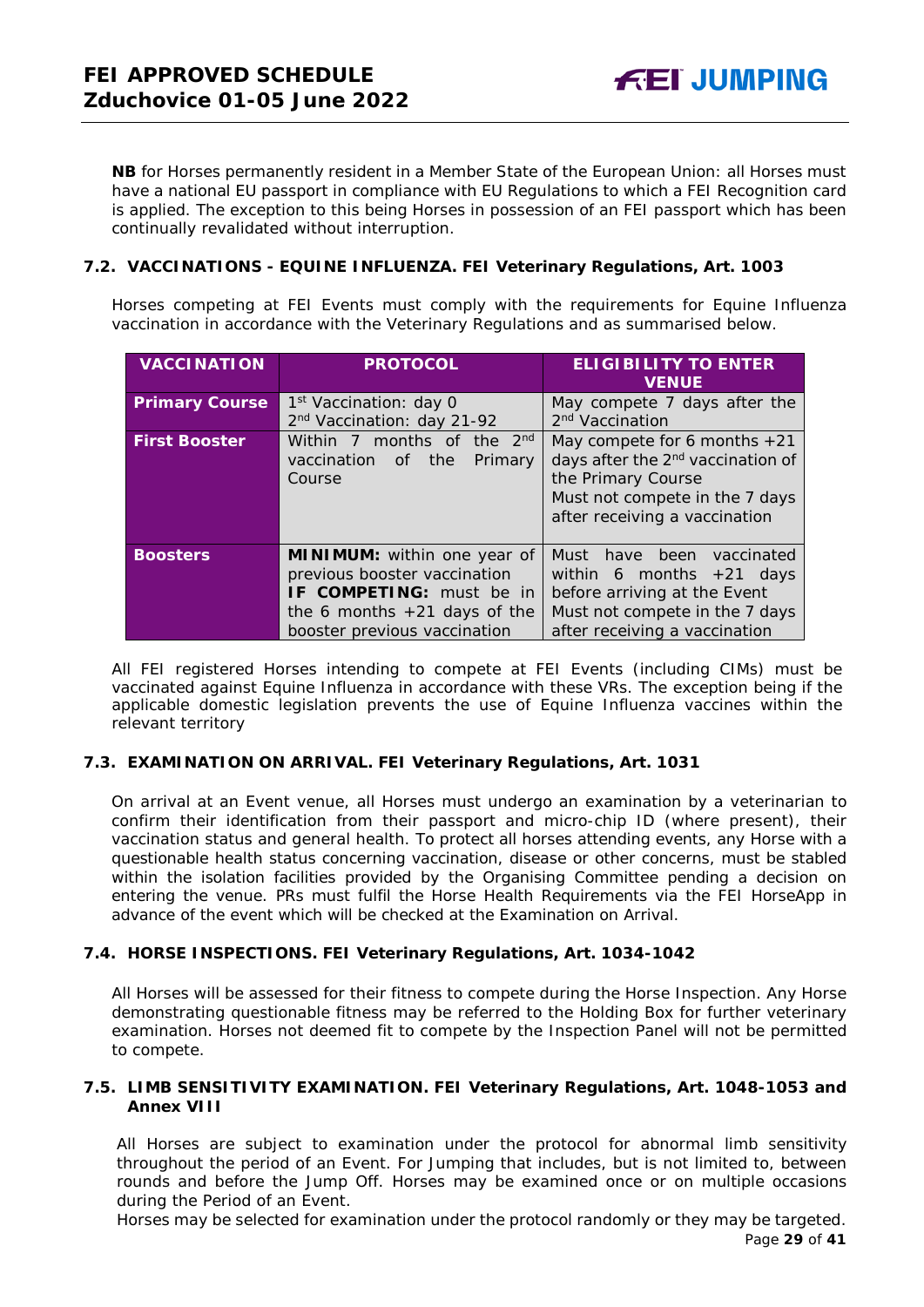All Horses selected to be tested must submit promptly to the examination or are subject to immediate disqualification. There is no obligation to examine any specific number of Horses at an Event.

## <span id="page-29-0"></span>**8. EQUINE ANTI-DOPING AND CONTROLLED MEDICATION PROGRAMME (EADCMP). FEI VETERINARY REGULATIONS, CHAPTER VII**

## **8.1. SAMPLING. FEI Veterinary Regulations, Chapter VII**

All horses competing at FEI Events may be subject to sampling for the presence of Prohibited Substances in accordance with the Anti-Doping and Controlled Medication Regulations (EADCMRs). Horses may be selected for sampling in accordance with obligatory testing, targeted or random sampling procedures. Refer to FEI Financial Charges for details of fees relating to Equine and Human Anti-Doping program (EADCMP), which OCs/NFs have the right to charge to the athlete (applicable for all FEI events worldwide).

## **8.2. ELECTIVE TESTING. FEI VETERINARY REGULATIONS ARTICLES 1058**

Elective Testing may be carried out prior to an Event to check for the presence of Prohibited Substances. Please refer to <https://inside.fei.org/fei/cleansport/horses> for information and details.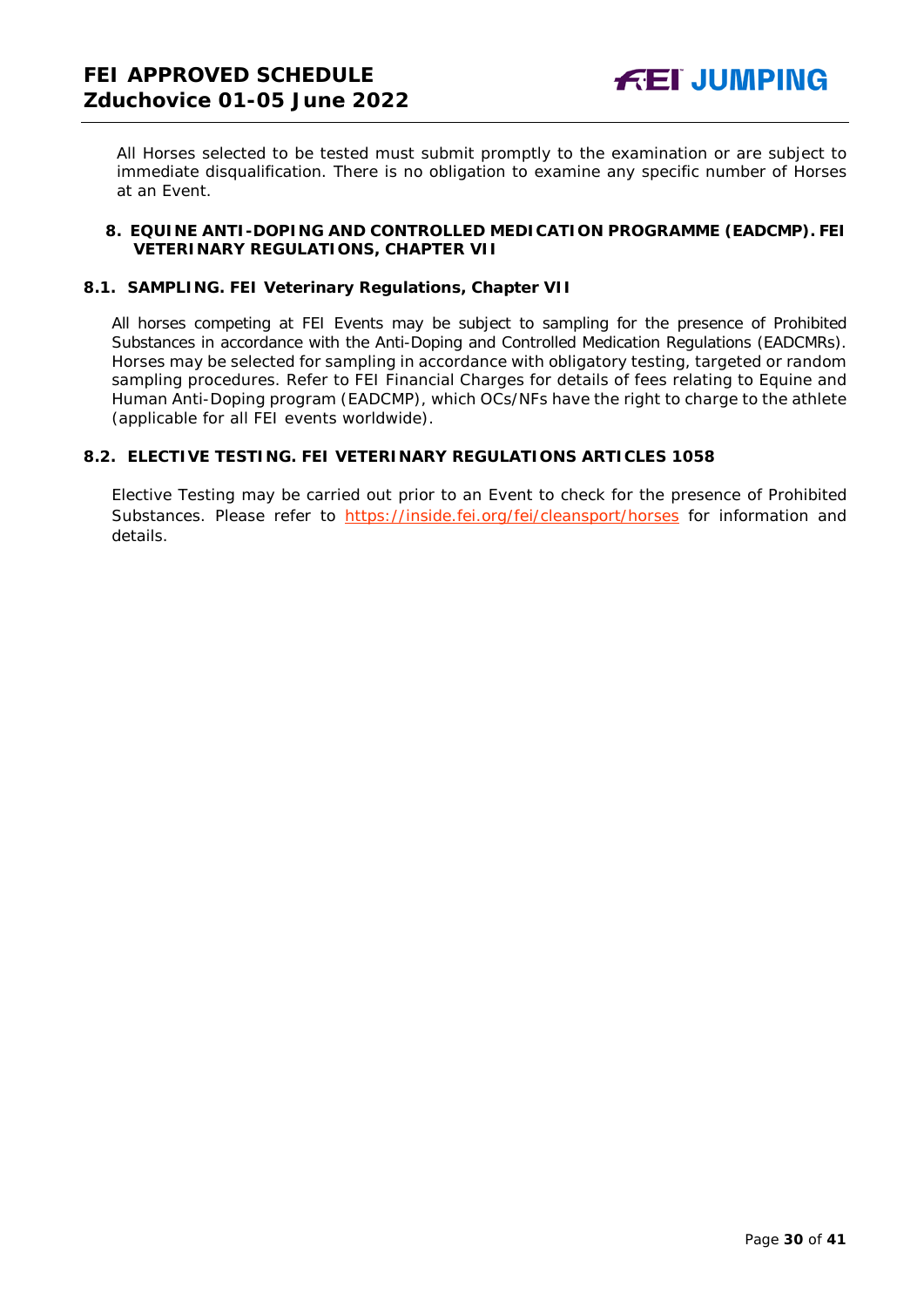## <span id="page-30-0"></span>**XIII. HUMAN ANTI-DOPING**

Athletes can be tested at any FEI Event, by the FEI or by other Anti-Doping Organisations with Testing jurisdiction. Organisers will have the responsibility to provide facilities and staff/volunteers to facilitate such Testing if requested by the FEI as outlined in article 22.3 of the FEI's Anti-doping Rules for Human Athletes (ADRHA).

The ADRHA rules are published on the FEI website at [http://inside.fei.org/content/anti-doping](http://inside.fei.org/content/anti-doping-rules)[rules.](http://inside.fei.org/content/anti-doping-rules)

## <span id="page-30-1"></span>**XIV. ADDITIONAL INFORMATION**

## <span id="page-30-2"></span>**1. THE FEI POLICY FOR ENHANCED COMPETITION SAFETY DURING THE COVID-19 PANDEMIC**

The FEI Policy for Enhanced Competition Safety during the Covid-19 Pandemic ("Policy") (https://inside.fei.org/system/files/FEI%20Policy%20for%20Enhanced%20Competition%2 0Safety%20during%20the%20Covid-19%20Pandemic%20-

%20Effective%201%20July%202020%20-%20Updated%2012%20October%202020.pdf) is mandatory and applies for any FEI Event taking place **as of 1 July 2020**. The Policy has been developed based on currently accepted best practices by the WHO and US Center for Disease Control (CDC) and will be continually reviewed and updated as more information becomes available. It is not intended to replace the applicable guidance and policies from domestic government and health authorities, but to supplement their recommendations with sport specific considerations.

The OC shall submit the risk assessment and mitigation plan (including name and contact details of the person in charge) to the FEI as an annex to the Event Schedule, **at the latest ten (10) working days before the event's deadline for Definite Entries**.

Events for which the FEI has not received the documented risk assessment and mitigation measures plan in accordance with article 2.1.g) of the Policy **will be removed from the FEI calendar** in accordance with Article 112.3 of the FEI General Regulations.

## **ASSUMPTION OF RISK / WAIVER OF LIABILITY**

In consideration of being allowed to participate in the Event and related activities, all Participants (as defined in the Policy) acknowledge, appreciate, and agree that:

- 1. Participation includes possible exposure to and illness from infectious diseases including but not limited to COVID-19. While particular rules and personal discipline may reduce this risk, the risk of serious illness and death does exist; and,
- 2. The Participants knowingly and freely assume all such risks, both known and unknown, even if arising from the negligence of the OC or others, and assume full responsibility for their participation; and,
- 3. The Participants willingly agree to comply with the stated and customary terms and conditions for participation as regards protection against infectious diseases. If, however, a Participant observes any unusual or significant hazard during his/her presence or participation, the Participant will remove himself/herself from participation and bring such to the attention of the nearest official immediately; and,
- 4. The Participants, for themselves and on behalf of their heirs, assigns, personal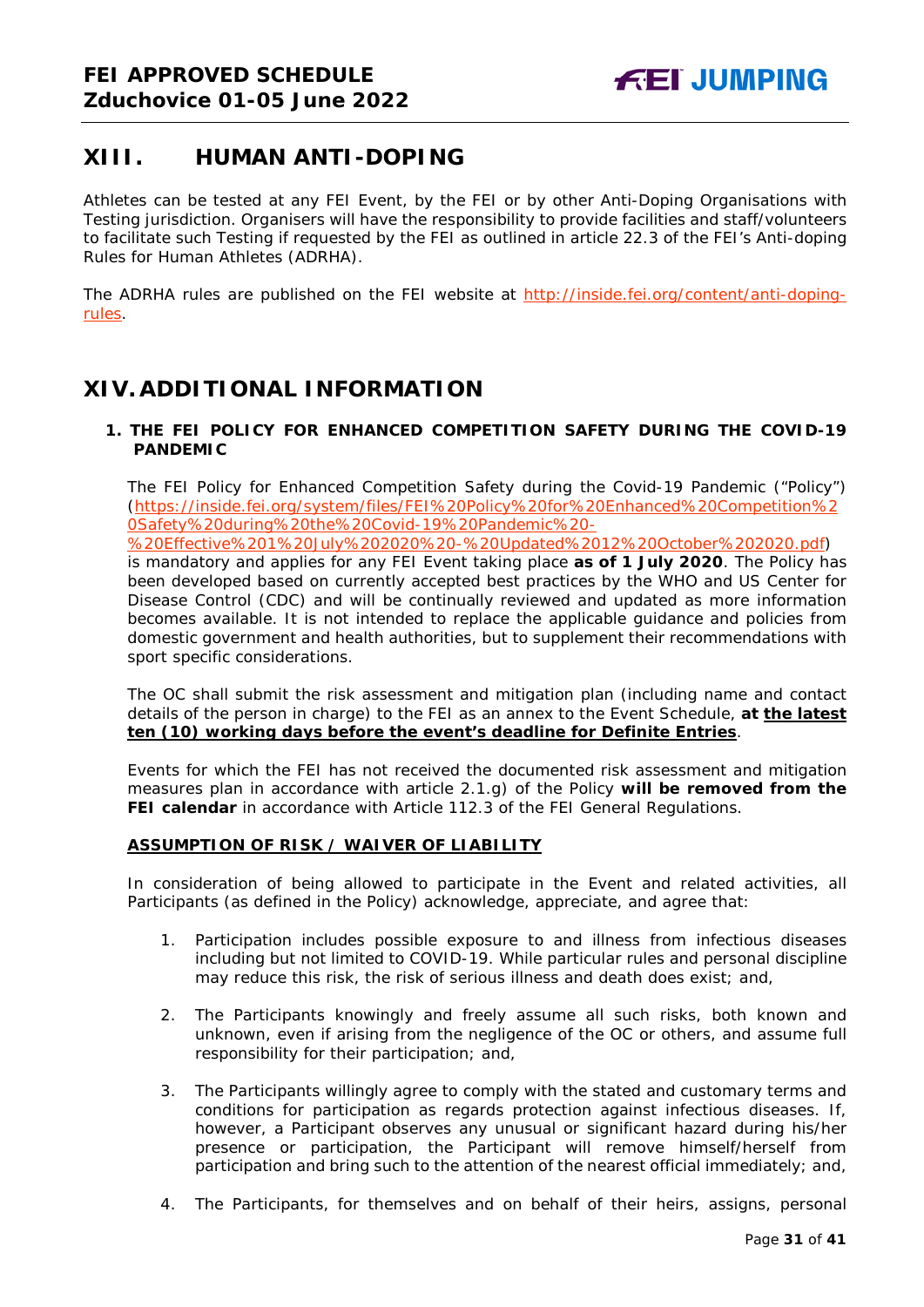representatives and next of kin, HEREBY RELEASE AND HOLD HARMLESS THE OC AND THE FEI, their officers, officials, agents, and/or employees, other participants, sponsoring agencies, sponsors, advertisers, and if applicable, owners and lessors of premises used to conduct the event ("RELEASEES"), WITH RESPECT TO ANY AND ALL ILLNESS, DISABILITY, DEATH, or loss or damage to person or property, WHETHER ARISING FROM THE NEGLIGENCE OF RELEASEES OR OTHERWISE, to the fullest extent permitted by law.

The Participants confirm to have read this release of liability and assumption of risk agreement, fully understand its terms, understand that they have given up substantial rights.

## <span id="page-31-0"></span>**2. INSURANCES AND NATIONAL REQUIREMENTS**

Equestrian sports involve inherent dangerous risks. To the greatest extent permitted by law, the FEI and the FEI Event Organiser shall NOT be liable for any damages relating to loss of property or injury of any kind to Athletes, Owners, Support Personnel or Horses at or in connection with an FEI Event and the FEI expressly excludes all such liability.

#### **2.1. ATHLETES, OWNERS AND SUPPORT PERSONNEL**

#### **2.1.1. Personal Accident and Health Insurance**

It is your responsibility as an Athlete/Owner/ Support Personnel to ensure that you have adequate personal accident insurance in place to cover your participation at FEI Events and in particular to insure against any personal injury or medical expenses arising from an accident, injury or illness which may occur at a FEI Event.

You should check with your National Federation to confirm if your National Federation's insurance policy (if any) covers personal accidents and/or illnesses which may occur when you are attending/participating in FEI Events.

If your National Federation does not have a personal accident/health insurance policy or if the National Federation's insurance policy does not cover personal accident or health claims, then you should obtain your own personal accident and health insurance policy to cover your attendance/participation at FEI Events.

### **2.1.2. Personal Property Insurance**

You should also ensure that you are insured against property loss, theft or damage which may occur at an FEI Event.

Again, the advice is to check with your National Federation to confirm if they have an insurance policy in place which would cover you in case of such property loss, theft or damage. If not, then you should obtain your own personal property insurance to cover such situations.

#### **2.1.3. Press Equipment**

Press equipment and other items left in the Press workroom, Press lockers, the Press Tribune or anywhere on the showgrounds are left entirely at the owner's risk. The Organising Committee does not accept any responsibility for any loss or damage to such equipment or items. Members of the Press are advised not to leave any equipment or personal items unattended.

## **2.2. ATHLETES AND OWNERS**

## **2.2.1. Third Party Liability Insurance**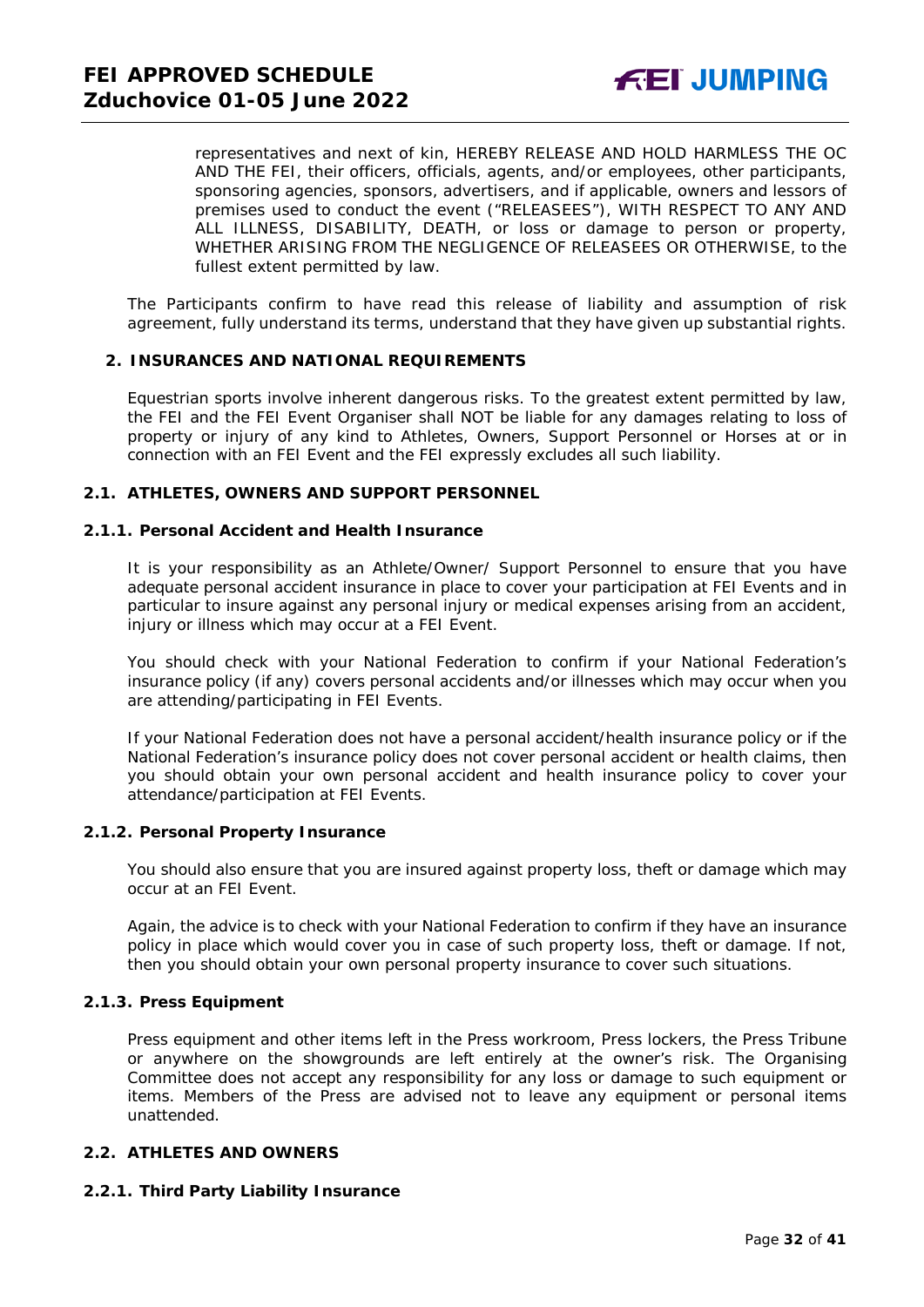As an Athlete/Owner you are personally responsible for damages to third parties caused by you, your employees, Support Personnel, your agents or your Horses. You are, therefore, strongly advised to take out third-party liability insurance providing full coverage in relation to FEI Events at home and abroad, and to keep the policy up to date.

The FEI and the Organiser will NOT be responsible for any damage caused to third parties by you, your employees, Support Personnel, your agents or your Horses.

## **2.2.2. Additional Liability Information**

The OC does not accept any responsibility for any accident or illness that may befall any horse, competitor, groom or any other person. The same applies in case of damage to cars, saddler, utensils and all other object (including damage resulting from theft, loss, fire). NF's/riders are responsible to ensure that each participating horse is insured for a sufficient amount to cover any eventuality that can occur during or in relation to the event, including without limitations, problems during the transportation to and from the venue in Zduchovice.

Transport and travel Insurance for horses, riders and grooms:

Riders are responsible for arranging their own travel and transport insurance. The event organizer strongly advise all riders take care of travel and transport insurance for the rider, groom, and horse(s)

Medical insurance for riders and grooms:

Riders and grooms are responsible for arranging their own medical insurance. The event organizer strongly advise all riders to take care of medical insurance for the rider and groom.

## **2.2.3. Horse Insurance**

As an Owner you should ensure that your Horses are adequately insured against any injuries or illnesses they may sustain while participating at a FEI Event.

The OC doesn't accept any responsibility for any accident or illness that may befall any horse, competitor, groom or any other person. The same applies in case of damage to cars, saddler, utensils and all other object (including damage resulting from theft, loss, fire). NF's/riders are responsible to ensure that each participating horse is insured for a sufficient amount to cover any eventuality that can occur during or in relation to the event, including without limitations, problems during the transportation to and from the venue in Zduchovice.

Transport and travel Insurance for horses:

Riders/Owners are responsible for arranging their own travel and transport insurance.

## <span id="page-32-0"></span>**3. PROTESTS/APPEALS**

To be valid, all Protests and Appeals must be made in writing and accompanied by a deposit of CHF 150.- or equivalent, as mentioned in the FEI General Regulations (Art. 161-162) available at the following link:

<https://inside.fei.org/content/general-regs-statutes>

## <span id="page-32-1"></span>**4. SCHOOLING DURING COMPETITIONS**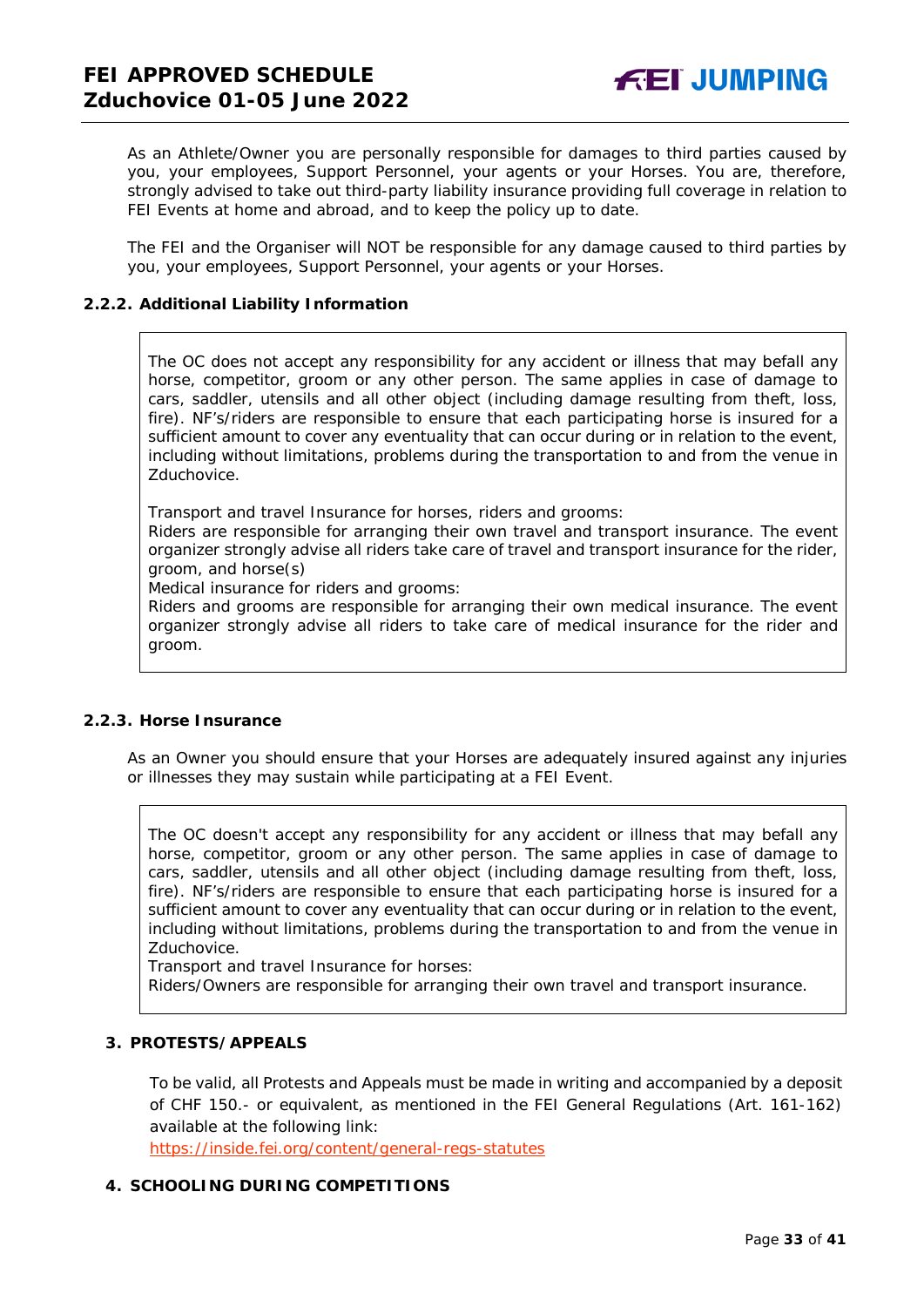Athletes wishing to school during speed competitions (Table A and Table C) must inform the OC before these competitions begin. These athletes will start first in these competitions.

## <span id="page-33-0"></span>**5. STEWARDING**

- If an athlete is uncertain as to whether the boots they intends to use during an event are allowed, they or their representative should show the boots to the Chief Steward for their opinion before the boots are used in training or in competition.
- In addition, athletes are to be made aware that hind boots must be removed and placed again on the horse's legs in the presence of a Steward while in the warm-up arena prior to entering the competition arena for certain competitions. (If bandages are used in place of boots, athletes are not required to remove the bandages in the warm-up arena.) This procedure is compulsory for competitions for which boot and bandage control is mandatory, that is the Nations Cup, Grand Prix, and the competition with the highest prize money, and is at the discretion of the Chief Steward for other competitions.
- As an alternative to carrying out this procedure at the time designated by the Steward an athlete may ask their groom to take the boots to the in-gate and place them on the horse's legs in front of the Steward prior to the combination entering the arena.
- The Steward has the authority to intervene if a boot is deemed excessively tight by instructing that the boot be removed and put on again correctly. *[Stewards are to note that it is normal for a horse's gait to be somewhat affected immediately after boots have been removed and re-placed.]* If an athlete or his/her groom refuses to remove and replace the boot(s) when instructed to do so by the Steward, a Yellow Warning Card will be issued to the athlete in question.
- · If it is deemed impossible or unsafe to remove the hind boots in the warm-up arena prior to the combination entering the competition arena, due to an extremely excited or nervous horse, the boots of the horse in question are to be removed by the athlete/groom following the athlete's round upon leaving the arena and inspected by the Steward. This inspection may be carried out during the boot and bandage control if the boot and bandage control is carried out for the competition in question.
- · This procedure does not replace boot and bandage control after completion of an athlete's round for competitions for which boot and bandage control is mandatory (refer to JRs Art. 244.1).

## <span id="page-33-1"></span>**6. DISPUTES**

In the event of any discussion concerning the interpretation of the schedule (in translated languages), the English version will be decisive.

## <span id="page-33-2"></span>**7. MODIFICATION TO SCHEDULE**

In exceptional circumstances, together with the approval of Chefs d'Equipe, host NF delegate, if any, and the Ground Jury, the Organiser may change the schedule in order to clarify any matter arising from an omission or due to unforeseen circumstances. Any such changes must be notified to all athletes and officials as soon as possible and they must be reported to the FEI Secretary General by the Technical Delegate, the President of the Ground Jury or the Foreign Judge, as applicable.

## <span id="page-33-3"></span>**8. ADDITIONAL INFORMATION FROM THE OC**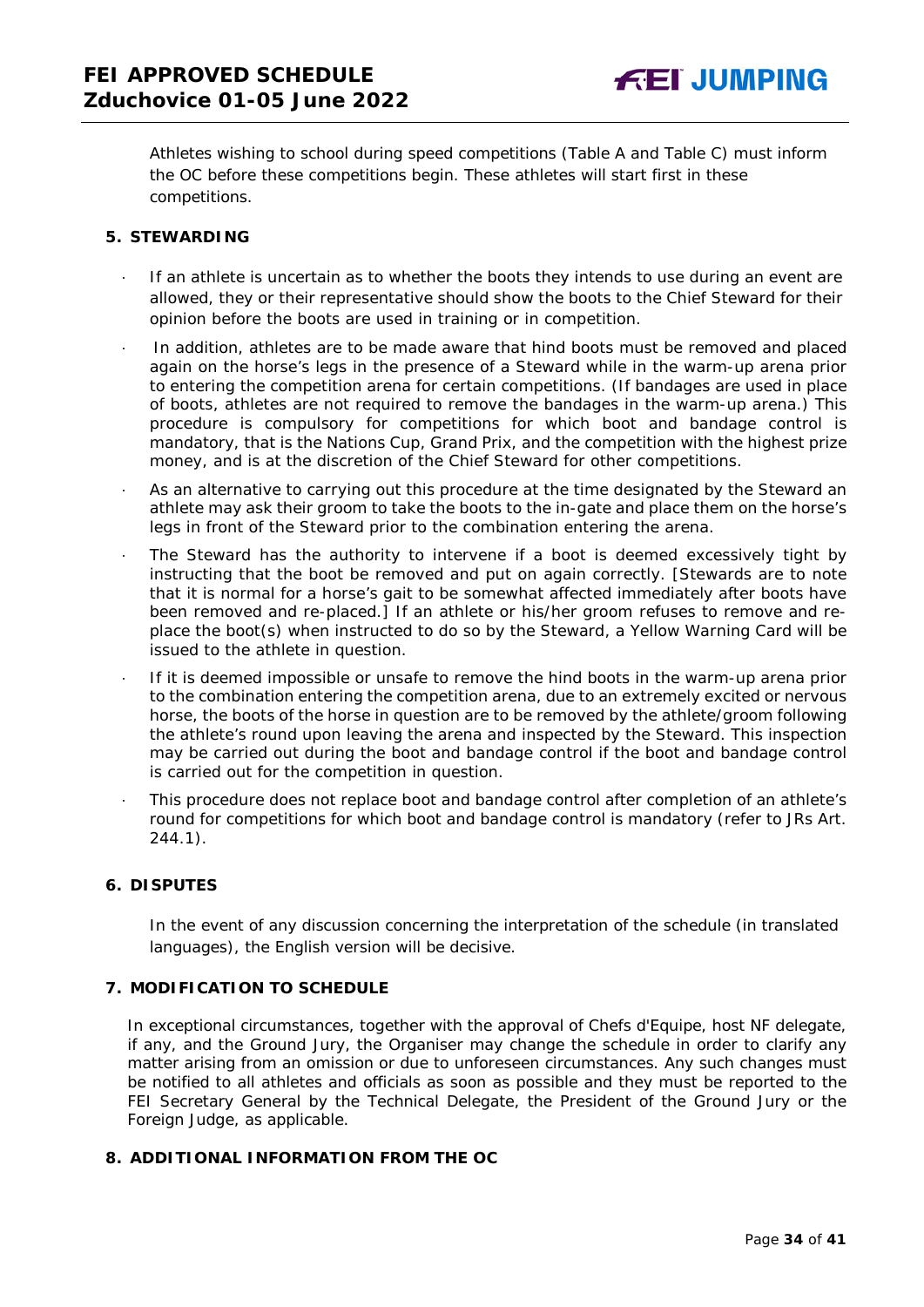## **FEI APPROVED SCHEDULE Zduchovice 01-05 June 2022**



Horses must be stabled in the boxes assigned to them on the show ground. Riders and grooms should have the necessary equipment to contain difficult horses. Horses may not leave their boxes without the official show starting number. Horses may not be unloaded on their arrival without the authorization of the Stable Manager and Veterinary Delegate.

Stables will be allocated on arrival but PLEASE MAKE SPECIAL REQUESTS (e.g. stallions, corner box) with definite entries.

Stables must be mucked out daily and dirty bedding and rubbish placed in the special containers.

The first bedding for horses is free of charge (straw).

Shavings, Straw and Hay must be ordered before 1:00 p.m. for the same day delivery.

The stables will be ready from Tuesday 31st May 2022 - 15.00 h, to Monday, 6th June 2022 - 08.00 h. If stabling is required outside this period please contact the OC.

The following security regulations of the fire department must be obeyed:

- Smoking is strictly prohibited in the entire stable area.
- Open fires (ex. camping stoves) are strictly prohibited.
- Only the actually needed amount of feed supplies may be stored in the stables.

• Open space and entry ways between the stables may not be obstructed by trucks or lorries.

Those who disregard the above security regulations will be reprimanded by the organising committee accordingly and eventually sanctioned by Chief Steward and/or Ground Jury. A penalty of EUR 350 will be charged when these rules are not followed per transgression The time and date of arrival of horses must be given to the OC in order to assist them on arrival

Neither the OC accepts any responsibility for any accident or illness that may befall any horse, competitor, groom or any other person. The same applies in case of damage to cars, saddler, utensils and all other object (including damage resulting from theft, loss, fire). NF's/riders are responsible to ensure that each participating horse is insured for a sufficient amount to cover any eventuality that can occur during or in relation to the event.

The Organizer reservse the right to do slight changes in the time schedule and in case of time table problems to use a second arena, size 35 x 70 m footing sand.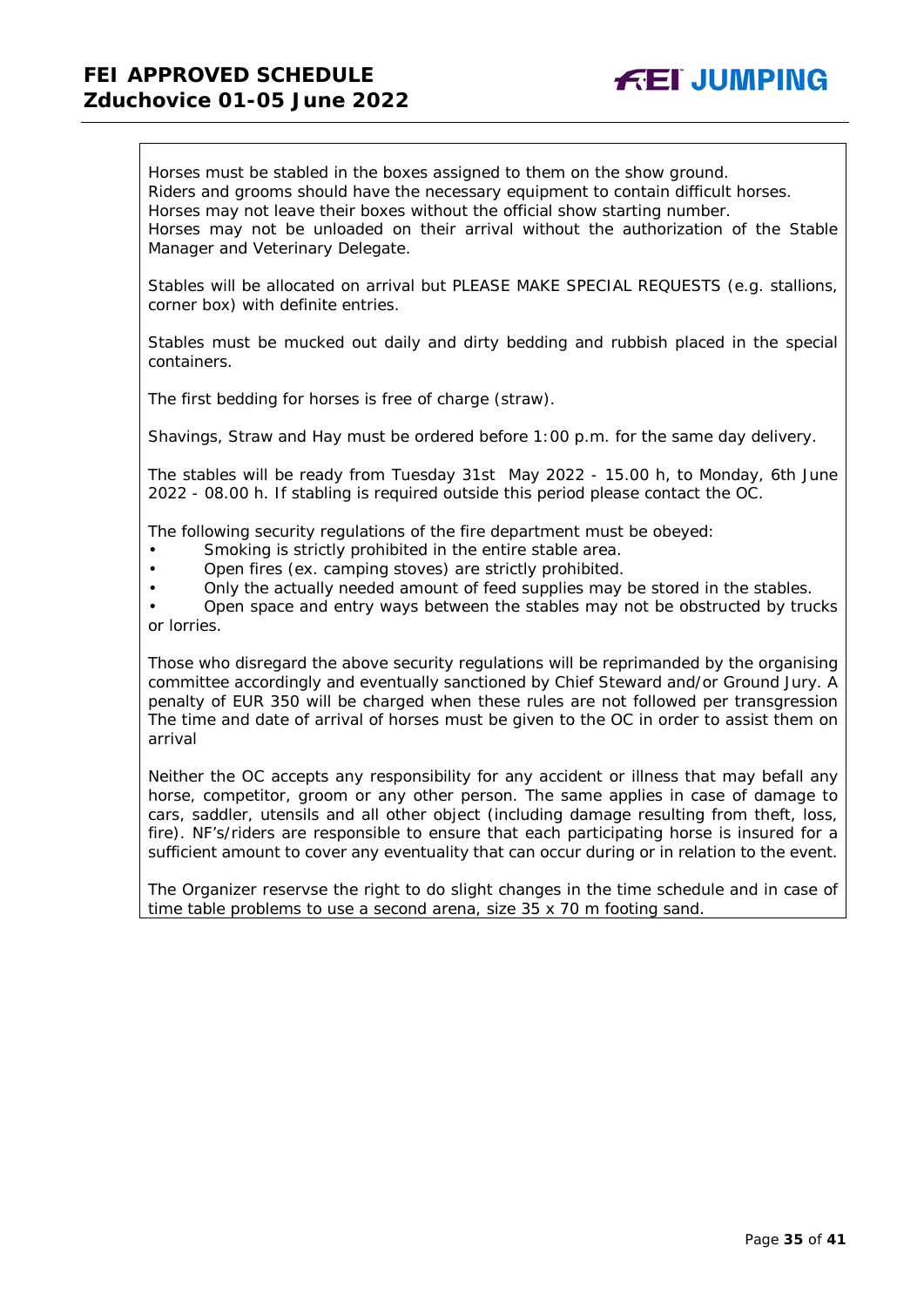## **Age of Athletes and Horses according to the Event's Category**

| <b>Event's Category</b>                                                                                   | Age of Athletes (Refer to JRs 255)                                                                                             | <b>Age of Horses</b>      |
|-----------------------------------------------------------------------------------------------------------|--------------------------------------------------------------------------------------------------------------------------------|---------------------------|
| <b>Olympic Games/WEG</b>                                                                                  | As of 18 <sup>th</sup> year                                                                                                    | Min 9 y.o.                |
| <b>Continental Championships Senior</b>                                                                   | As of 18 <sup>th</sup> year                                                                                                    | Min 8 y.o.                |
| Regional Championships/Games                                                                              | As of 18 <sup>th</sup> year                                                                                                    | Min. 8 y.o.               |
|                                                                                                           | As of 16 <sup>th</sup> year if height of obstacles max.1.40m (JRs                                                              | Min. 7 y.o. if height of  |
|                                                                                                           | Annex IX, Art. 6.1)                                                                                                            | obstacles max. 1.40m      |
|                                                                                                           |                                                                                                                                | (JRs Art. 254.1.1)        |
| <b>World Cup Final</b>                                                                                    | As of 18th year                                                                                                                | Min. 9 y.o.               |
| <b>Nations Cup Final</b>                                                                                  | As of 18th year                                                                                                                | Min. 8 y.o.               |
| CSIO(-W)3*-5*/CSI-W3*-5*                                                                                  |                                                                                                                                |                           |
| Grand Prix, World Cup, Nations Cup, Power and Skill, Derby or                                             |                                                                                                                                |                           |
| Competition with the highest prize money                                                                  | As of 18 <sup>th</sup> year                                                                                                    | Min. 7 y.o.               |
| <b>Other Competitions</b>                                                                                 | As of 16th year                                                                                                                |                           |
| Other Competitions if height max. 1.40m                                                                   | As of 14 <sup>th</sup> year                                                                                                    |                           |
| Other Competitions if height max. 1.30m                                                                   | As of 12 <sup>th</sup> year                                                                                                    |                           |
| CSIO-W1*-2*                                                                                               |                                                                                                                                |                           |
| Grand Prix, World Cup, Nations Cup, Power and Skill, Derby or<br>Competition with the highest prize money | As of 18 <sup>th</sup> year                                                                                                    |                           |
| <b>Other Competitions</b>                                                                                 | As of 16 <sup>th</sup> year                                                                                                    | Min. 7 y.o.               |
| Other Competitions if height max. 1.40m                                                                   | As of 14 <sup>th</sup> year                                                                                                    |                           |
| Other Competitions if height max. 1.30m                                                                   | As of 12 <sup>th</sup> year                                                                                                    |                           |
| CSI01*-2*                                                                                                 |                                                                                                                                |                           |
| Grand Prix, Nations Cup, Power and Skill, Derby or Competition                                            |                                                                                                                                |                           |
| with the highest prize money                                                                              | As of 18 <sup>th</sup> year                                                                                                    |                           |
| <b>Other Competitions</b>                                                                                 | As of 16 <sup>th</sup> year                                                                                                    | Min. 6 y.o. $*$           |
| Other Competitions if height max. 1.40m                                                                   | As of 14 <sup>th</sup> year                                                                                                    |                           |
| Other Competitions if height max. 1.30m                                                                   | As of 12 <sup>th</sup> year                                                                                                    |                           |
| $CSI-W2*$                                                                                                 |                                                                                                                                |                           |
| World Cup, Power and Skill or Derby                                                                       | As of 18 <sup>th</sup> year                                                                                                    |                           |
| Grand Prix, if not the World Cup Competition and other                                                    |                                                                                                                                |                           |
| Competitions                                                                                              | As of 16 <sup>th</sup> year                                                                                                    | Min. 7 y.o.               |
| Grand Prix, if not the World Cup Competition and other                                                    |                                                                                                                                |                           |
| Competitions if height max. 1.40m<br>Grand Prix, if not the World Cup Competition and other               | As of 14 <sup>th</sup> year                                                                                                    |                           |
| Competitions if height max. 1.30m                                                                         | As of 12 <sup>th</sup> year                                                                                                    |                           |
| $CSI-W1*$                                                                                                 |                                                                                                                                |                           |
| World Cup, Power and Skill or Derby                                                                       | As of 18 <sup>th</sup> year                                                                                                    |                           |
| Grand Prix, if not the World Cup Competition and other                                                    |                                                                                                                                |                           |
| Competitions if height max. 1.40m                                                                         | As of 14 <sup>th</sup> year                                                                                                    | Min. 7 y.o.               |
| Grand Prix, if not the World Cup Competition and other                                                    |                                                                                                                                |                           |
| Competitions if height max. 1.30m                                                                         | As of 12 <sup>th</sup> year                                                                                                    |                           |
| $CSI3*-5*$                                                                                                |                                                                                                                                |                           |
| Grand Prix, Power and Skill, Derby or Competition with the                                                |                                                                                                                                |                           |
| highest prize money                                                                                       | As of 18 <sup>th</sup> year                                                                                                    | Min. 7 y.o.               |
| <b>Other Competitions</b>                                                                                 | As of 16 <sup>th</sup> year                                                                                                    |                           |
| Other Competitions if height max. 1.40m                                                                   | As of 14 <sup>th</sup> year                                                                                                    |                           |
| Other Competitions if height max. 1.30m<br>$CSI2*$                                                        | As of 12 <sup>th</sup> year                                                                                                    |                           |
| Power and Skill or Derby                                                                                  | As of 18th year                                                                                                                |                           |
| Grand Prix and other Competitions                                                                         | As of 16 <sup>th</sup> year                                                                                                    | Min. 6 y.o.               |
| Grand Prix and other Competitions if height max. 1.40m                                                    | As of 14 <sup>th</sup> year                                                                                                    |                           |
| Grand Prix and other Competitions if height max. 1.30m                                                    | As of 12 <sup>th</sup> year                                                                                                    |                           |
| $CSI1*$                                                                                                   |                                                                                                                                |                           |
| Power and Skill or Derby                                                                                  | As of 18 <sup>th</sup> year                                                                                                    |                           |
| Grand Prix and other Competitions if height max. 1.40m                                                    | As of 14 <sup>th</sup> year                                                                                                    | Min. 6 y.o.               |
| Grand Prix and other Competitions if height max. 1.30m                                                    | As of 12 <sup>th</sup> year                                                                                                    |                           |
| CH-Y                                                                                                      | As of 16 <sup>th</sup> year to end 21 <sup>st</sup> year                                                                       | Min. 7 y.o.               |
| CSI/CSIO-Y                                                                                                | As of 16 <sup>th</sup> year to end 21 <sup>st</sup> year                                                                       | Min. 7 y.o.               |
| CH-J                                                                                                      | As of 14 <sup>th</sup> year to end 18 <sup>th</sup> year                                                                       | Min. 7 y.o.               |
| CSI/CSIO-J                                                                                                | As of 14 <sup>th</sup> year to end 18 <sup>th</sup> year                                                                       | Min. 6 y.o.               |
| CSI/CSIO-Ch/CH-Ch                                                                                         | As of 12 <sup>th</sup> year to end 14 <sup>th</sup> year                                                                       | Min. 6 y.o.               |
| CSI/CSIOP/CH-P                                                                                            | As of 12 <sup>th</sup> year to end 16 <sup>th</sup> year                                                                       | Min. 6 y.o.               |
| <b>CSIU-25</b>                                                                                            | Ponies must be registered as ponies with FEI<br>As of 16 <sup>th</sup> year to end 25 <sup>th</sup> year for all CSIU-25 comp. |                           |
|                                                                                                           | As of 14 <sup>th</sup> year if height max. 1.40m (to end 25 <sup>th</sup> year)                                                | Min. 7 y.o.               |
| <b>CSIV</b>                                                                                               | As of 45 <sup>th</sup> year                                                                                                    | Min. 6 y.o.               |
| <b>CSIAm</b>                                                                                              | As of 14 <sup>th</sup> year for all CSIAm comp.                                                                                |                           |
|                                                                                                           | As of 12 <sup>th</sup> year until end of 13 <sup>th</sup> year if competition height                                           | Min. 6 y.o.               |
|                                                                                                           | is max. 1.30m                                                                                                                  |                           |
| <b>CSIYH</b>                                                                                              | Per Art. 255.2                                                                                                                 | Min. 5 y.o. - Max. 8 y.o. |
| CH-M-YH-S                                                                                                 | As of 18th year or 16 year for athletes qualified with the                                                                     | 5 y.o. / 6 y.o. / 7 y.o.  |
|                                                                                                           | same horse                                                                                                                     |                           |

\*Art. 254.1.1: Horses entered for CSIO2\* Events at which the Nations Cup is built to the dimensions set forth in JRs Art. 264.3 for 2\* Events must be at least 6 years old; Horses entered for CSIO2\* Events at which the Nations Cup is built to the dimensions set forth in JRs Art. 264.3 for 3\* Events or higher must be at least 7 years old.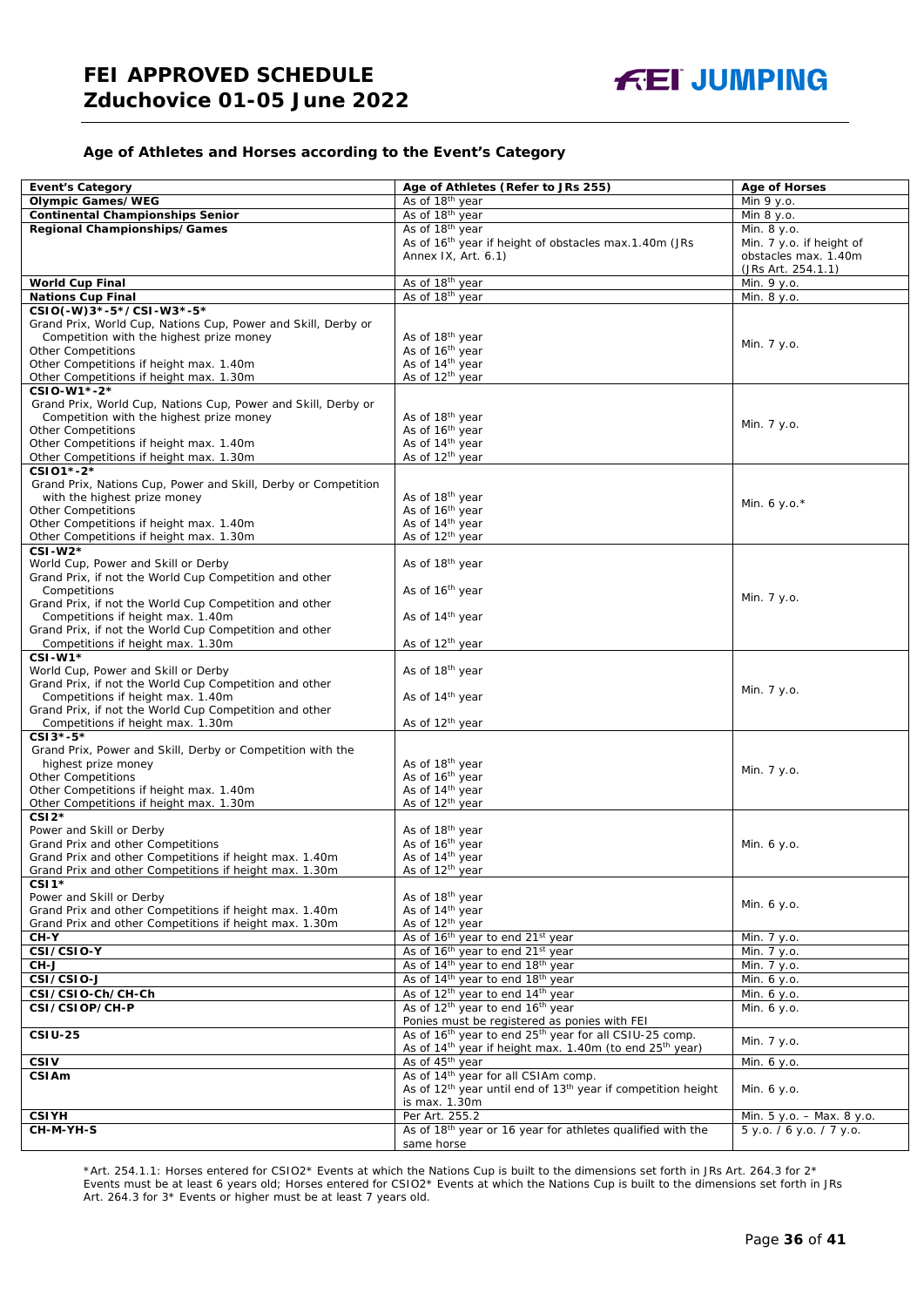## <span id="page-36-0"></span>**9. PRIZE MONEY DISTRIBUTION**

Prize Money Distribution Chart 1: Prize money distribution with 25% of prize money for the winner updated 06.12.2021

| N° of<br>starters | up to 11                                                                                                                                                                                                                                                                                                                                                                                                                                                                                                                                                                                                                                                                                                                                                                          | $12 - 48$ |        | 49-100                                                                                    |                                   |  |
|-------------------|-----------------------------------------------------------------------------------------------------------------------------------------------------------------------------------------------------------------------------------------------------------------------------------------------------------------------------------------------------------------------------------------------------------------------------------------------------------------------------------------------------------------------------------------------------------------------------------------------------------------------------------------------------------------------------------------------------------------------------------------------------------------------------------|-----------|--------|-------------------------------------------------------------------------------------------|-----------------------------------|--|
| N° of<br>prizes   | Same as the number of starters who finish the competition                                                                                                                                                                                                                                                                                                                                                                                                                                                                                                                                                                                                                                                                                                                         | 12        |        | First 12 acc. to<br>percentages be-<br>low; extra prizes<br>for 13 <sup>th</sup> to last* |                                   |  |
| Prize<br>money    | Example: Competition prize money = $40'000$ .-                                                                                                                                                                                                                                                                                                                                                                                                                                                                                                                                                                                                                                                                                                                                    |           |        |                                                                                           | $100\% = 40'000$ $100\% = 40'000$ |  |
|                   |                                                                                                                                                                                                                                                                                                                                                                                                                                                                                                                                                                                                                                                                                                                                                                                   | %         |        | %                                                                                         |                                   |  |
| $\mathbf{1}$      | All athletes who complete the competition receive prize money,                                                                                                                                                                                                                                                                                                                                                                                                                                                                                                                                                                                                                                                                                                                    | 25        | 10'000 | 25                                                                                        | 10'000                            |  |
| $\overline{2}$    | to be distributed according to the percentages at right from the                                                                                                                                                                                                                                                                                                                                                                                                                                                                                                                                                                                                                                                                                                                  | 20        | 8000   | 20                                                                                        | 8000                              |  |
| 3                 | 1st placed to the last placed athlete. The remaining prizes, i.e.<br>the prizes foreseen up to 12 <sup>th</sup> place, are then distributed in                                                                                                                                                                                                                                                                                                                                                                                                                                                                                                                                                                                                                                    | 15        | 6000   | 15                                                                                        | 6000                              |  |
| 4                 | descending order starting again with the 1st placed athlete until                                                                                                                                                                                                                                                                                                                                                                                                                                                                                                                                                                                                                                                                                                                 | 10        | 4000   | 10                                                                                        | 4000                              |  |
| 5                 | there are no more prizes to be distributed. See examples below.                                                                                                                                                                                                                                                                                                                                                                                                                                                                                                                                                                                                                                                                                                                   | 7         | 2800   | $\overline{7}$                                                                            | 2800                              |  |
| 6                 | 5 athletes: winner gets prize for 1 <sup>#</sup> (25%) and the other athletes get the                                                                                                                                                                                                                                                                                                                                                                                                                                                                                                                                                                                                                                                                                             | 5.5       | 2200   | 5.5                                                                                       | 2200                              |  |
| $\overline{7}$    | relevant percentages down to the last athlete, i.e. 5 <sup>th</sup> place (7%). The prize for<br>$6th$ (5.5%) is then given to the winner, the prize for 7 <sup>th</sup> (4%) is given to the 2 <sup>nd</sup>                                                                                                                                                                                                                                                                                                                                                                                                                                                                                                                                                                     |           |        | 4                                                                                         | 1600                              |  |
| 8                 | placed athlete, the prize for 8th (3%) is given to the 3rd placed athlete, the prize<br>for 9 <sup>th</sup> (3%) is given to the 4 <sup>th</sup> placed athlete and the prize for 10 <sup>th</sup> (2.5%) is<br>$\mathbf{Q}$<br>given to the 5 <sup>th</sup> placed athlete. The prize for $11th$ (2.5%) is then given to the $1th$<br>place athlete and the prize for 12 <sup>th</sup> (2.5%) is given to the 2 <sup>nd</sup> placed athlete.<br>10<br>10 athletes: winner gets prize for 1 <sup>st</sup> (25%) and 11 <sup>th</sup> (2.5%), second placed<br>gets prize for 2 <sup>nd</sup> (20%) and 12 <sup>th</sup> (2.5%); the remaining athletes receive the<br>11<br>prize money for their placing as per the percentages from 3 <sup>rd</sup> to 10 <sup>th</sup> place. |           | 1200   | $\overline{3}$                                                                            | 1200                              |  |
|                   |                                                                                                                                                                                                                                                                                                                                                                                                                                                                                                                                                                                                                                                                                                                                                                                   |           | 1200   | $\overline{3}$                                                                            | 1200                              |  |
|                   |                                                                                                                                                                                                                                                                                                                                                                                                                                                                                                                                                                                                                                                                                                                                                                                   |           | 1000   | 2.5                                                                                       | 1000                              |  |
|                   |                                                                                                                                                                                                                                                                                                                                                                                                                                                                                                                                                                                                                                                                                                                                                                                   |           | 1000   | 2.5                                                                                       | 1000                              |  |
| 12                | n/a                                                                                                                                                                                                                                                                                                                                                                                                                                                                                                                                                                                                                                                                                                                                                                               | 2.5       | 1000   | 2.5                                                                                       | 1000                              |  |
| Total             | 40'000                                                                                                                                                                                                                                                                                                                                                                                                                                                                                                                                                                                                                                                                                                                                                                            | 100%      | 40'000 | 100%                                                                                      | 40'000                            |  |
| 13                |                                                                                                                                                                                                                                                                                                                                                                                                                                                                                                                                                                                                                                                                                                                                                                                   |           |        |                                                                                           | Extra prizes for 13th             |  |
| 14                |                                                                                                                                                                                                                                                                                                                                                                                                                                                                                                                                                                                                                                                                                                                                                                                   |           |        | to last place*                                                                            |                                   |  |
| 15                |                                                                                                                                                                                                                                                                                                                                                                                                                                                                                                                                                                                                                                                                                                                                                                                   |           |        |                                                                                           |                                   |  |
| 16                |                                                                                                                                                                                                                                                                                                                                                                                                                                                                                                                                                                                                                                                                                                                                                                                   |           |        |                                                                                           |                                   |  |
| Total             |                                                                                                                                                                                                                                                                                                                                                                                                                                                                                                                                                                                                                                                                                                                                                                                   |           |        |                                                                                           |                                   |  |
|                   | * The OC must provide additional prizes for the remaining placed athletes to fulfil quota of one prize<br>per four athletes. The amount to be given to each of these athletes must be stated in the Schedule.                                                                                                                                                                                                                                                                                                                                                                                                                                                                                                                                                                     |           |        |                                                                                           |                                   |  |

Prize Money Distribution Chart 2: Prize money distribution with 33% of prize money for the winner updated 06.12.2021

| N° of<br>starters | up to $11$                                                                                                                                                                                                                                                                                                                                                                     |                | $12 - 48$ |                                                                                           | 49-100                            |  |
|-------------------|--------------------------------------------------------------------------------------------------------------------------------------------------------------------------------------------------------------------------------------------------------------------------------------------------------------------------------------------------------------------------------|----------------|-----------|-------------------------------------------------------------------------------------------|-----------------------------------|--|
| N° of<br>prizes   | Same as the number of starters who finish the competition                                                                                                                                                                                                                                                                                                                      | 12             |           | First 12 acc. to<br>percentages be-<br>low; extra prizes<br>for 13 <sup>th</sup> to last* |                                   |  |
| Prize<br>money    | Example: Competition prize money = 40'000.-                                                                                                                                                                                                                                                                                                                                    |                |           |                                                                                           | $100\% = 40'000$ $100\% = 40'000$ |  |
|                   |                                                                                                                                                                                                                                                                                                                                                                                | $\frac{9}{6}$  |           | %                                                                                         |                                   |  |
| $\mathbf{1}$      | All athletes who complete the competition receive prize money,                                                                                                                                                                                                                                                                                                                 | 33             | 13'200    | 33                                                                                        | 13'200                            |  |
| $\overline{2}$    | to be distributed according to the percentages at right from the                                                                                                                                                                                                                                                                                                               | 20             | 8000      | 20                                                                                        | 8000                              |  |
| 3                 | 1st placed to the last placed athlete. The remaining prizes, i.e.<br>the prizes foreseen up to 12 <sup>th</sup> place, are then distributed in                                                                                                                                                                                                                                 | 15             | 6000      | 15                                                                                        | 6000                              |  |
| 4                 | descending order starting again with the 1st placed athlete until                                                                                                                                                                                                                                                                                                              | 10             | 4000      | 10                                                                                        | 4000                              |  |
| 5                 | there are no more prizes to be distributed. See examples below.                                                                                                                                                                                                                                                                                                                | 6              | 2400      | 6                                                                                         | 2400                              |  |
| 6                 | 5 athletes: winner gets prize for $1st$ (25%) and the other athletes get the                                                                                                                                                                                                                                                                                                   |                |           | 4.5                                                                                       | 1800                              |  |
| $\overline{7}$    | relevant percentages down to the last athlete, i.e. 5 <sup>th</sup> place (7%). The prize for<br>6 <sup>th</sup> (5.5%) is then given to the winner, the prize for 7 <sup>th</sup> (4%) is given to the 2 <sup>nd</sup>                                                                                                                                                        | 3              | 1200      | $\overline{3}$                                                                            | 1200                              |  |
| 8                 | placed athlete, the prize for 8th (3%) is given to the 3 <sup>rd</sup> placed athlete, the prize                                                                                                                                                                                                                                                                               | 2.5            | 1000      | 2.5                                                                                       | 1000                              |  |
| $\mathbf Q$       | for 9th (3%) is given to the 4th placed athlete and the prize for 10th (2.5%) is<br>given to the 5 <sup>th</sup> placed athlete. The prize for 11 <sup>th</sup> (2.5%) is then given to the 1 <sup>st</sup>                                                                                                                                                                    | $\overline{2}$ | 800       | $\overline{2}$                                                                            | 800                               |  |
| 10                | place athlete and the prize for 12 <sup>th</sup> (2.5%) is given to the 2 <sup>rd</sup> placed athlete.<br>10 athletes: winner gets prize for 1st (25%) and 11th (2.5%), second placed<br>gets prize for 2 <sup>nd</sup> (20%) and 12 <sup>th</sup> (2.5%); the remaining athletes receive the<br>prize money for their placing as per the percentages from 3rd to 10th place. |                | 800       | $\overline{2}$                                                                            | 800                               |  |
| 11                |                                                                                                                                                                                                                                                                                                                                                                                |                | 400       | $\mathbf{1}$                                                                              | 400                               |  |
| 12                | n/a                                                                                                                                                                                                                                                                                                                                                                            | 1              | 400       | 1                                                                                         | 400                               |  |
| Total             | 40'000                                                                                                                                                                                                                                                                                                                                                                         | 100%           | 40'000    | 100%                                                                                      | 40'000                            |  |
| 13                |                                                                                                                                                                                                                                                                                                                                                                                |                |           |                                                                                           | Extra prizes for 13th             |  |
| 14                |                                                                                                                                                                                                                                                                                                                                                                                |                |           | to last place*                                                                            |                                   |  |
| 15                |                                                                                                                                                                                                                                                                                                                                                                                |                |           |                                                                                           |                                   |  |
| 16                |                                                                                                                                                                                                                                                                                                                                                                                |                |           |                                                                                           |                                   |  |
| Total             |                                                                                                                                                                                                                                                                                                                                                                                |                |           |                                                                                           |                                   |  |
|                   | * The OC must provide additional prizes for the remaining placed athletes to fulfil quota of one prize<br>per four athletes. The amount to be given to each of these athletes must be stated in the Schedule.                                                                                                                                                                  |                |           |                                                                                           |                                   |  |

In case of a tie for the 12<sup>th</sup> place in a competition with 12 to 48 starters, the prize money foreseen for the 12<sup>th</sup> place will be divided equally among the athletes concerned.

#### **For Competitions run in two rounds with more than 12 starters in 2nd round:**

*OCs that indicate in the schedule that a specific number (that is more than 12) of athletes will return for the second round will be permitted to distribute the prize money for that competition among all the athletes taking part in the second round, even if the second round is followed by a jump-off in case of a tie on penalties for first place after the second round.*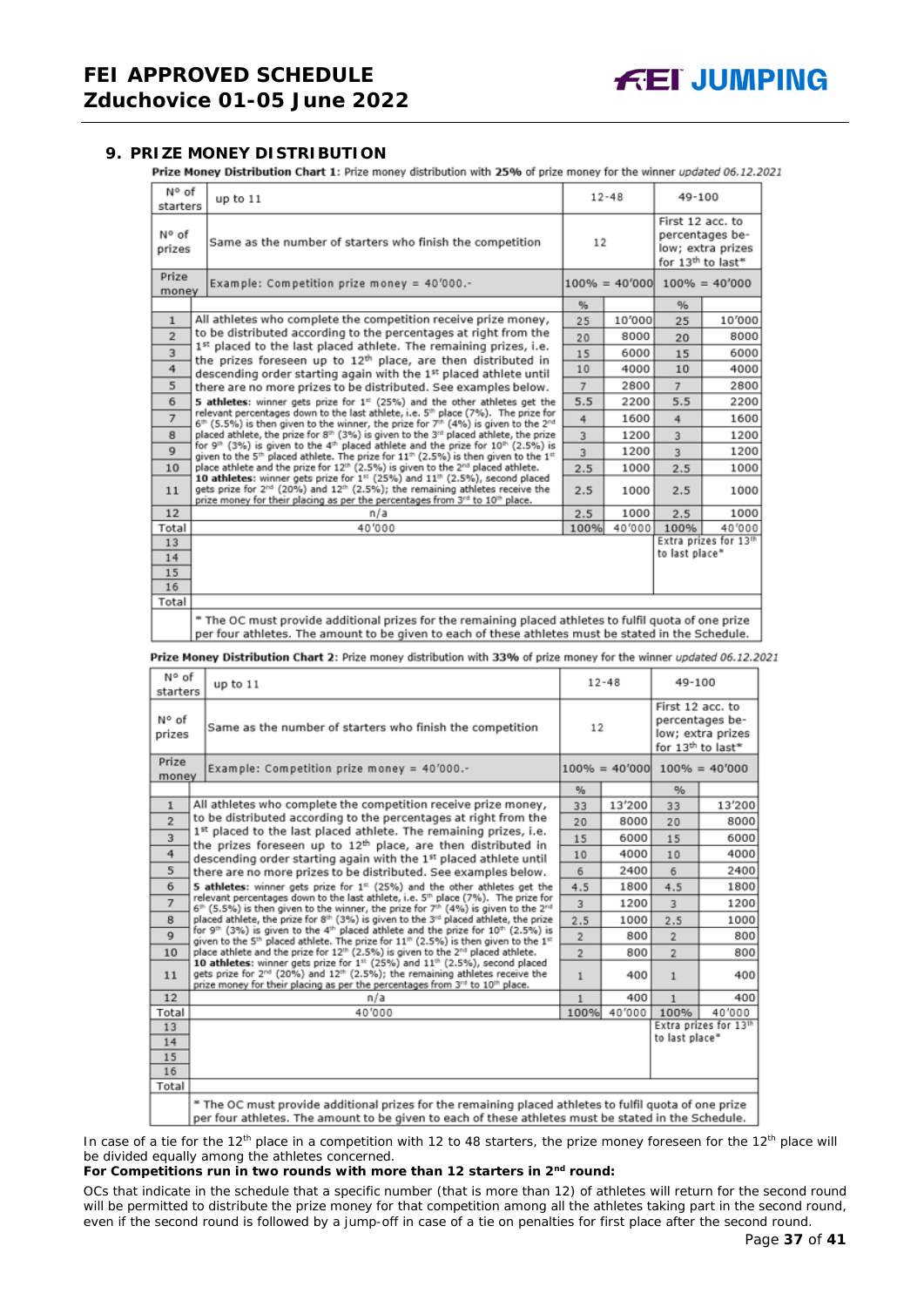## **DEDUCTIONS FROM PRIZE MONEY AT COMPETITIONS:**

**Full details of any deductions from prize money must be outlined in the schedule. This includes government taxes. If it is necessary for Organisers to deduct such taxes, they must provide participants with an official form indicating the amount of tax deducted.** 

## **The tax form must be provided to the athletes upon arrival and returned to the Organiser prior to departing.**

According to Czech Republic law, tax 15%

Athletes will be asked to provide all necessary information (Passport number & tax identification code) in order to guarantee correct tax procedure. Athletes are required to fill in the attached form and return it to the OC either by email or by fax, before or with the definite entries. The prize money won will be wired directly to the Athlete's bank account after deduction of any outstanding debts incurred by the Athlete and/or his horses' owners during or in connection with the Event.

## **IMPORTANT**

## **The total amount of prize money shown for each Competition in the schedule must be distributed. (FEI General Regulations articles 127 and 128)**

For details of the prize money breakdown for each competition please refer to the tables at the end of this document; the Organiser must specify which of the two (2) tables will be used. The total prize money for the Competition must be distributed among the first twelve (12) placed athletes.

The Organiser must provide additional created prizes for athletes placed beyond twelfth  $(12<sup>th</sup>)$  place. The minimum amount for each of these additional prizes, for athletes placed from thirteenth (13<sup>th</sup>) to last place, must be clearly specified in the approved schedule and not exceed the prize money of the athlete placed twelfth  $(12<sup>th</sup>)$ 

## <span id="page-37-0"></span>**10.MAXIMUM NUMBER OF STARTERS PER COMPETITION**

## **\*Annex VI FEI Jumping Rules:**

Maximum 100 starters per Competition other than the GP. If more than 100 starters are declared, the OC must split the Competition into the number of groups required to ensure that there are no more than 100 starters in any group, and provide the same amount of prize money as indicated for the original Competition for each group. The additional prize money provided by the OC is not taken into consideration with regard to the overall prize money that determines the star level of the Event or the Longines Ranking point group of the Competition, if applicable.

OCs may apply either of the following methods for splitting the Competition:

The competition is split into the number of groups required before it starts. There may be athletes with multiple horses in each group but all horses of any one athlete must be in the same group. If it is not possible to have groups of equal size there may be a different number of starters in each group;

OR

The competition is run as one single competition and split afterward into the number of groups required to ensure that there are no more than 100 starters in any group, and the classification established as follows: the athlete with the best score is the winner of the first group, the athlete with the second best score is the winner of the second group and so on until prizes have been allocated to 25% of the total number of starters. *NB: In this case separate results must be sent*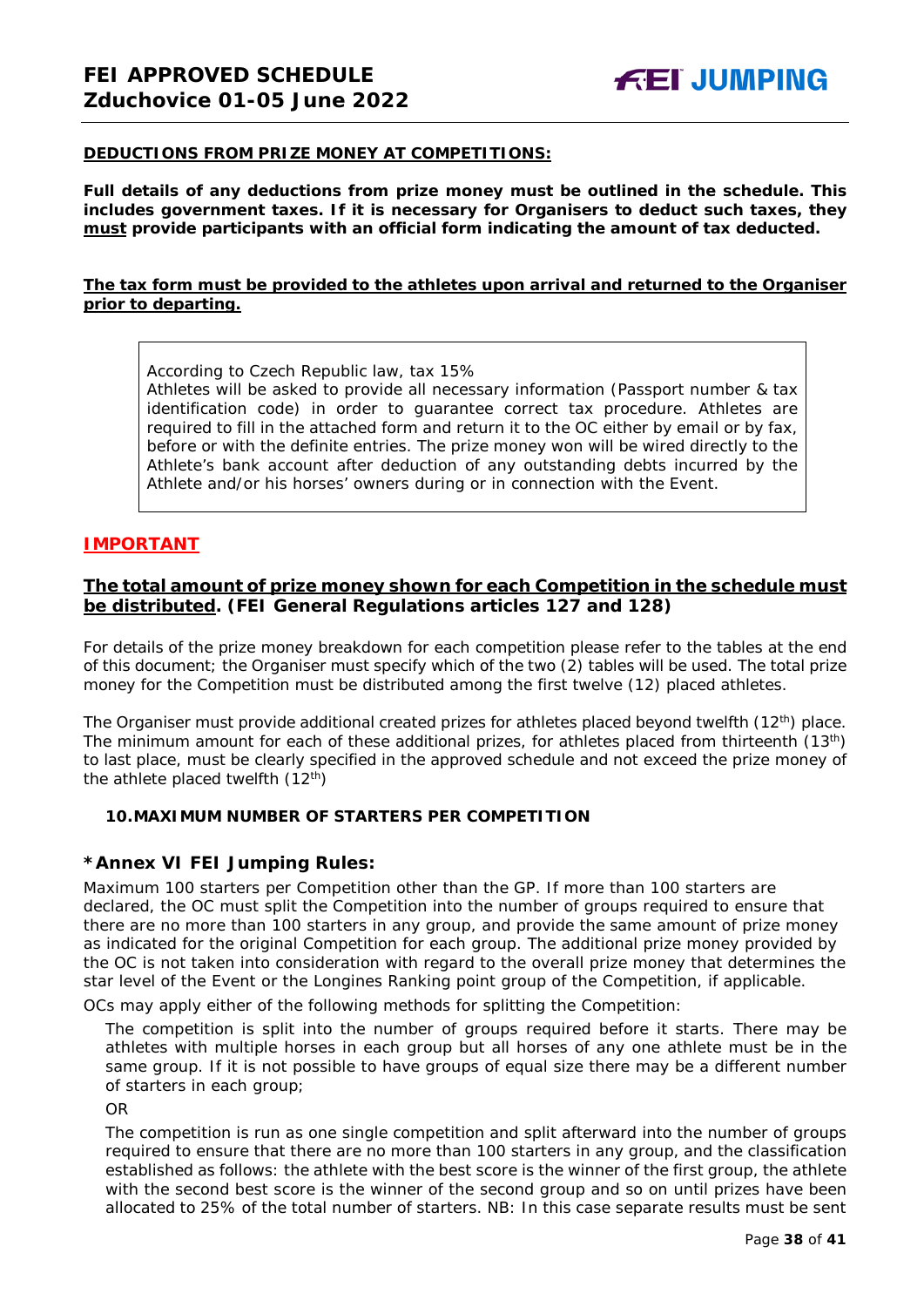*to the FEI for each of the groups, e.g. results for Competition 1a and for Competition 1b (and for Competition 1c if the original Competition was split into three groups, etc).*

In both cases above each group must offer the same amount of prize money as indicated for the original Competition. For the avoidance of doubt, it is the number of declared starters in the Competition, not the final number of starters that determines whether the Competition must be split.

As all FEI World Cup™ Competitions have the status of a Grand Prix, the minimum prize money requirements for the Grand Prix are applicable to the FEI World Cup™ Competition. For CSI-W Events with a Grand Prix Competition in addition to the FEI World Cup™ Competition, the minimum prize money requirements for the Grand Prix apply only to the FEI World Cup™ Competition; the Grand Prix Competition at such Events cannot offer more prize money than the prize money offered for the FEI World Cup™ Competition.

## <span id="page-38-0"></span>**11. GLOSSARY**

## **\*Glossary FEI Jumping Rules:**

## **Fees:**

- Compulsory Fee: Compulsory Fees are fees that may be charged by the OC for costs/services not included in the Entry Fee. Compulsory Fees, if charged, must be paid by the Athletes concerned as outlined below. Only the following Compulsory Fees may be charged by the OC, providing full details of the amount to be charged is included in the Schedule and approved by the FEI:
	- NF fee if applicable
	- NF medication control programme fee if applicable
	- FEI EADCMR fee if applicable (OC to indicate in the Schedule if the EADCMR fee is included in the Entry Fee or not)
	- Fee for health/customs-related documents for Horses if these have been requested by the Athlete.
	- Fee for manure disposal (maximum  $\epsilon$  40 per horse per Event)
	- Fee for lorry parking if applicable (The fee indicated in the Schedule may only be charged per lorry not per Athlete.)
	- Fee for electric hook-up for lorry (The fee indicated in the Schedule may only be charged per lorry, not per Athlete.)
- Discretionary Fee: Discretionary Fees are fees that may be charged for optional commodities/services that may be purchased by an Athlete if he so chooses and that do not affect the equity of the Athlete's right to compete at the Event or the well-being of the Horse, such as:
	- VIP or premium parking
	- VIP table
	- Extra box for tack or for non-competing Horse
	- Extra bedding and/or fodder (details to be included e.g. shavings, straw, hay)
	- Premium stabling (all stabling at the Event must meet minimum FEI requirements)
- Entry Fee: The Entry Fee is the fee charged to participate in an Event with one Horse and covers the following:
	- Stabling of one Horse for the duration of the Event (includes cleaning and disinfecting stables before the event, including between Events that are part of Tours, water and electricity in the stables, first bedding or a fixed amount of bedding depending on the type of event and 24 hour security services for the stables)
	- Use of all facilities at the Event (no infrastructure fees may be charged)
	- Right to participate in all Competitions in accordance with the conditions in the Schedule (no nomination fees or start fees may be charged)
	- Administrative/Office fees (includes all services relating to administration of the Event and running of the Competitions: data/results/timing services, bookkeeping and accreditation services)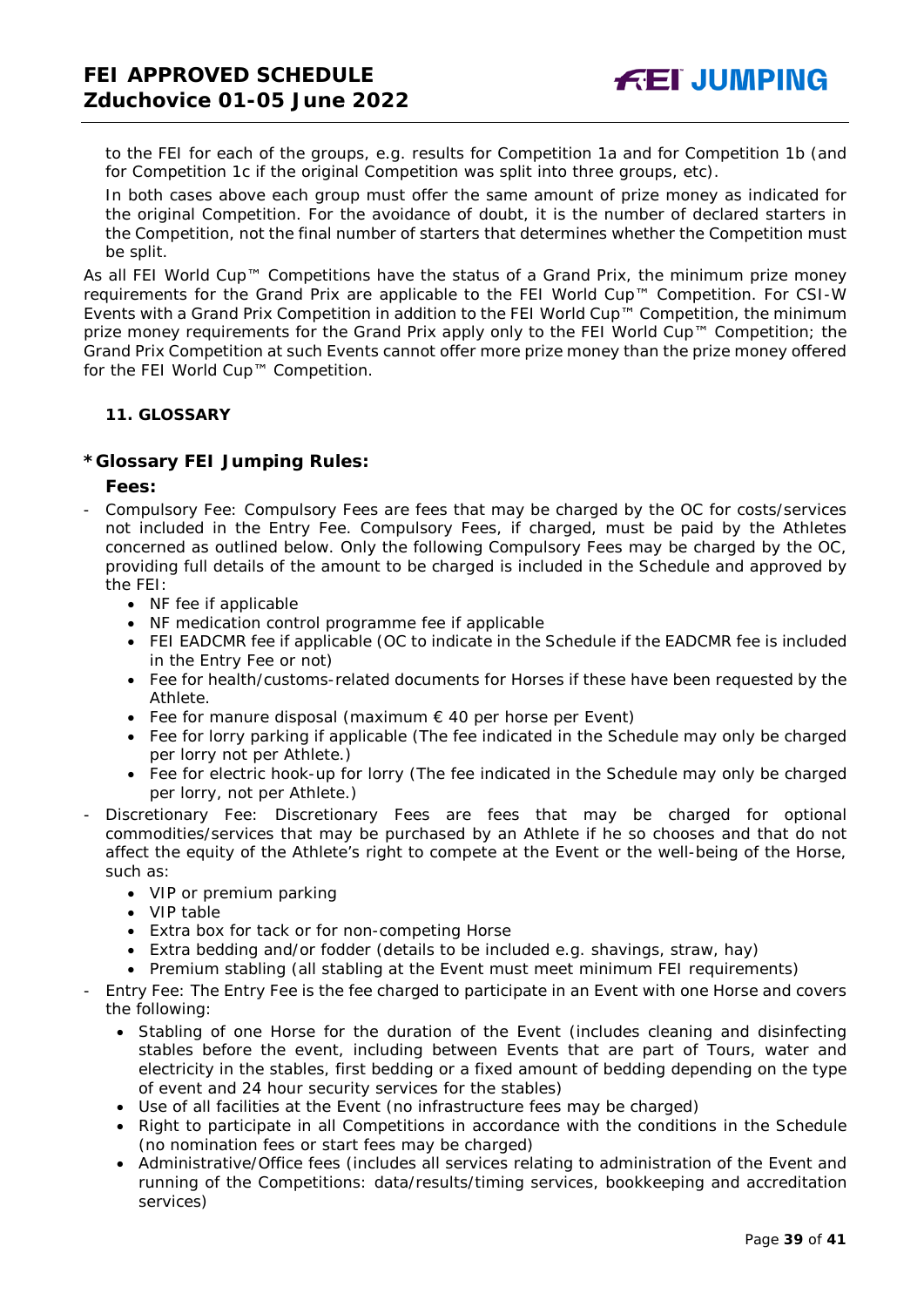## <span id="page-39-0"></span>**XV. ANNEXES**

## **1. FEI ENTRY SYSTEM**

Please fill the form below in order to provide you and the other members of your committee or your IT Providers access to the FEI Entry System.

| FEI $1D^1$ :          | 10067431                       |                      |
|-----------------------|--------------------------------|----------------------|
| Name*:                | Hassova                        |                      |
| First Name*:          | Barbara                        |                      |
| E-Mail*:              | info@kone-zduchovice.cz        |                      |
| Access Rights*:       | $\boxtimes$ Admin <sup>2</sup> | Consult $3$          |
| Events <sup>4</sup> : |                                |                      |
| FEI $ID^1$ :          | 10050808                       |                      |
| Name*:                | Heibach                        |                      |
| First Name*:          | Christa                        |                      |
| E-Mail*:              | ch@aachen-school.eu            |                      |
| Access Rights*:       | $\boxtimes$ Admin <sup>2</sup> | Consult <sup>3</sup> |
| Events <sup>4</sup> : |                                |                      |
| FEI $ID1$ :           | 10095519                       |                      |
| Name*:                | Skatullová                     |                      |
| First Name*:          | Alexandra                      |                      |
| E-Mail*:              | skatullova.alex@gmail.com      |                      |
| Access Rights*:       | $\boxtimes$ Admin <sup>2</sup> | Consult $3$          |
| Events <sup>4</sup> : |                                |                      |

**\* Mandatory Fields**

<sup>&</sup>lt;sup>1</sup> If already have an FEI user account.

<sup>&</sup>lt;sup>2</sup> Provides you the required access to manage entries and substitutions and download entries/lists.

<sup>&</sup>lt;sup>3</sup> You are just able to consult and download the entries/lists.

<sup>4</sup> Leave the field blank if the user deals with the entries of all events in the show.